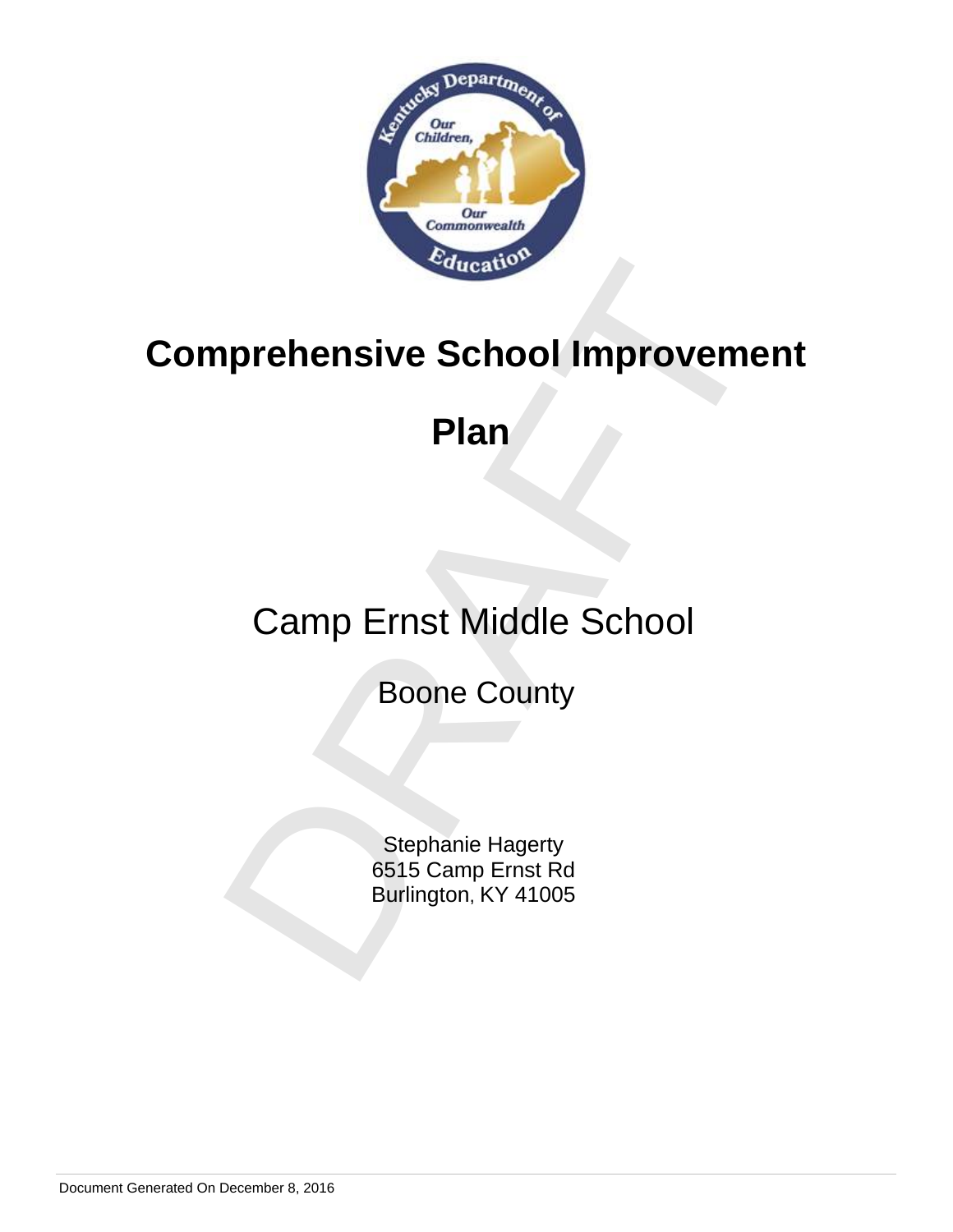# **TABLE OF CONTENTS**

| <b>Phase I - Equitable Access to Effective Educators School Diagnostic</b> |    |
|----------------------------------------------------------------------------|----|
|                                                                            |    |
|                                                                            |    |
| <b>Phase I - The Missing Piece</b>                                         |    |
|                                                                            |    |
|                                                                            |    |
|                                                                            | 14 |
|                                                                            | 15 |
|                                                                            |    |
|                                                                            |    |
|                                                                            | 20 |
|                                                                            | 21 |
|                                                                            | 22 |
|                                                                            | 23 |
| <b>Improvement Plan Stakeholder Involvement</b>                            |    |
|                                                                            | 25 |

Improvement Planning Process 26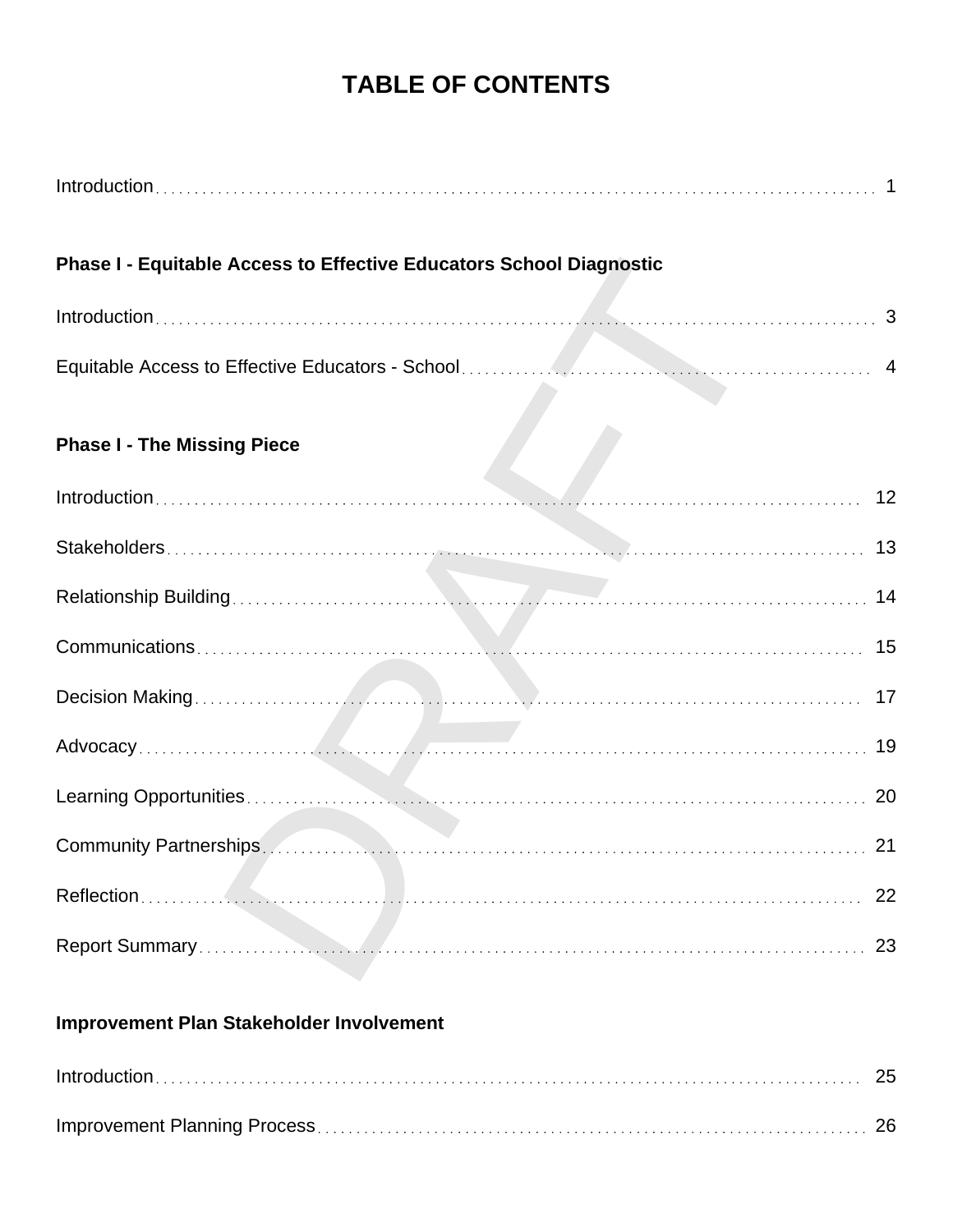# **Phase I - Needs Assessment**

# **Comprehensive School Improvement Plan 2016-17**

|                                                                                                                                                                                                                                        | 30        |
|----------------------------------------------------------------------------------------------------------------------------------------------------------------------------------------------------------------------------------------|-----------|
|                                                                                                                                                                                                                                        | 31        |
|                                                                                                                                                                                                                                        | 32        |
| <b>Comprehensive School Improvement Plan 2016-17</b>                                                                                                                                                                                   |           |
|                                                                                                                                                                                                                                        |           |
| Goal 1: Increase achievment for all students at Camp Ernst Middle School so that the achievement gap increases from<br>Goal 3: Increase the average combined reading and math K-Prep scores for Camp Ernst Middle School students from | -38<br>39 |
| <b>Phase II - KDE Assurances - Schools</b>                                                                                                                                                                                             |           |
|                                                                                                                                                                                                                                        | 42        |
|                                                                                                                                                                                                                                        | 43        |

# **Phase II - KDE Assurances - Schools**

| Introduction |  |
|--------------|--|
| Assurances.  |  |

# **Phase II - KDE Compliance and Accountability - Schools**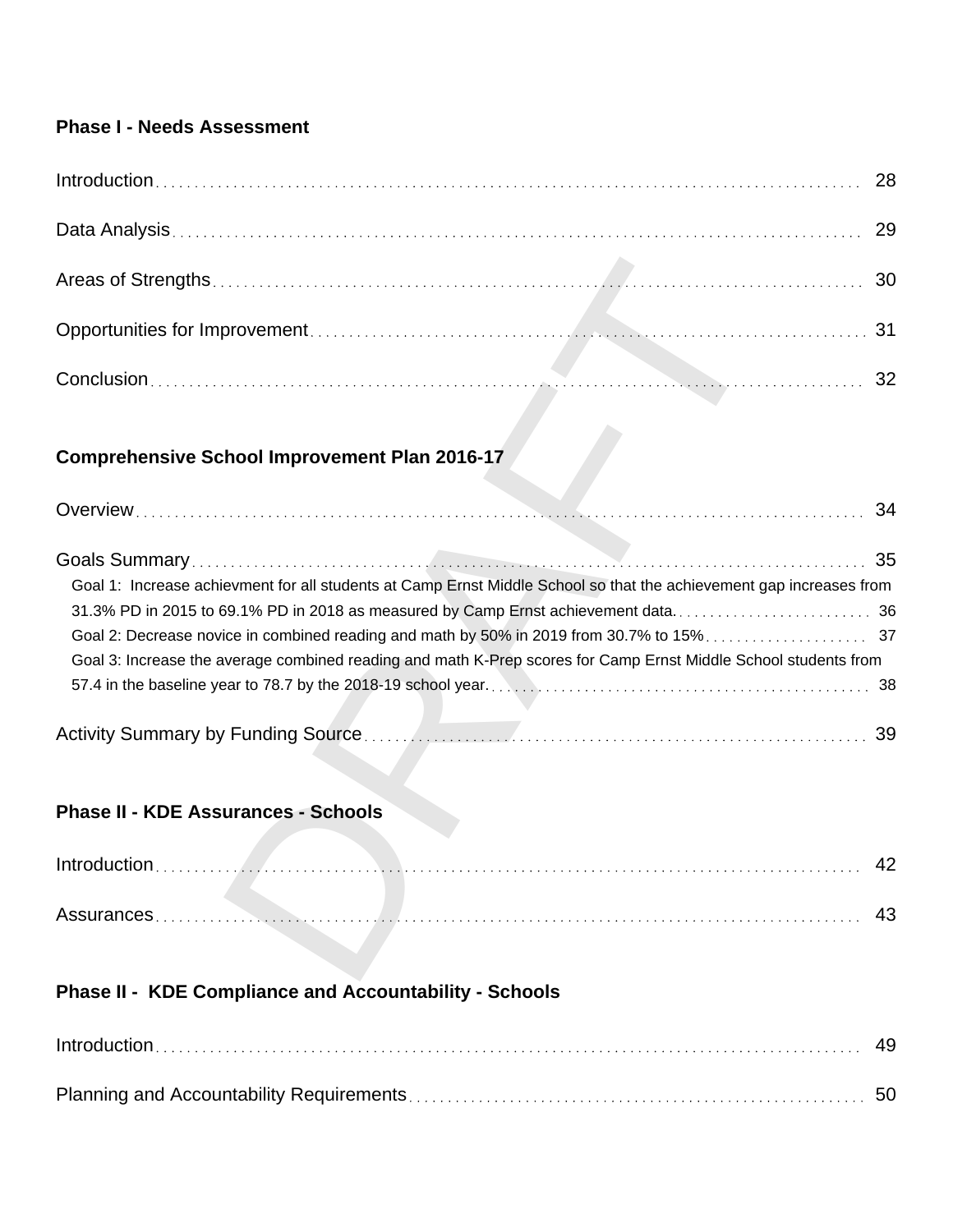# **Executive Summary**

| 58 |
|----|
| 59 |
| 60 |
| 61 |
| 62 |
|    |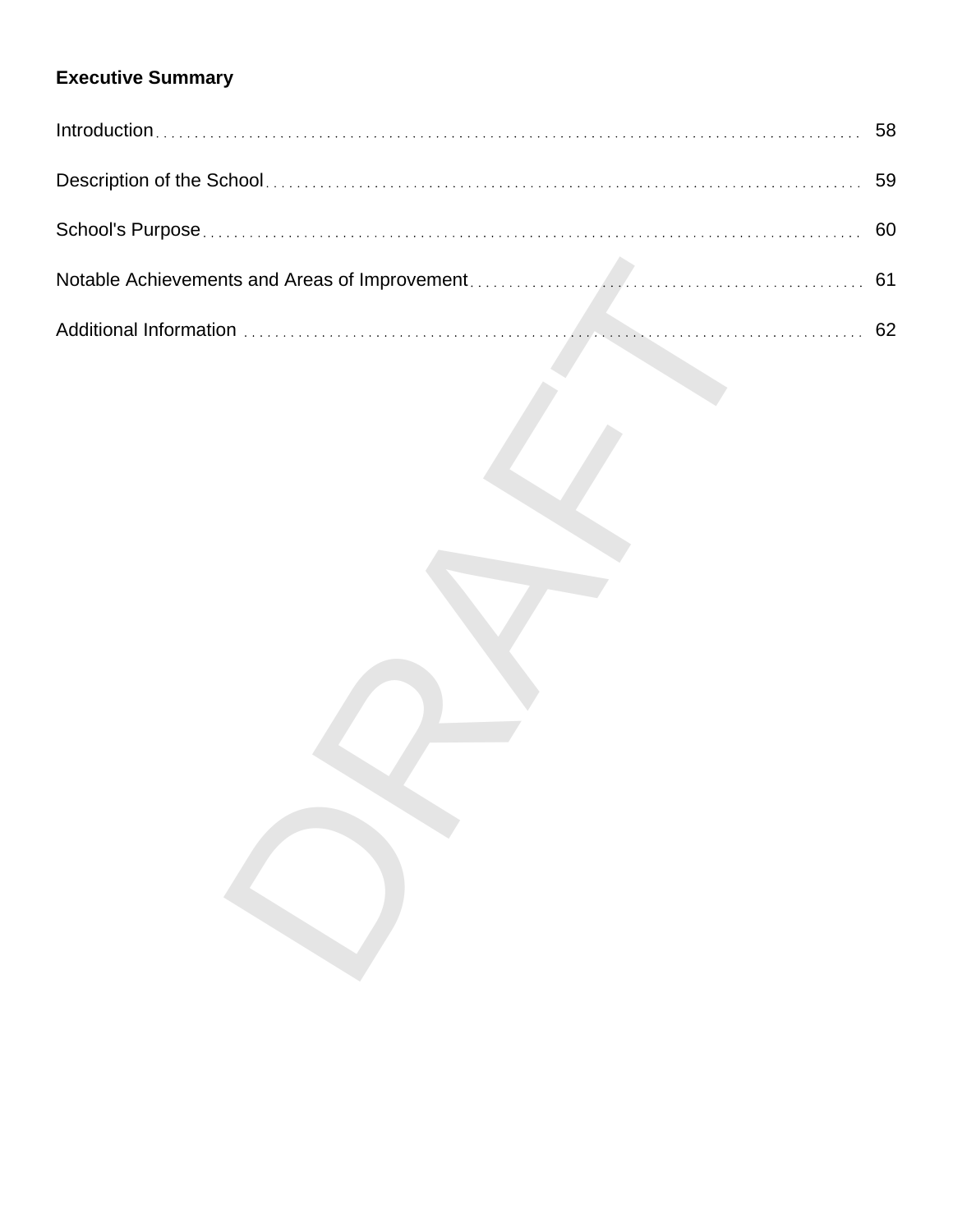# **Introduction**

The following Kentucky Department of Education resources should be referenced to assist in the development of Comprehensive School and District Improvement plans. Each document outlines the purpose and characteristics of effective plans by component.

Production.ky.gov/school/csip/Documents/Effective%20Needs%20Assessment.pdf<br>gov/school/csip/Documents/Effective%20KBE%20Goals.pdf<br>h.ky.gov/school/csip/Documents/Effective%20School%20Objectives.pdf<br>h.ky.gov/school/csip/Docum Needs Assessment: http://education.ky.gov/school/csip/Documents/Effective%20Needs%20Assessment.pdf Goals: http://education.ky.gov/school/csip/Documents/Effective%20KBE%20Goals.pdf Objectives: http://education.ky.gov/school/csip/Documents/Effective%20School%20Objectives.pdf Strategies: http://education.ky.gov/school/csip/Documents/Effective%20Strategies.pdf Activities: http://education.ky.gov/school/csip/Documents/Effective%20Activities.pdf Executive Summary: http://education.ky.gov/school/csip/Documents/Effective%20Executive%20Summary.pdf

KDE encourages the use of the 30-60-90 day plan template as schools incorporate and monitor the goals, objectives, strategies and activities specified in the Comprehensive Improvement Plan.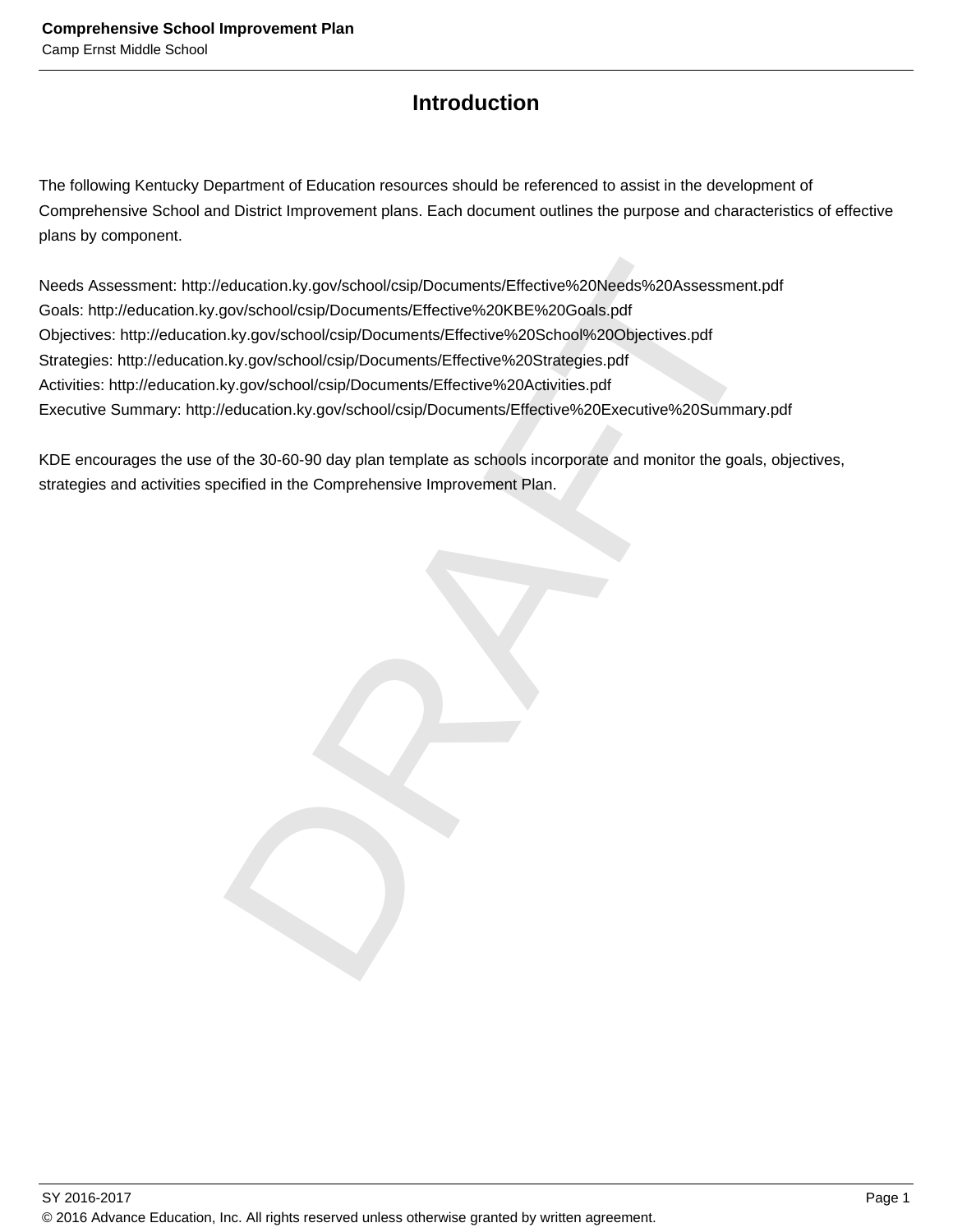# e I - Equitable Access to Effective<br>Educators School Diagnostic<br>Dragmostic **Phase I - Equitable Access to Effective Educators School Diagnostic**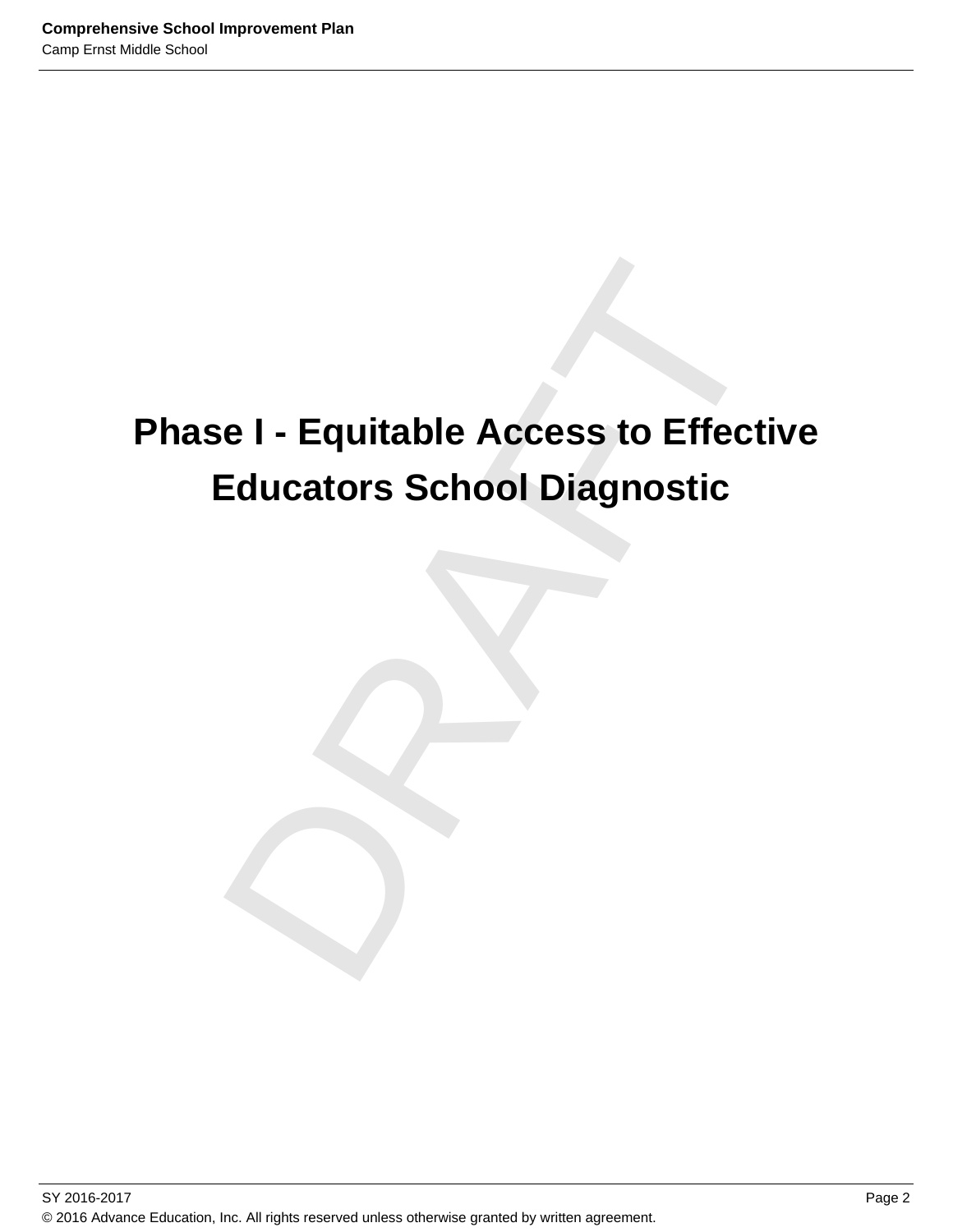# **Introduction**

National data show that poor and minority students, English Language Learners and students with disabilities continue to be taught more often than their peers by inexperienced, out-of-field or ineffective teachers. As a result, the United States Department of Education (USDE) required states to develop equity plans and use evidence based strategies to address this issue. Kentucky's plan is focused on teacher preparation; recruitment, hiring and placement of teachers; providing supports for on-going, job-embedded professional learning; and strategies to retain teacher and leaders.

in kucking<br>
in the captured to identify barriers and develop strategies to address these issues to achieving<br>
for students most at risk. This is being incorporated within the Comprehensive District and School<br>
be used as t All districts and schools in Kentucky are required to identify barriers and develop strategies to address these issues to achieving equitable access to effective educators for students most at risk. This is being incorporated within the Comprehensive District and School Improvement Plans. This diagnostic should be used as tool for identification of barriers and a catalyst for development of strategies that will result in novice reduction for gap closure. Strategies will be incorporated into the Comprehensive School Improvement Plan.

Kentucky's Plan Submitted to U.S. Education Department

http://education.ky.gov/teachers/PGES/Documents/Teacher%20Equity%20Plan.pdf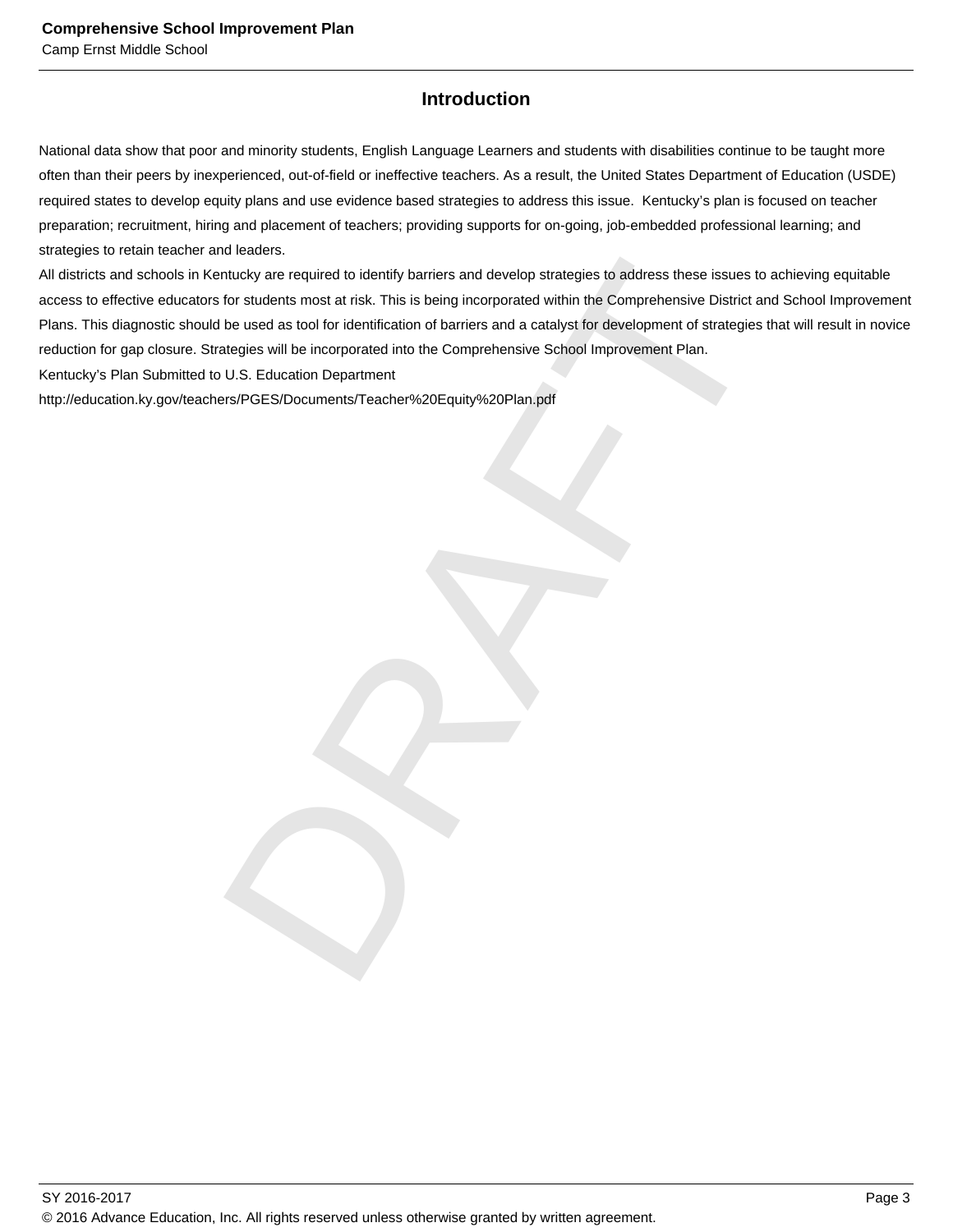# **Equitable Access to Effective Educators - School**

| Label                     | <b>Assurance</b>                                                                                                                                                                                                                                                                                                                                                                                                                                                                                                                                                                                                                                                                                                                                                                       | <b>Response</b>                                                       | <b>Comment</b> | <b>Attachment</b>                |
|---------------------------|----------------------------------------------------------------------------------------------------------------------------------------------------------------------------------------------------------------------------------------------------------------------------------------------------------------------------------------------------------------------------------------------------------------------------------------------------------------------------------------------------------------------------------------------------------------------------------------------------------------------------------------------------------------------------------------------------------------------------------------------------------------------------------------|-----------------------------------------------------------------------|----------------|----------------------------------|
| School Equity Data<br>(1) | Complete the School Equity Data tab for this<br>diagnostic. Include at least one other self-<br>selected indicator for consideration.<br>*Self-selected data could come from a variety of<br>sources. It should be relevant to the needs of<br>the school. Examples could include: principal,<br>teacher or student demographic data;<br>percentage of National Board Certified<br>Teachers or Advanced Degrees; teacher or<br>principal effectiveness data, TELL, turnover.<br>** The school should complete the information in<br>the chart ONLY for the subgroups reported in<br>the School Report Card where the data has<br>been suppressed to protect student<br>identification required by the Family Educational<br>Rights and Privacy Act (FERPA).<br>Follow the steps below: | acknowledg<br>e that I have<br>uploaded<br>the School<br>Equity Data. |                | <b>CEMS Equity</b><br>Diagnostic |
|                           |                                                                                                                                                                                                                                                                                                                                                                                                                                                                                                                                                                                                                                                                                                                                                                                        |                                                                       |                |                                  |
|                           |                                                                                                                                                                                                                                                                                                                                                                                                                                                                                                                                                                                                                                                                                                                                                                                        |                                                                       |                |                                  |
|                           | Provide a brief analysis the school data from the chart. Include any trends, note-worthy data points or perceptions the data has                                                                                                                                                                                                                                                                                                                                                                                                                                                                                                                                                                                                                                                       |                                                                       |                |                                  |
|                           | provided related to equitable access to effective educators.                                                                                                                                                                                                                                                                                                                                                                                                                                                                                                                                                                                                                                                                                                                           |                                                                       |                |                                  |
|                           | CEMS has 118 minority students (11.6%) of our population including 11 (1.10%) english language learners. We have 120 (11.8%) students                                                                                                                                                                                                                                                                                                                                                                                                                                                                                                                                                                                                                                                  |                                                                       |                |                                  |
|                           | with disabilities. CEMS has an experienced staff with 90% of teachers with four or more years of experience and 3 (5%) holding national                                                                                                                                                                                                                                                                                                                                                                                                                                                                                                                                                                                                                                                |                                                                       |                |                                  |
|                           | board certification. CEMS has provided equitable access to effective educators for our students with a focus on our special education                                                                                                                                                                                                                                                                                                                                                                                                                                                                                                                                                                                                                                                  |                                                                       |                |                                  |
|                           | population. We have provided opportunities for 750 (75%) of our students to receive a personalized education plan. We have a 16% teacher                                                                                                                                                                                                                                                                                                                                                                                                                                                                                                                                                                                                                                               |                                                                       |                |                                  |
| turnover at CEMS.         |                                                                                                                                                                                                                                                                                                                                                                                                                                                                                                                                                                                                                                                                                                                                                                                        |                                                                       |                |                                  |
|                           |                                                                                                                                                                                                                                                                                                                                                                                                                                                                                                                                                                                                                                                                                                                                                                                        |                                                                       |                |                                  |
|                           |                                                                                                                                                                                                                                                                                                                                                                                                                                                                                                                                                                                                                                                                                                                                                                                        |                                                                       |                |                                  |
|                           | After the data analysis is complete, the school will then identify the barriers (challenges) for some of the identified trends. An                                                                                                                                                                                                                                                                                                                                                                                                                                                                                                                                                                                                                                                     |                                                                       |                |                                  |
|                           | identified barrier, for example, could be higher teacher turnover in priority schools as compared with non-priority schools. Once                                                                                                                                                                                                                                                                                                                                                                                                                                                                                                                                                                                                                                                      |                                                                       |                |                                  |
|                           | the barriers have been identified, then root causes of why the barriers exist will be included.                                                                                                                                                                                                                                                                                                                                                                                                                                                                                                                                                                                                                                                                                        |                                                                       |                |                                  |
|                           |                                                                                                                                                                                                                                                                                                                                                                                                                                                                                                                                                                                                                                                                                                                                                                                        |                                                                       |                |                                  |
|                           | One barrier for equitable access to effective educators could be our 16% teacher turnover. Approximately 5 teachers received promotions                                                                                                                                                                                                                                                                                                                                                                                                                                                                                                                                                                                                                                                |                                                                       |                |                                  |
|                           | prior to the 2016-17 school year. Another barrier could be that only 75% of students are receiving a personalized learning path. We are                                                                                                                                                                                                                                                                                                                                                                                                                                                                                                                                                                                                                                                |                                                                       |                |                                  |
|                           | currently implementing personalized learning and are waiting for data to move the entire school in this direction.                                                                                                                                                                                                                                                                                                                                                                                                                                                                                                                                                                                                                                                                     |                                                                       |                |                                  |
|                           |                                                                                                                                                                                                                                                                                                                                                                                                                                                                                                                                                                                                                                                                                                                                                                                        |                                                                       |                |                                  |
|                           |                                                                                                                                                                                                                                                                                                                                                                                                                                                                                                                                                                                                                                                                                                                                                                                        |                                                                       |                |                                  |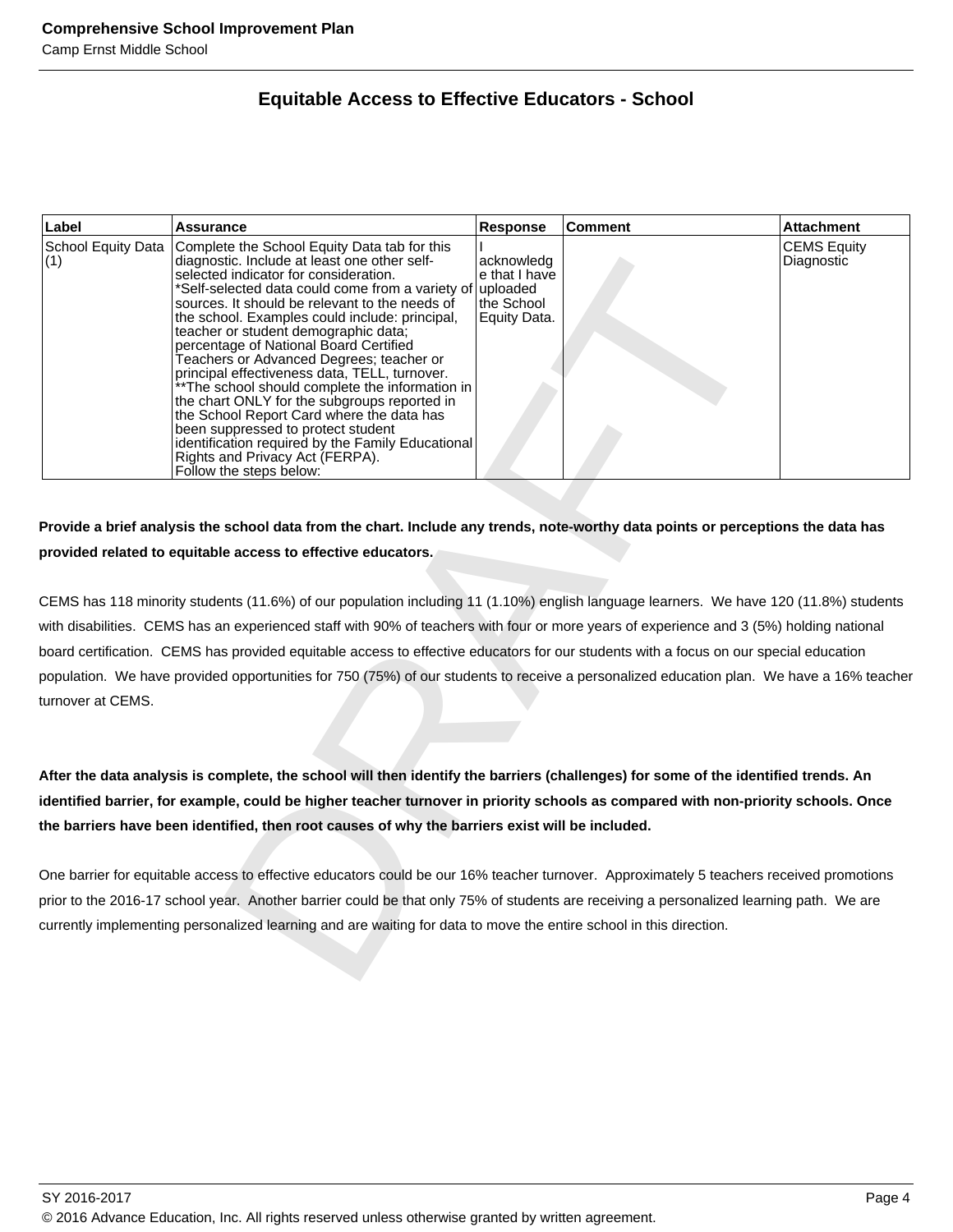Camp Ernst Middle School

| Label            | Assurance                                                                                                                                                                                                                                                                                                                                                                                                                                                                               | Response                                                          | <b>Comment</b> | <b>Attachment</b> |
|------------------|-----------------------------------------------------------------------------------------------------------------------------------------------------------------------------------------------------------------------------------------------------------------------------------------------------------------------------------------------------------------------------------------------------------------------------------------------------------------------------------------|-------------------------------------------------------------------|----------------|-------------------|
| Goal Setting (4) | Complete the School Equity Goals tab. Use the<br>school's most recent measures in the Equity tab acknowledg<br>of the School Report Card to set equitable<br>access goals for the next three years. The<br>measures include: Working Conditions, Overall<br>Teacher and Leader Effectiveness, Overall<br>Student Growth, Percentage of new and KTIP<br>teachers, and Percentage of Teacher Turnover.<br>***Goals should reflect an analysis of barriers,<br>root causes and strategies. | le that I have<br>luploaded<br>the School<br>Equity Goal<br>Data. |                | CEMS Equity Goals |

uses and strategies.<br>
Ye educators must be reflected in the Comprehensive School Improvement Plan. Strategies<br>
to, recruitment; hiring and placement of teachers and/or students; providing supports for<br>
cruitment, hiring to **Equitable access to effective educators must be reflected in the Comprehensive School Improvement Plan. Strategies could include, but are not limited to, recruitment; hiring and placement of teachers and/or students; providing supports for on-going, jobembedded professional learning to improve teacher and leader effectiveness; and strategies to retain teacher and leaders, particularly in high needs schools. Once implemented, these should assist the school in meeting the goals set in the previous section.**

**If there are strategies and activities within one of the five major goals of the CSIP, which adequately addresses equitable access, the school may select the appropriate goal, objective, strategies and activities.**

**OR**

**The school may create a new goal to address equitable access to effective educators. Once a new goal has been created, the school will need to include appropriate objectives, strategies and activities.**

**The school may choose to provide an optional narrative response to include any additional information, but this is not required.**

# **Goal 1:**

 Increase achievment for all students at Camp Ernst Middle School so that the achievement gap increases from 38.1% PD in 2013 to 69.1% PD in 2018 as measured by Camp Ernst achievement data.

# **Measurable Objective 1:**

demonstrate a proficiency of 56.7% PD by 06/30/2017 as measured by Overall Achievment Gap on K-PREP.

# **Strategy1:**

Best practice; progress monitoring - Best practice; progress monitoring Category: Continuous Improvement Research Cited: Best practice; progress monitoring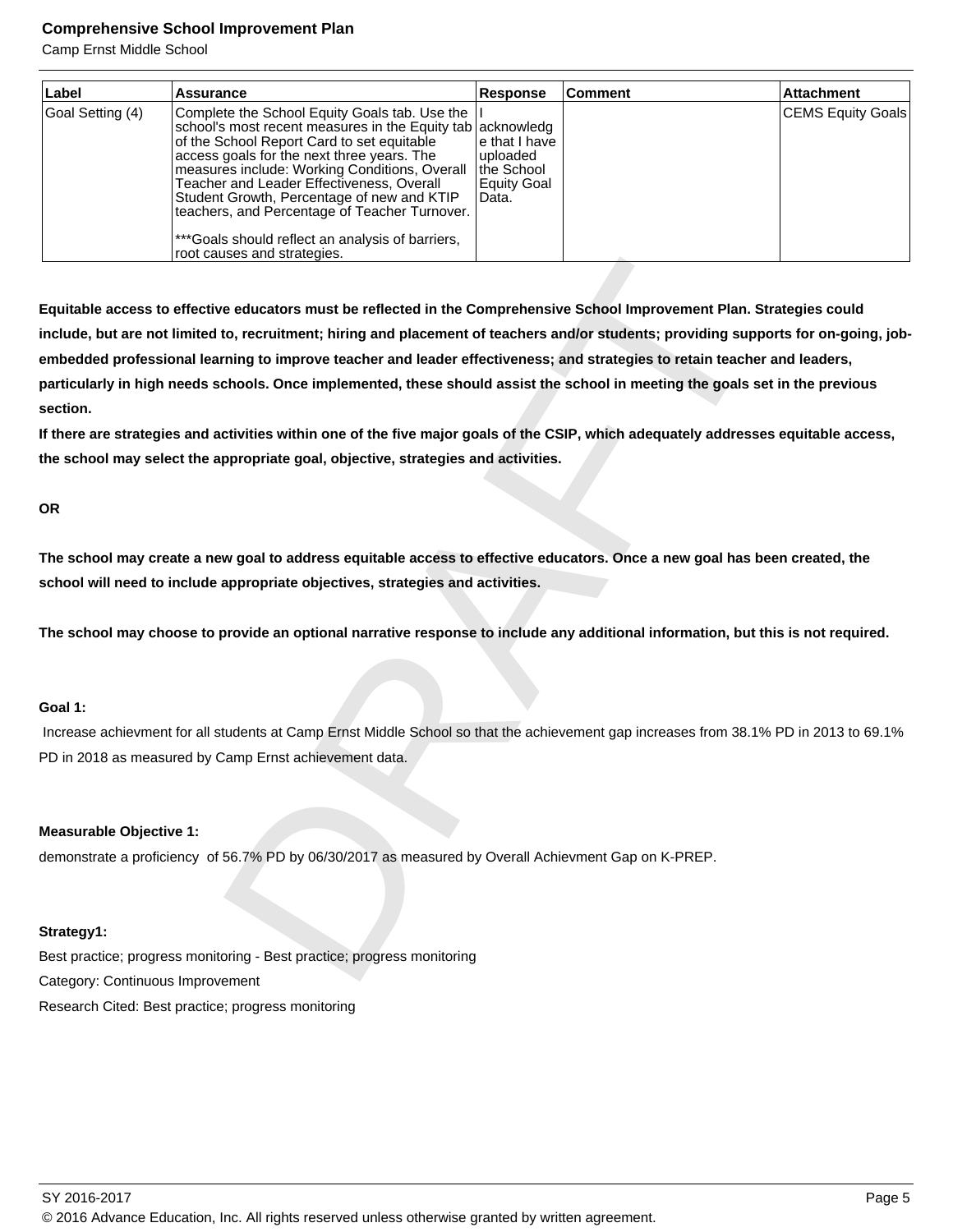Camp Ernst Middle School

| <b>Activity - Progress monitoring</b>                                                                                                                                                                                                                                                                                                                      | <b>Activity</b><br>Type          | Begin Date   End Date |            | <b>Funding Amount</b><br>8. Source | <b>Staff Responsible</b>             |
|------------------------------------------------------------------------------------------------------------------------------------------------------------------------------------------------------------------------------------------------------------------------------------------------------------------------------------------------------------|----------------------------------|-----------------------|------------|------------------------------------|--------------------------------------|
| Use results of pre, formative, and common<br>assessments, to plan for personalized<br>instruction for students who have not achieved<br>content mastery and for underperforming<br>students. Personalization requires<br>collaboration among teachers to flexibly group<br>based on student needs and weekly/bi-weekly<br>assessments to monitor progress. | l Academic<br>Support<br>Program | 08/20/2014            | 06/30/2015 | \$0 - No Funding<br>l Reauired     | Instructional Coaches:<br>Principals |

# **Strategy2:**

| Strategy2:                                                                                                                                                                                                                                                                                                                                                                                                                                                                                                                                                                                                                                                                                                                     |                                |                   |                 |                                   |                                       |
|--------------------------------------------------------------------------------------------------------------------------------------------------------------------------------------------------------------------------------------------------------------------------------------------------------------------------------------------------------------------------------------------------------------------------------------------------------------------------------------------------------------------------------------------------------------------------------------------------------------------------------------------------------------------------------------------------------------------------------|--------------------------------|-------------------|-----------------|-----------------------------------|---------------------------------------|
| Data Analysis - Camp Ernst Middle School Special Education teachers work collaboratively in professional learning communities to analyze                                                                                                                                                                                                                                                                                                                                                                                                                                                                                                                                                                                       |                                |                   |                 |                                   |                                       |
| universal screening and progress monitoring data.                                                                                                                                                                                                                                                                                                                                                                                                                                                                                                                                                                                                                                                                              |                                |                   |                 |                                   |                                       |
| Category: Continuous Improvement                                                                                                                                                                                                                                                                                                                                                                                                                                                                                                                                                                                                                                                                                               |                                |                   |                 |                                   |                                       |
| Research Cited: Progress Monitoring                                                                                                                                                                                                                                                                                                                                                                                                                                                                                                                                                                                                                                                                                            |                                |                   |                 |                                   |                                       |
|                                                                                                                                                                                                                                                                                                                                                                                                                                                                                                                                                                                                                                                                                                                                |                                |                   |                 |                                   |                                       |
|                                                                                                                                                                                                                                                                                                                                                                                                                                                                                                                                                                                                                                                                                                                                |                                |                   |                 |                                   |                                       |
| <b>Activity - RTI</b>                                                                                                                                                                                                                                                                                                                                                                                                                                                                                                                                                                                                                                                                                                          | <b>Activity</b><br><b>Type</b> | <b>Begin Date</b> | <b>End Date</b> | <b>Funding Amount</b><br>& Source | <b>Staff Responsible</b>              |
| Establish protocol and procedures to expand<br>the use of effective collaboration across the<br>school in all classrooms. Provide training and<br>support for regular and special education<br>teacher teams on effective collaboration<br>implementing a monitoring system to assess<br>continuous progress and inform instructional<br>decisions for student with disabilities, ELL<br>students, and Gifted students including but not<br>limited to:<br>Establish a baseline as to where the school is in<br>the use of effective collaboration; Identify the<br>barriers at the school to effective collaboration;<br>Provide training and support on collaboration to<br>meet individual needs of students at the school. | Academic<br>Support<br>Program | 08/20/2014        | 06/30/2015      | \$0 - No Funding<br>Required      | Instructional coaches,<br>Principals, |
| Strategy3:                                                                                                                                                                                                                                                                                                                                                                                                                                                                                                                                                                                                                                                                                                                     |                                |                   |                 |                                   |                                       |
| Equitable Access to Effective Educators - Boone County utilizes a disposition hiring to recruit quality candidates. CEMS is very intentional                                                                                                                                                                                                                                                                                                                                                                                                                                                                                                                                                                                   |                                |                   |                 |                                   |                                       |
| about teacher placement. We allow teacher's to request teaching assignments and do our best to meet their requests while keeping student                                                                                                                                                                                                                                                                                                                                                                                                                                                                                                                                                                                       |                                |                   |                 |                                   |                                       |
| achievement in the forefront.                                                                                                                                                                                                                                                                                                                                                                                                                                                                                                                                                                                                                                                                                                  |                                |                   |                 |                                   |                                       |
| Category: Other - Human Resources                                                                                                                                                                                                                                                                                                                                                                                                                                                                                                                                                                                                                                                                                              |                                |                   |                 |                                   |                                       |
| Research Cited:                                                                                                                                                                                                                                                                                                                                                                                                                                                                                                                                                                                                                                                                                                                |                                |                   |                 |                                   |                                       |
|                                                                                                                                                                                                                                                                                                                                                                                                                                                                                                                                                                                                                                                                                                                                | <b>Activity</b>                |                   |                 | <b>Funding Amount</b>             |                                       |
| <b>Activity - Professional Development</b>                                                                                                                                                                                                                                                                                                                                                                                                                                                                                                                                                                                                                                                                                     | <b>Type</b>                    | <b>Begin Date</b> | <b>End Date</b> | & Source                          | <b>Staff Responsible</b>              |
| We provide professional development such as                                                                                                                                                                                                                                                                                                                                                                                                                                                                                                                                                                                                                                                                                    |                                |                   |                 |                                   |                                       |

# **Strategy3:**

| <b>Activity - Professional Development</b>                                                                                                                                            | <b>Activity</b><br>Type           | Begin Date   End Date |            | <b>Funding Amount</b><br>∣& Source | <b>Staff Responsible</b>              |
|---------------------------------------------------------------------------------------------------------------------------------------------------------------------------------------|-----------------------------------|-----------------------|------------|------------------------------------|---------------------------------------|
| We provide professional development such as<br>book studies, conferences, workshops, district<br>professional development, peer collaboration<br>with other teachers in our district. | Recruitment  <br>and<br>Retention | 107/01/2016           | 06/30/2017 | S0 - No Funding<br>l Reauired      | Teachers and<br><b>Administrators</b> |

# **Goal 2:**

Increase the average combined reading and math K-Prep scores for Camp Ernst Middle School students from 57.4% in 2013 to 78.7% in 2018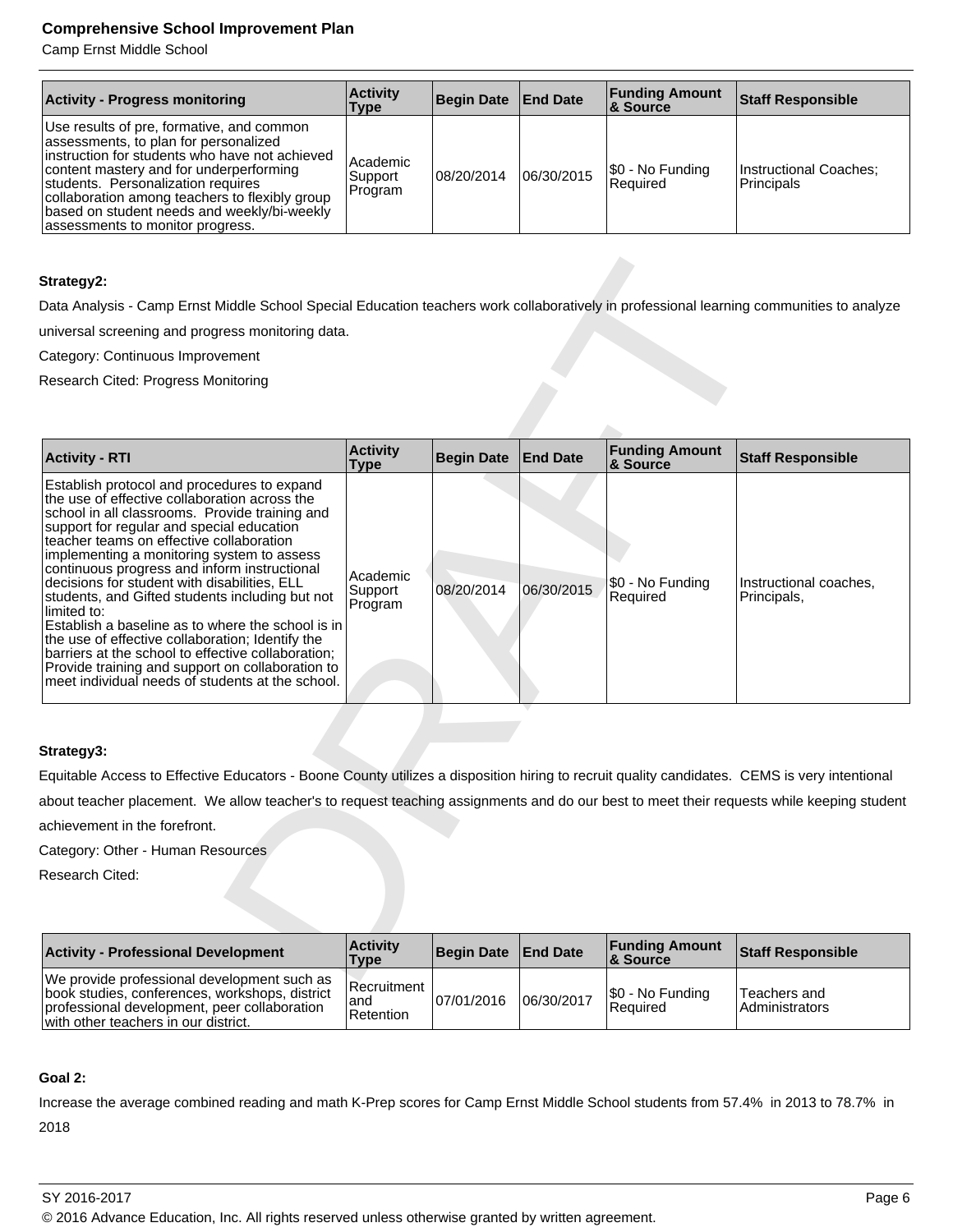Camp Ernst Middle School

# **Measurable Objective 1:**

demonstrate a proficiency of 70.2% by 06/30/2017 as measured by KPREP.

# **Strategy1:**

Understanding by Design - CEMS is in the infancy stages of implementing the Understanding by Design curriculum framework in all of our core areas. We will begin implementation in the 2015-16 school year with a five year plan to completion.

| Category: Continuous Improvement                                                                                                                                                                                                                                                                                    |                                |                   |                 |                                   |                                                                                                                                                                                                   |
|---------------------------------------------------------------------------------------------------------------------------------------------------------------------------------------------------------------------------------------------------------------------------------------------------------------------|--------------------------------|-------------------|-----------------|-----------------------------------|---------------------------------------------------------------------------------------------------------------------------------------------------------------------------------------------------|
| Research Cited:                                                                                                                                                                                                                                                                                                     |                                |                   |                 |                                   |                                                                                                                                                                                                   |
|                                                                                                                                                                                                                                                                                                                     |                                |                   |                 |                                   |                                                                                                                                                                                                   |
| <b>Activity - Process for Understanding by</b><br><b>Design</b>                                                                                                                                                                                                                                                     | <b>Activity</b><br><b>Type</b> | <b>Begin Date</b> | <b>End Date</b> | <b>Funding Amount</b><br>& Source | <b>Staff Responsible</b>                                                                                                                                                                          |
| The 2015-16 school year will begin our<br>implementation of UbD in all core areas; math,<br>ELA, social studies, science. We will continue<br>implementation of UbD until its completion in<br>the 2019-20 school year.                                                                                             | Academic<br>Support<br>Program | 09/01/2015        | 06/30/2016      | \$0 - No Funding<br>Required      | Assistant Superintendent<br>of Learning Support<br>Services; Director of<br>Assessment; Program<br>Review Leads,<br>Instructional Coaches,<br>Principals, Teachers,<br><b>Guidance Counselors</b> |
|                                                                                                                                                                                                                                                                                                                     |                                |                   |                 |                                   |                                                                                                                                                                                                   |
| Strategy2:                                                                                                                                                                                                                                                                                                          |                                |                   |                 |                                   |                                                                                                                                                                                                   |
| Professional Learning Communities - Curriculum and Assessment Alignment                                                                                                                                                                                                                                             |                                |                   |                 |                                   |                                                                                                                                                                                                   |
| Category: Learning Systems                                                                                                                                                                                                                                                                                          |                                |                   |                 |                                   |                                                                                                                                                                                                   |
| Research Cited:                                                                                                                                                                                                                                                                                                     |                                |                   |                 |                                   |                                                                                                                                                                                                   |
|                                                                                                                                                                                                                                                                                                                     |                                |                   |                 |                                   |                                                                                                                                                                                                   |
|                                                                                                                                                                                                                                                                                                                     |                                |                   |                 |                                   |                                                                                                                                                                                                   |
| <b>Activity - Science Standards</b>                                                                                                                                                                                                                                                                                 | <b>Activity</b><br><b>Type</b> | <b>Begin Date</b> | <b>End Date</b> | <b>Funding Amount</b><br>& Source | <b>Staff Responsible</b>                                                                                                                                                                          |
| Support and facilitate the understanding and<br>implementation of the Next Generation Science<br>Standards through study, model lessons, and<br>embedded PD on collaboration with NKU and<br>CINSAM at various grades and transition points<br>for successful implementation of the Next Gen.<br>Science Standards. | Professional<br>Learning       | 09/01/2015        | 06/30/2016      | \$0 - Title II Part D             | Assistant Superintendent<br>of LSS; Director of<br>Secondary Teaching and<br>Learning; Instructional<br>Coaches, Science<br>Teachers                                                              |
|                                                                                                                                                                                                                                                                                                                     |                                |                   |                 |                                   |                                                                                                                                                                                                   |
| <b>Activity - Building Teacher Leaders</b>                                                                                                                                                                                                                                                                          | <b>Activity</b><br><b>Type</b> | <b>Begin Date</b> | <b>End Date</b> | <b>Funding Amount</b><br>& Source | <b>Staff Responsible</b>                                                                                                                                                                          |
| Identify classroom teachers who exhibit<br>knowledge in content and skills in instruction to<br>build teacher leaders in all content areas.<br>Content teacher leaders participate in book                                                                                                                          | Other                          | 09/01/2015        | 106/30/2016     | \$0 - No Funding                  | Instructional Coaches;<br>Directors of Teaching and<br>Learning, Assessment,                                                                                                                      |

# **Strategy2:**

| <b>Activity - Science Standards</b>                                                                                                                                                                                                                                                                                 | <b>Activity</b><br>Type    | Begin Date End Date |            | <b>Funding Amount</b><br>∣& Source | <b>Staff Responsible</b>                                                                                                              |
|---------------------------------------------------------------------------------------------------------------------------------------------------------------------------------------------------------------------------------------------------------------------------------------------------------------------|----------------------------|---------------------|------------|------------------------------------|---------------------------------------------------------------------------------------------------------------------------------------|
| Support and facilitate the understanding and<br>implementation of the Next Generation Science<br>Standards through study, model lessons, and<br>embedded PD on collaboration with NKU and<br>CINSAM at various grades and transition points<br>for successful implementation of the Next Gen.<br>Science Standards. | l Professional<br>Learning | 09/01/2015          | 06/30/2016 | S0 - Title II Part D               | Assistant Superintendent<br>lof LSS: Director of<br>Secondary Teaching and<br>Learning; Instructional<br>Coaches, Science<br>Teachers |

| <b>Activity - Building Teacher Leaders</b>                                                                                                                                                                                                                                                                                                                                | <b>Activity</b><br>Type | Begin Date End Date |            | <b>Funding Amount</b><br><b>&amp; Source</b> | Staff Responsible                                                                                                                       |
|---------------------------------------------------------------------------------------------------------------------------------------------------------------------------------------------------------------------------------------------------------------------------------------------------------------------------------------------------------------------------|-------------------------|---------------------|------------|----------------------------------------------|-----------------------------------------------------------------------------------------------------------------------------------------|
| Identify classroom teachers who exhibit<br>knowledge in content and skills in instruction to<br>build teacher leaders in all content areas.<br>Content teacher leaders participate in book<br>studies reading leadership books by John<br>Maxwell and Learning by Doing by Richard<br>DuFours to execute professional learning<br>communities within their content areas. | Other                   | 109/01/2015         | 06/30/2016 | \$0 - No Funding<br>Required                 | Instructional Coaches:<br>Directors of Teaching and<br>Learning, Assessment,<br>Special Education, and<br>Technology, and<br>Principals |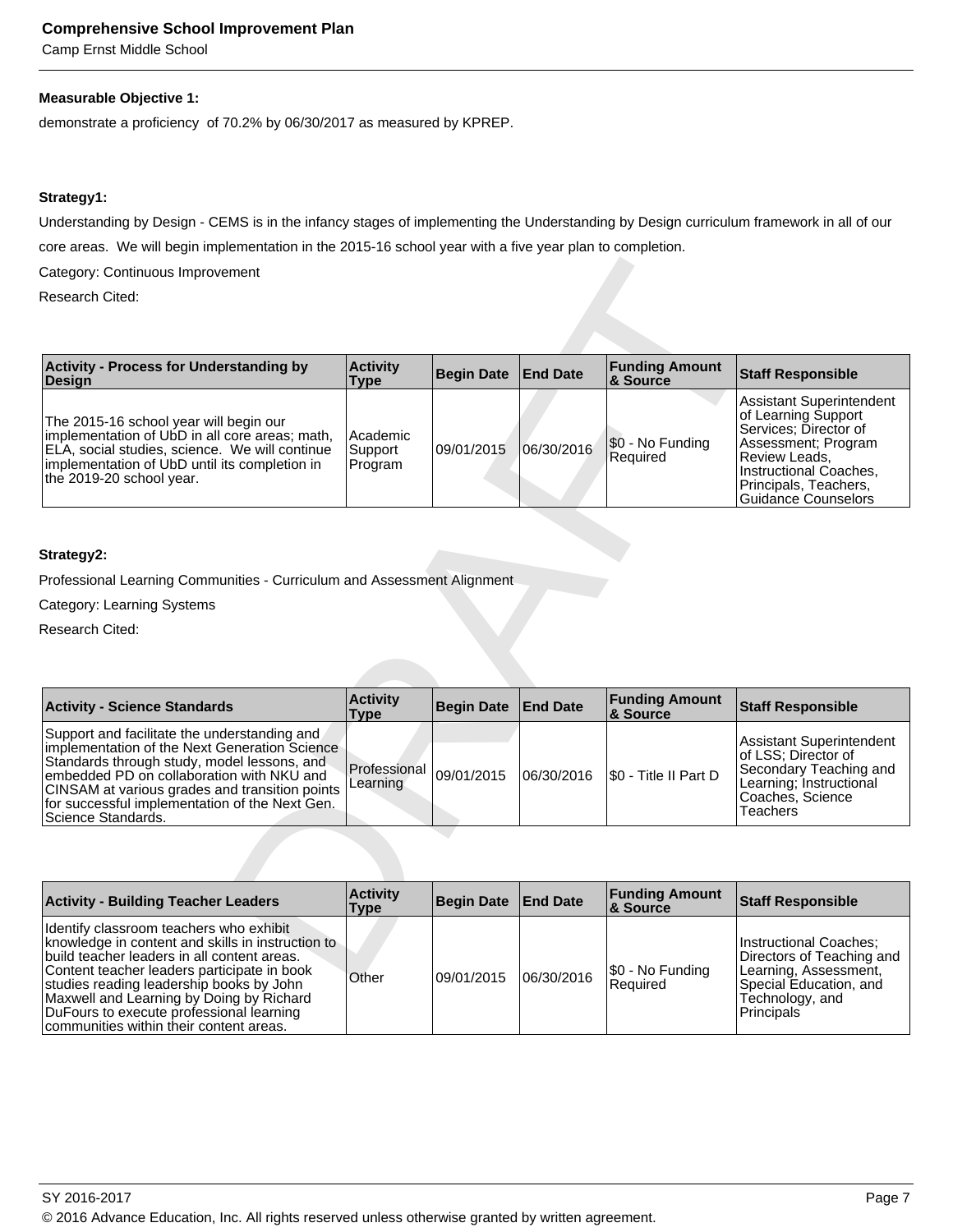| Activity - Demonstrate Knowledge of<br>Students                                                                                                                                                                                           | <b>Activity</b><br>Type | Begin Date   End Date |            | <b>Funding Amount</b><br>8 Source | <b>Staff Responsible</b>                                                                                                                |
|-------------------------------------------------------------------------------------------------------------------------------------------------------------------------------------------------------------------------------------------|-------------------------|-----------------------|------------|-----------------------------------|-----------------------------------------------------------------------------------------------------------------------------------------|
| Knowledge of child and Adolescent; Knowledge<br>of the Learning Process; Knowledge of<br>Student's Skills, and Language Proficiency;<br>Knowledge of student's interest and Cultural<br>Heritage; Knowledge of Student's Special<br>Needs | Other                   | 09/30/2015            | 06/30/2016 | \$0 - No Funding<br>Required      | Assistant Superintendent<br>of Learning Support<br>Services; Program Review<br>Leads, Instructional<br> Coach, Principals,<br>Teachers. |

| <b>Activity - Common Assessments</b>                                                                                                                                                                                          | <b>Activity</b><br>Type        | Begin Date   End Date |            | <b>Funding Amount</b><br>& Source | Staff Responsible                                                                                               |
|-------------------------------------------------------------------------------------------------------------------------------------------------------------------------------------------------------------------------------|--------------------------------|-----------------------|------------|-----------------------------------|-----------------------------------------------------------------------------------------------------------------|
| Facilitate the development of common<br>assessments across all grade levels for all<br>content areas and secure SBDM support.<br>Ensure assessments align with EPAS, KCAS,<br>and Quality Core, focusing on critical thinking | Academic<br>Support<br>Program | 09/01/2015            | 06/30/2016 | SO - Title II Part A              | Director of Assessment;<br>Directors of Teaching and<br>Learning, Curriculum<br> Coach, Principals,<br>Teachers |

| <b>Activity - Use of Data</b>                                                                                                                                                                                                                                                                                              | <b>Activity</b><br>Type        | Begin Date End Date |            | <b>Funding Amount</b><br><b>&amp; Source</b> | <b>Staff Responsible</b>                                                                                           |
|----------------------------------------------------------------------------------------------------------------------------------------------------------------------------------------------------------------------------------------------------------------------------------------------------------------------------|--------------------------------|---------------------|------------|----------------------------------------------|--------------------------------------------------------------------------------------------------------------------|
| College and Career Readiness Standards are<br>to be used as interventions and counseling<br>points; support teacher teams in using results<br>from EPAS, KPREP, common formative and<br>summative assessments, interim assessments,<br>and progress monitoring to drive instructional<br>practice. Monitor implementation. | Academic<br>Support<br>Program | 09/01/2015          | 06/30/2016 | \$0 - No Funding<br><b>Required</b>          | Directors of Teaching and<br>Learning and Assessment<br>Support, Principals,<br>l Guidance<br>Counselors, Teachers |

| <b>Activity - Common Assessments</b>                                                                                                                                                                                                                                                                                                                                                                                                                                                                                                                                | <b>Activity</b><br><b>Type</b> | <b>Begin Date</b> | <b>End Date</b> | <b>Funding Amount</b><br>& Source | <b>Staff Responsible</b>                                                                                                   |
|---------------------------------------------------------------------------------------------------------------------------------------------------------------------------------------------------------------------------------------------------------------------------------------------------------------------------------------------------------------------------------------------------------------------------------------------------------------------------------------------------------------------------------------------------------------------|--------------------------------|-------------------|-----------------|-----------------------------------|----------------------------------------------------------------------------------------------------------------------------|
| Facilitate the development of common<br>assessments across all grade levels for all<br>content areas and secure SBDM support.<br>Ensure assessments align with EPAS, KCAS,<br>and Quality Core, focusing on critical thinking                                                                                                                                                                                                                                                                                                                                       | Academic<br>Support<br>Program | 09/01/2015        | 06/30/2016      | \$0 - Title II Part A             | Director of Assessment;<br>Directors of Teaching and<br>Learning, Curriculum<br>Coach, Principals,<br><b>Teachers</b>      |
|                                                                                                                                                                                                                                                                                                                                                                                                                                                                                                                                                                     |                                |                   |                 |                                   |                                                                                                                            |
| <b>Activity - Use of Data</b>                                                                                                                                                                                                                                                                                                                                                                                                                                                                                                                                       | <b>Activity</b><br><b>Type</b> | <b>Begin Date</b> | <b>End Date</b> | <b>Funding Amount</b><br>& Source | <b>Staff Responsible</b>                                                                                                   |
| College and Career Readiness Standards are<br>to be used as interventions and counseling<br>points; support teacher teams in using results<br>from EPAS, KPREP, common formative and<br>summative assessments, interim assessments,<br>and progress monitoring to drive instructional<br>practice. Monitor implementation.                                                                                                                                                                                                                                          | Academic<br>Support<br>Program | 09/01/2015        | 06/30/2016      | \$0 - No Funding<br>Required      | Directors of Teaching and<br>Learning and Assessment<br>Support, Principals,<br>Guidance<br>Counselors, Teachers           |
|                                                                                                                                                                                                                                                                                                                                                                                                                                                                                                                                                                     |                                |                   |                 |                                   |                                                                                                                            |
|                                                                                                                                                                                                                                                                                                                                                                                                                                                                                                                                                                     |                                |                   |                 |                                   |                                                                                                                            |
|                                                                                                                                                                                                                                                                                                                                                                                                                                                                                                                                                                     |                                |                   |                 |                                   |                                                                                                                            |
| <b>Activity - High Achieving Students</b>                                                                                                                                                                                                                                                                                                                                                                                                                                                                                                                           | <b>Activity</b><br><b>Type</b> | <b>Begin Date</b> | <b>End Date</b> | <b>Funding Amount</b><br>& Source | <b>Staff Responsible</b>                                                                                                   |
| Provide a framework to use vertical and<br>horizontal acceleration of content as<br>appropriate for students who have shown<br>mastery through formative assessments.<br>All targeted students growth/progress to be<br>monitored to ensure the implementation and<br>effectiveness of such<br>enrichments/interventions.<br>Framework to include:<br>Pyramid of interventions for high achieving and<br>formally identified gifted and talented;<br>Instructional strategies to enhance/accelerate<br>learning; resources for instruction as well as<br>extensions | Academic<br>Support<br>Program | 09/01/2015        | 06/30/2016      | \$0 - No Funding<br>Required      | Directors of Teaching and<br>Learning; Gifted<br>Coordinator; Instructional<br>Coaches, Principals,<br>Librarian, Teachers |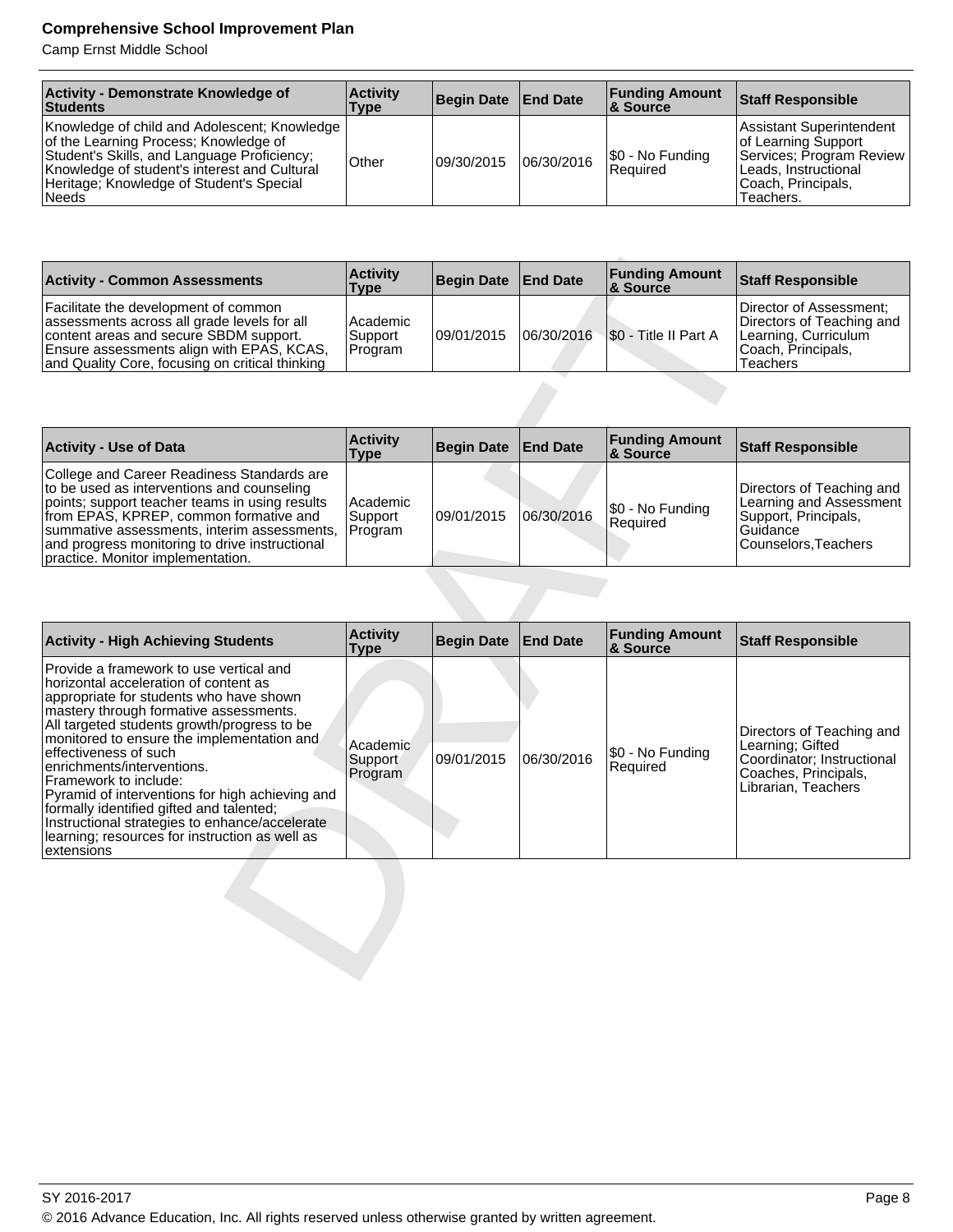Camp Ernst Middle School

| <b>Activity - Curriculum Alignment</b>                                                                                                                                                                                                                                                                                                                                                                                                                                                                                                                                                                                                                                                                                                                                                                    | <b>Activity</b><br><b>Type</b> | Begin Date End Date |            | <b>Funding Amount</b><br>& Source | <b>Staff Responsible</b>                                                                                                                                               |
|-----------------------------------------------------------------------------------------------------------------------------------------------------------------------------------------------------------------------------------------------------------------------------------------------------------------------------------------------------------------------------------------------------------------------------------------------------------------------------------------------------------------------------------------------------------------------------------------------------------------------------------------------------------------------------------------------------------------------------------------------------------------------------------------------------------|--------------------------------|---------------------|------------|-----------------------------------|------------------------------------------------------------------------------------------------------------------------------------------------------------------------|
| Continue the development and refinement, as<br>well as implementation, of district curriculum,<br>maps, and standards based units of instruction<br>aligned to KCAS, Quality Core and College<br>Readiness Standards and secure SBDM<br>support.<br>Include in the planning and instructional<br>process a clear focus of 21st century skills to<br>include intentional instruction in critical and<br>creative thinking skills, collaboration strategies,<br>and written. spoken communication skills<br>purposeful opportunities for students to use<br>critical thinking, identify and investigate real<br>world problems and possible solutions using<br>creative thinking skills; work collaboratively with<br>peers and teachers to become responsible.<br>creative, independent lifelong learners. | Other                          | 09/01/2015          | 06/30/2016 | \$0 - No Funding<br>l Reauired    | Directors of Teaching and<br>Learning: Directors of<br>Technology: Gifted and<br>Talented Coordinator:<br>Instructional Coaches,<br>Principals, Librarian,<br>Teachers |

# **Strategy3:**

| creative thinking skills, collaboration strategies,<br>and written. spoken communication skills<br>purposeful opportunities for students to use<br>critical thinking, identify and investigate real<br>world problems and possible solutions using<br>creative thinking skills; work collaboratively with<br>peers and teachers to become responsible,<br>creative, independent lifelong learners. |                                |                   |                 |                                   | instructional Coacnes,<br>Principals, Librarian,<br>Teachers                                         |
|----------------------------------------------------------------------------------------------------------------------------------------------------------------------------------------------------------------------------------------------------------------------------------------------------------------------------------------------------------------------------------------------------|--------------------------------|-------------------|-----------------|-----------------------------------|------------------------------------------------------------------------------------------------------|
|                                                                                                                                                                                                                                                                                                                                                                                                    |                                |                   |                 |                                   |                                                                                                      |
| Strategy3:                                                                                                                                                                                                                                                                                                                                                                                         |                                |                   |                 |                                   |                                                                                                      |
| Response to Intervention - Response to Intervention                                                                                                                                                                                                                                                                                                                                                |                                |                   |                 |                                   |                                                                                                      |
| Category: Continuous Improvement                                                                                                                                                                                                                                                                                                                                                                   |                                |                   |                 |                                   |                                                                                                      |
| Research Cited:                                                                                                                                                                                                                                                                                                                                                                                    |                                |                   |                 |                                   |                                                                                                      |
|                                                                                                                                                                                                                                                                                                                                                                                                    |                                |                   |                 |                                   |                                                                                                      |
| <b>Activity - Response to Intervention</b>                                                                                                                                                                                                                                                                                                                                                         | <b>Activity</b><br><b>Type</b> | <b>Begin Date</b> | <b>End Date</b> | <b>Funding Amount</b><br>& Source | <b>Staff Responsible</b>                                                                             |
| Support the RI tiered intervention process at all<br>grade levels for targeted students included in<br>sub-populations (LEP, disabilities, F/RL.<br>African-American, Hispanic) and monitor<br>progress of targeted students to ensure the<br>implementation and effectiveness of such<br>interventions                                                                                            | Academic<br>Support<br>Program | 09/01/2015        | 06/30/2016      | \$0 - No Funding<br>Required      | Directors of Teaching and<br>Learning and Technology,<br>Curriculum Coaches,<br>Principals, Teachers |
|                                                                                                                                                                                                                                                                                                                                                                                                    |                                |                   |                 |                                   |                                                                                                      |
| Goal 3:                                                                                                                                                                                                                                                                                                                                                                                            |                                |                   |                 |                                   |                                                                                                      |
| Decrease novice in combined reading and math by 50% in 2019 from 32.2% to 15%                                                                                                                                                                                                                                                                                                                      |                                |                   |                 |                                   |                                                                                                      |
|                                                                                                                                                                                                                                                                                                                                                                                                    |                                |                   |                 |                                   |                                                                                                      |
| <b>Measurable Objective 1:</b>                                                                                                                                                                                                                                                                                                                                                                     |                                |                   |                 |                                   |                                                                                                      |
| A total of 15 Sixth, Seventh and Eighth grade Black or African-American, Asian, Bottom 25%, Bottom 30%, White, Economically                                                                                                                                                                                                                                                                        |                                |                   |                 |                                   |                                                                                                      |
| Disadvantaged, Free/Reduced Lunch, Gifted and Talented, Hispanic or Latino, Improvement from 10th to 12th Grade, Improvement from 8th                                                                                                                                                                                                                                                              |                                |                   |                 |                                   |                                                                                                      |
| to 10th Grade, Students with Disabilities, English Learners, Two or More Races, American Indian or Alaska Native, Native Hawaiian or Other                                                                                                                                                                                                                                                         |                                |                   |                 |                                   |                                                                                                      |
| Pacific Islander and Top 75% students will demonstrate a proficiency in math in English Language Arts by 06/30/2017 as measured by K-<br>Prep results.                                                                                                                                                                                                                                             |                                |                   |                 |                                   |                                                                                                      |
|                                                                                                                                                                                                                                                                                                                                                                                                    |                                |                   |                 |                                   |                                                                                                      |

# **Goal 3:**

# **Measurable Objective 1:**

# **Strategy1:**

TELL Deep Dive Team - TELL Team has created a behavior flow chart for teachers to utilize in their classrooms to determine a fair and consistent consequence for student misbehavior, a leveled discipline matrix for administrators for consistency. Category: Professional Learning & Support

Research Cited: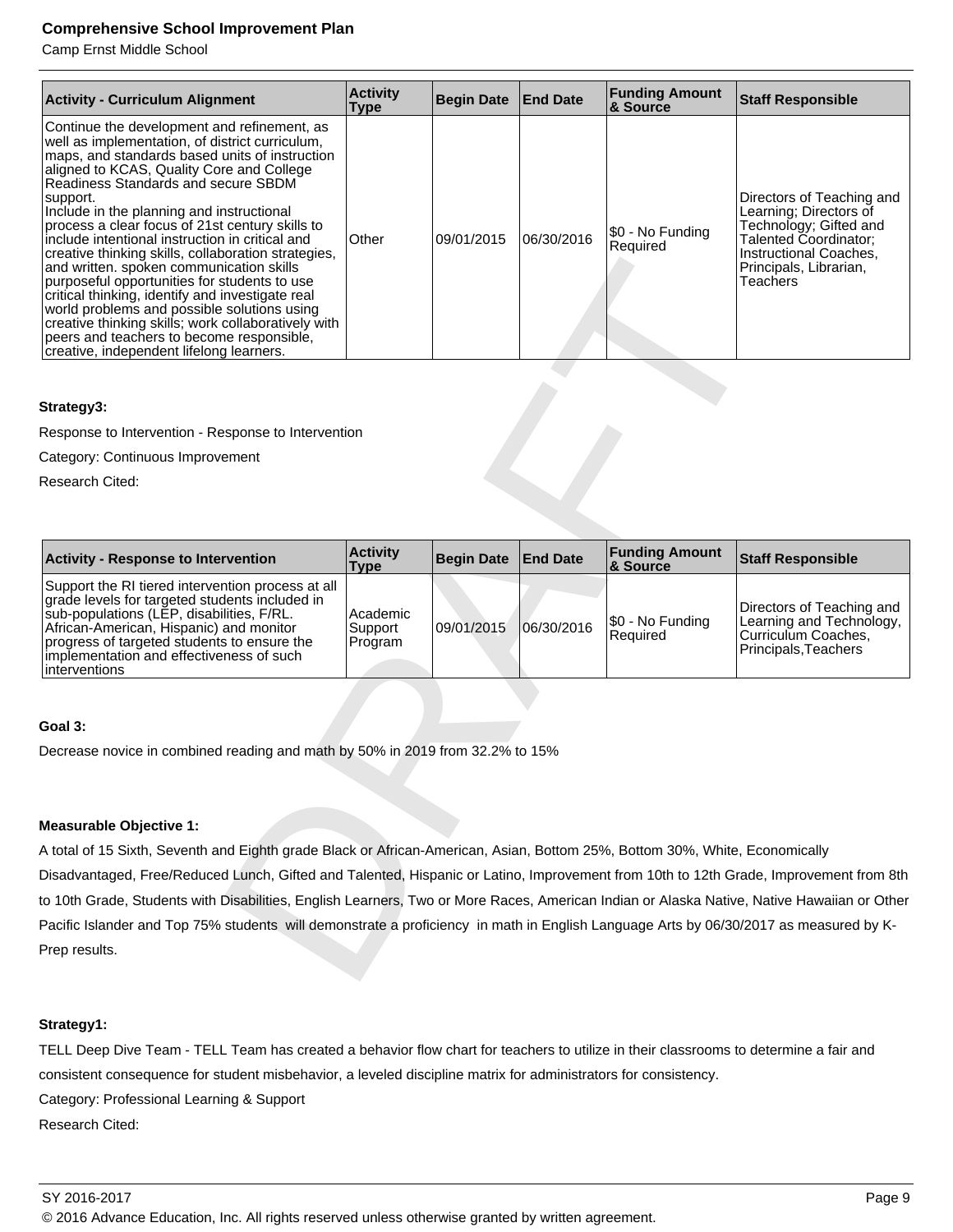Camp Ernst Middle School

| <b>Activity - Teacher Training</b>                                              | <b>Activity</b><br><b>Type</b>          | Begin Date End Date |            | <b>Funding Amount</b><br><b>8 Source</b> | <b>Staff Responsible</b> |
|---------------------------------------------------------------------------------|-----------------------------------------|---------------------|------------|------------------------------------------|--------------------------|
| <b>TELL Team teachers specifically trained in</b><br>change management systems. | <b>Behavioral</b><br>Support<br>Program | 109/01/2015         | 05/31/2016 | S0 - Other                               | Stephanie Hagerty        |

# **Strategy2:**

Response to Intervention - All students that are below the 40th percentile and/or novice will receive RtI

| Category: Continuous Improvement                                                                                                       |                                               |                   |                 |                                   |                          |
|----------------------------------------------------------------------------------------------------------------------------------------|-----------------------------------------------|-------------------|-----------------|-----------------------------------|--------------------------|
| Research Cited:                                                                                                                        |                                               |                   |                 |                                   |                          |
|                                                                                                                                        |                                               |                   |                 |                                   |                          |
| <b>Activity - Progress Monitoring</b>                                                                                                  | <b>Activity</b>                               | <b>Begin Date</b> | <b>End Date</b> | <b>Funding Amount</b><br>& Source | <b>Staff Responsible</b> |
| Students receiving RtI will be progress<br>monitored bi-monthly to ensure growth.                                                      | <b>Type</b><br>Academic<br>Support<br>Program | 09/01/2015        | 05/31/2016      | \$0 - District<br>Funding         | <b>Stephanie Hagerty</b> |
|                                                                                                                                        |                                               |                   |                 |                                   |                          |
| Strategy3:                                                                                                                             |                                               |                   |                 |                                   |                          |
| PBIS - CEMS will continue to update and improve positive behavior support systems to reach fidelity within PBIS. We will self-audit to |                                               |                   |                 |                                   |                          |
| maintain current fidelity status.                                                                                                      |                                               |                   |                 |                                   |                          |
| Category: Other - Positive Behavior Support                                                                                            |                                               |                   |                 |                                   |                          |
| Research Cited:                                                                                                                        |                                               |                   |                 |                                   |                          |
|                                                                                                                                        |                                               |                   |                 |                                   |                          |
|                                                                                                                                        |                                               |                   |                 |                                   |                          |
| <b>Activity - Tier I and Tier II Interventions</b>                                                                                     | <b>Activity</b><br><b>Type</b>                | <b>Begin Date</b> | <b>End Date</b> | <b>Funding Amount</b><br>& Source | <b>Staff Responsible</b> |
| Tier I and Tier II PBIS teams in place to review<br>behavior data to help reduce non-academic<br>barriers to learning.                 | <b>Behavioral</b><br>Support<br>Program       | 09/01/2015        | 05/31/2016      | \$0 - Other                       | James Schroer            |
|                                                                                                                                        |                                               |                   |                 |                                   |                          |
|                                                                                                                                        |                                               |                   |                 |                                   |                          |
|                                                                                                                                        |                                               |                   |                 |                                   |                          |
|                                                                                                                                        |                                               |                   |                 |                                   |                          |
|                                                                                                                                        |                                               |                   |                 |                                   |                          |
|                                                                                                                                        |                                               |                   |                 |                                   |                          |
|                                                                                                                                        |                                               |                   |                 |                                   |                          |
|                                                                                                                                        |                                               |                   |                 |                                   |                          |
|                                                                                                                                        |                                               |                   |                 |                                   |                          |
|                                                                                                                                        |                                               |                   |                 |                                   |                          |
|                                                                                                                                        |                                               |                   |                 |                                   |                          |
|                                                                                                                                        |                                               |                   |                 |                                   |                          |

# **Strategy3:**

| <b>Activity - Tier I and Tier II Interventions</b>                                                                     | <b>Activity</b><br><b>Type</b>    | Begin Date   End Date                 | <b>Funding Amount</b><br><b>&amp; Source</b> | <b>Staff Responsible</b> |
|------------------------------------------------------------------------------------------------------------------------|-----------------------------------|---------------------------------------|----------------------------------------------|--------------------------|
| Tier I and Tier II PBIS teams in place to review<br>behavior data to help reduce non-academic<br>barriers to learning. | Behavioral<br>Support<br>IProgram | $ 09/01/2015 05/31/2016 $ \$0 - Other |                                              | <b>James Schroer</b>     |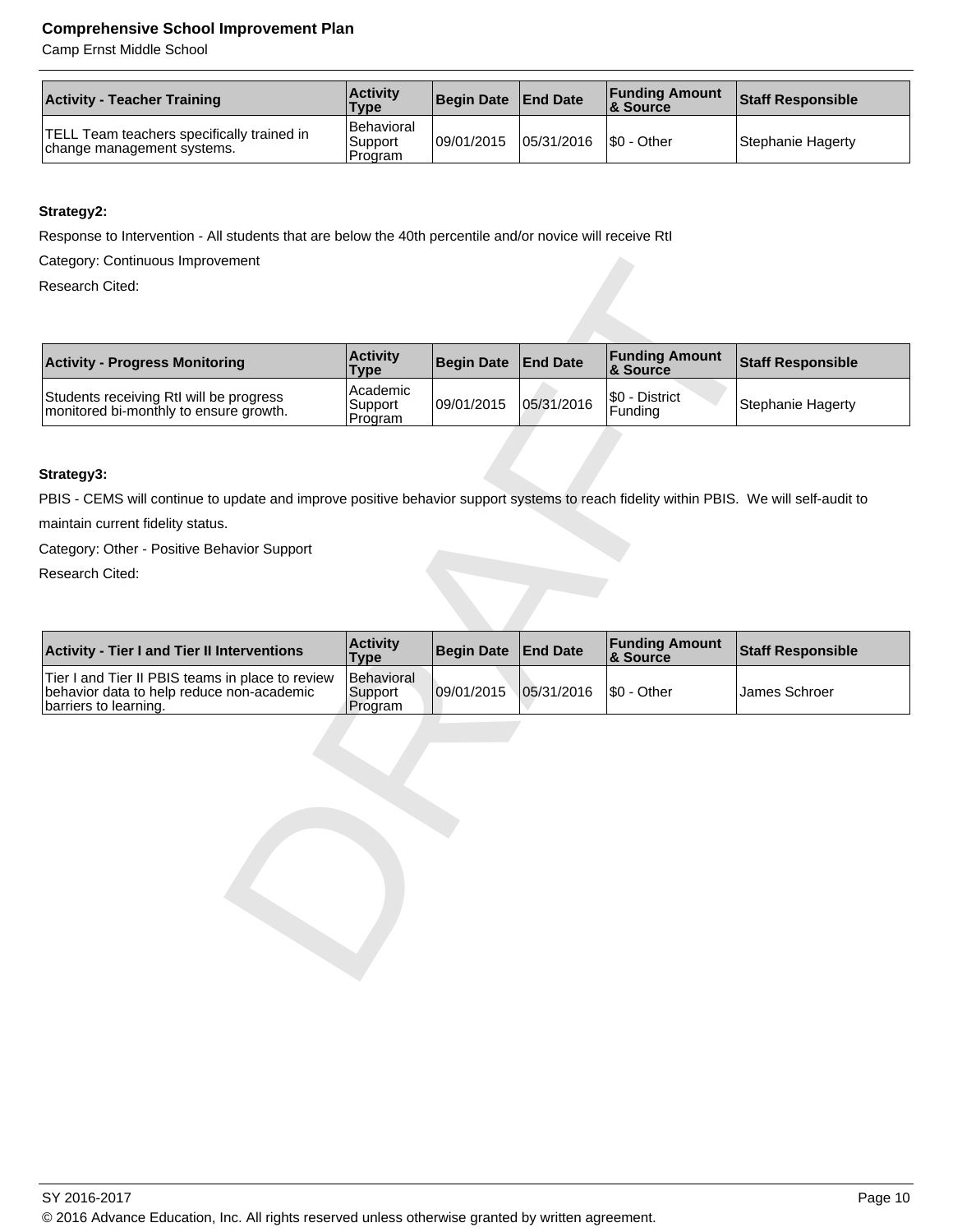# Phase I - The Missing Piece **Phase I - The Missing Piece**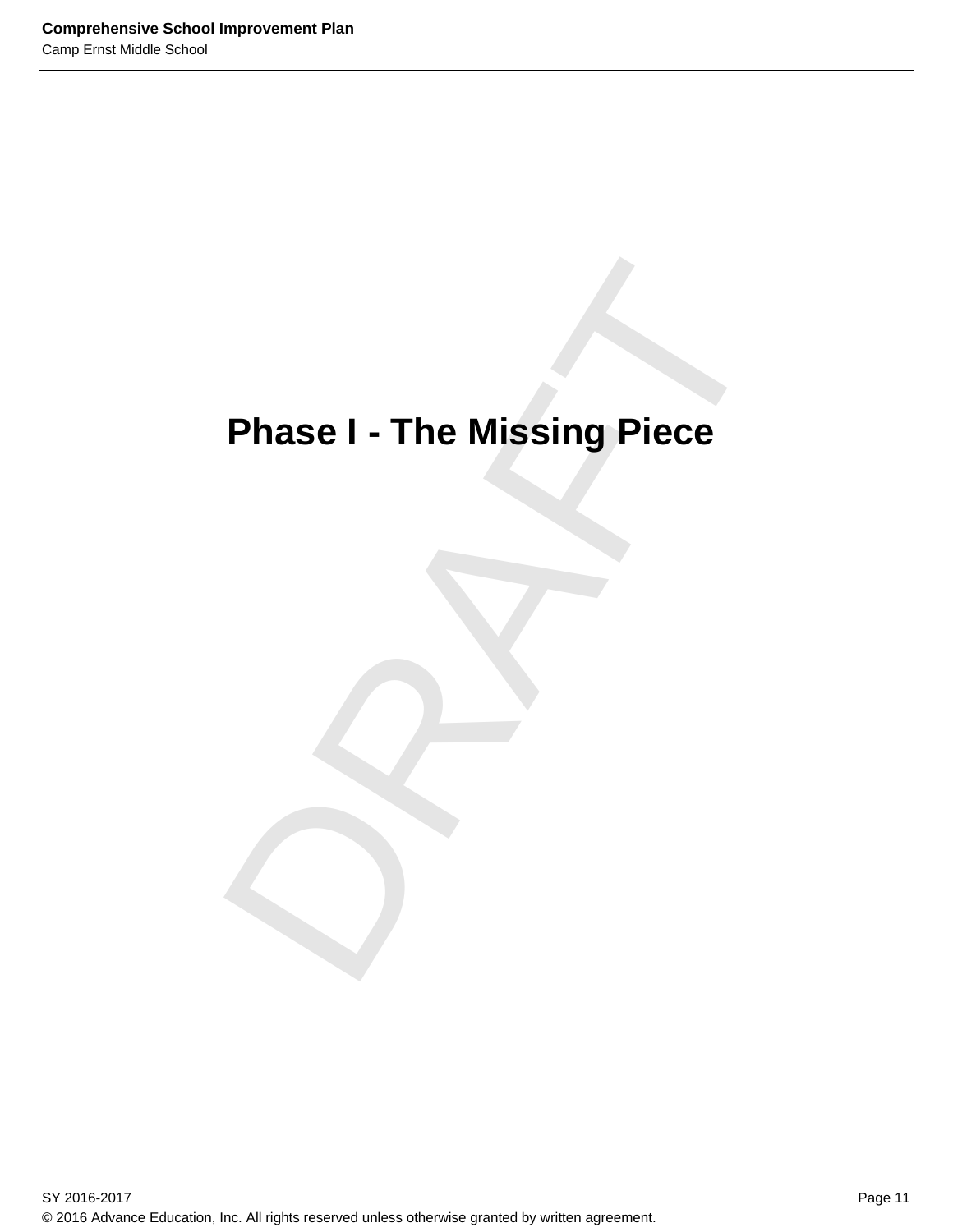# **Introduction**

This report provides a comprehensive response to the six objectives of The Missing Piece set for the by the Commissioner's Parent Advisory Council (CPAC). This diagnostic uses performance measurement and progress, as well as relationship building, resources and support to build capacity within schools and districts measure parent involvement and the desired outcome being made. Use the links below to navigate the diagnostic content and respond to the questions.

DRAFT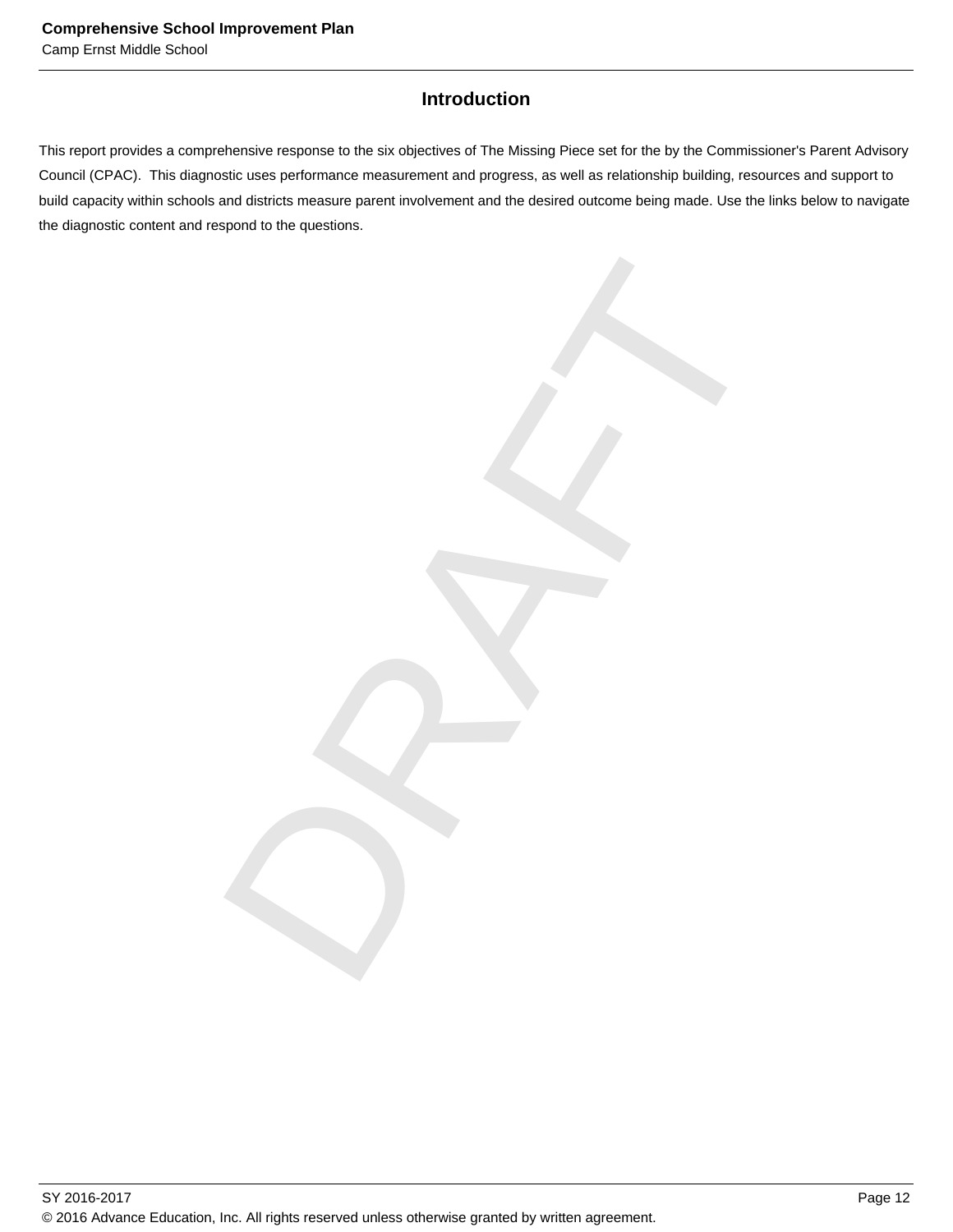# **Stakeholders**

# **What stakeholders (name and title) did you engage for the purpose of completing the Missing Piece diagnostic?**

melors, youth service center coordinator, instructional coach, parents, GCIPL Fellow<br>
Service Center Coordinator, instructional coach, parents, GCIPL Fellow<br>
Contract on the Coordinator of the Coordinator of the Coordinato Administration, guidance counselors, youth service center coordinator, instructional coach, parents, GCIPL Fellow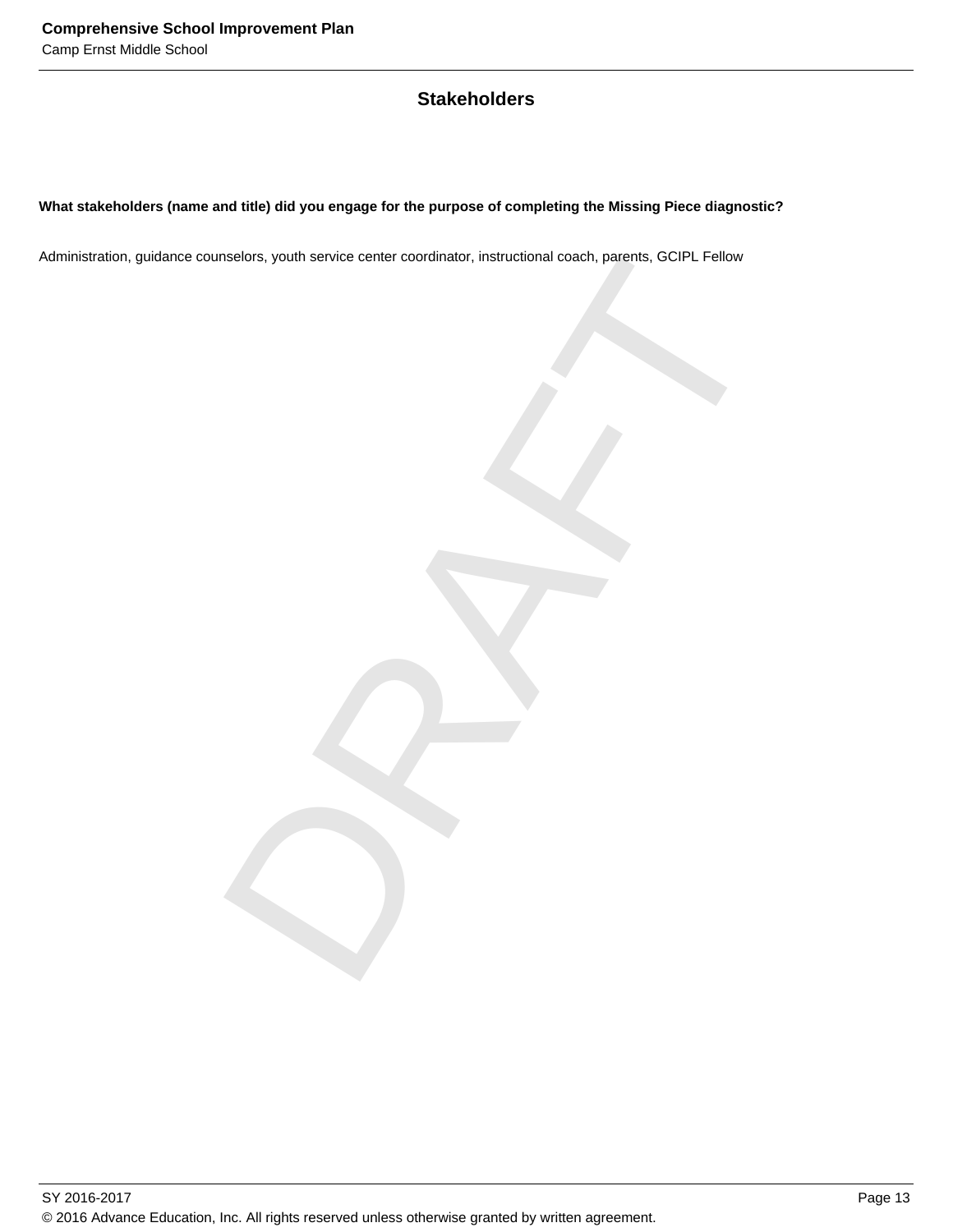# **Relationship Building**

Overall Rating: 2.71

|     | <b>Statement or Question</b>                                                                                                                                                                           | <b>Response</b>                                                               | Rating     |
|-----|--------------------------------------------------------------------------------------------------------------------------------------------------------------------------------------------------------|-------------------------------------------------------------------------------|------------|
| 2.1 | Parents report that school staff understands<br>and demonstrates how strong relationships with staff is about discussing student academic<br>parents contribute to effective teaching and<br>Hearning. | Parents report their relationship with school<br>performance and/or behavior. | Apprentice |

|             | and demonstrates how strong relationships with staff is about discussing student academic<br>parents contribute to effective teaching and<br>learning.                                                                             | performance and/or behavior.                                                                                                               |               |
|-------------|------------------------------------------------------------------------------------------------------------------------------------------------------------------------------------------------------------------------------------|--------------------------------------------------------------------------------------------------------------------------------------------|---------------|
|             |                                                                                                                                                                                                                                    |                                                                                                                                            |               |
|             | <b>Statement or Question</b>                                                                                                                                                                                                       | Response                                                                                                                                   | Rating        |
| 2.2         | School staff implements systematic steps to<br>welcome the parents of new and English as-a-<br>Second-Language (ESL) students (for example,<br>using home visits, personal calls or letters,<br>open houses and/or other methods). | Relationships with parents of new and ESL<br>students are informal, occasional or accidental,<br>and information is provided if requested. | Apprentice    |
|             |                                                                                                                                                                                                                                    |                                                                                                                                            |               |
|             | <b>Statement or Question</b>                                                                                                                                                                                                       | Response                                                                                                                                   | Rating        |
| 2.3         | Parents and other stakeholders report that they<br>are actively welcomed when they visit the<br>school.                                                                                                                            | Parents and other stakeholders report that they<br>are actively welcomed when they visit the<br>school.                                    | Proficient    |
|             |                                                                                                                                                                                                                                    |                                                                                                                                            |               |
|             |                                                                                                                                                                                                                                    |                                                                                                                                            |               |
|             | <b>Statement or Question</b>                                                                                                                                                                                                       | <b>Response</b>                                                                                                                            | Rating        |
|             | School staff implements systematic steps to<br>encourage parents to attend school activities<br>and participate in decisions about their<br>children's learning.                                                                   | Parents and community stakeholders have<br>authentic participation, help plan and implement<br>school and district improvement activities. | Distinguished |
|             |                                                                                                                                                                                                                                    |                                                                                                                                            |               |
|             | <b>Statement or Question</b>                                                                                                                                                                                                       | <b>Response</b>                                                                                                                            | Rating        |
| 2.4 <br>2.5 | School staff involves parents in personal<br>communication about their students' progress<br>at least once a month.                                                                                                                | School staff involves parents in personal<br>communication about their students' progress<br>at least once a month.                        | Proficient    |
|             |                                                                                                                                                                                                                                    |                                                                                                                                            |               |
|             | <b>Statement or Question</b>                                                                                                                                                                                                       | <b>Response</b>                                                                                                                            | Rating        |

|     | <b>Statement or Question</b>                          | <b>Response</b>                                                                                                                                                     | ∣Ratinɑ |
|-----|-------------------------------------------------------|---------------------------------------------------------------------------------------------------------------------------------------------------------------------|---------|
| 2.3 | are actively welcomed when they visit the<br>Ischool. | Parents and other stakeholders report that they Parents and other stakeholders report that they Proficient<br>are actively welcomed when they visit the<br>Ischool. |         |

|     | <b>Statement or Question</b>                                                                                                                                     | Response                                                                                                                                    | Rating        |
|-----|------------------------------------------------------------------------------------------------------------------------------------------------------------------|---------------------------------------------------------------------------------------------------------------------------------------------|---------------|
| 2.4 | School staff implements systematic steps to<br>encourage parents to attend school activities<br>and participate in decisions about their<br>children's learning. | IParents and community stakeholders have<br>authentic participation, help plan and implement<br>school and district improvement activities. | Distinguished |

|      | <b>Statement or Question</b>                                                                                         | <b>Response</b>                                                                                                      | Ratinɑ       |
|------|----------------------------------------------------------------------------------------------------------------------|----------------------------------------------------------------------------------------------------------------------|--------------|
| 12.5 | School staff involves parents in personal<br>communication about their students' progress<br>lat least once a month. | School staff involves parents in personal<br>communication about their students' progress<br>lat least once a month. | l Proficient |

|     | <b>Statement or Question</b>                                                        | <b>Response</b>                                                                                                                                                            | ∣Ratinq |
|-----|-------------------------------------------------------------------------------------|----------------------------------------------------------------------------------------------------------------------------------------------------------------------------|---------|
| 2.6 | all parents to determine resources necessary<br>for their child's academic success. | School staff completes needs assessment with ITeachers informally collect some student needs Apprentice<br>data and some parents are contacted to<br>Idiscuss those needs. |         |

|     | <b>Statement or Question</b>                                                                              | Response                                                                                                                                                                                         | <b>Rating</b>      |
|-----|-----------------------------------------------------------------------------------------------------------|--------------------------------------------------------------------------------------------------------------------------------------------------------------------------------------------------|--------------------|
| 2.7 | All parents are asked for feedback on the<br>and the feedback is used to improve the<br>school's efforts. | All parents are asked for feedback on school's<br>school's efforts to welcome and engage parents efforts to welcome and engage parents, and the<br>feedback is used to improve school's efforts. | <b>IProficient</b> |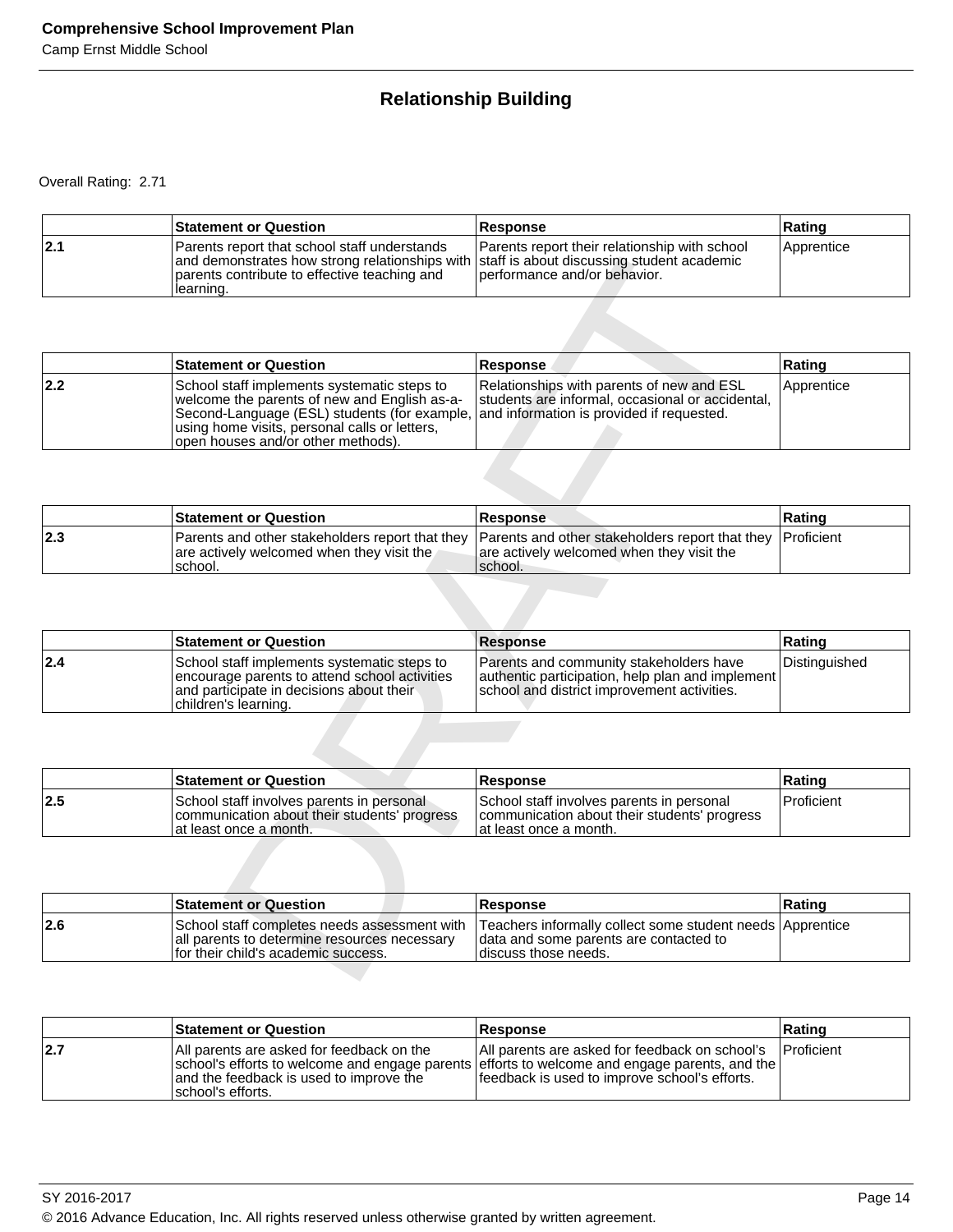# **Communications**

Overall Rating: 2.71

|     | <b>Statement or Question</b>                                                                                                                                                                                                       | Response                                                                                                                                                                                                                                                                                                                                         | Rating     |
|-----|------------------------------------------------------------------------------------------------------------------------------------------------------------------------------------------------------------------------------------|--------------------------------------------------------------------------------------------------------------------------------------------------------------------------------------------------------------------------------------------------------------------------------------------------------------------------------------------------|------------|
| 3.1 | School staff implements systematic efforts to<br>Inform parents about academic goals, class<br>their home language. (For example, classroom<br>contracts, student assignment books,<br>homework websites, and online grade books). | School staff implements systematic efforts to<br>linform parents about academic goals, class<br>work, grades and homework for their children in vwork, grades and homework for their children in<br>their home language. (For example, using<br>classroom contracts, student assignment<br>books, homework websites, and online grade<br>books.) | Proficient |

|     | <b>Statement or Question</b>                                                                                                                                                                                                                                                                        | <b>Response</b>                                                                                                                                                                      | Rating            |
|-----|-----------------------------------------------------------------------------------------------------------------------------------------------------------------------------------------------------------------------------------------------------------------------------------------------------|--------------------------------------------------------------------------------------------------------------------------------------------------------------------------------------|-------------------|
| 3.2 | School staff offers varied ways that parents can School staff offers varied ways to that parent<br>share information with teachers about their<br>children's learning needs. (For example, phone<br>and e-mail contacts, offering parent<br>conferences, making home visits, or other<br> methods). | can see share information with teachers about<br>their children's learning needs. (For example,<br>phone and email contact, offering parent<br>conferences, and making home visits). | <b>Proficient</b> |

|     | <b>Statement or Question</b>                                                                                                      | <b>Response</b>                                                                                                                                                                                                              | ∣Ratinɑ    |
|-----|-----------------------------------------------------------------------------------------------------------------------------------|------------------------------------------------------------------------------------------------------------------------------------------------------------------------------------------------------------------------------|------------|
| 3.3 | School staff partners with community leaders<br>of academic expectations, school strategies,<br>land student achievement results. | School staff partners with community leaders<br>and organizations to build parent understanding and organizations to build parent understanding<br>of academic expectations, school strategies,<br>land student achievement. | Proficient |

|     | <b>Statement or Question</b>                                                                                                                         | <b>Response</b>                                                                                                                                      | ∣Ratinɑ           |
|-----|------------------------------------------------------------------------------------------------------------------------------------------------------|------------------------------------------------------------------------------------------------------------------------------------------------------|-------------------|
| 3.4 | School staff offers parents opportunities to<br>discuss school-wide achievement issues.<br>lincluding assessment data, at least once a<br>Isemester. | School staff offers parents opportunities to<br>discuss school-wide achievement issues.<br>lincluding assessment data, at least once a<br>Isemester. | <b>Proficient</b> |

|     | inform parents about academic goals, class<br>work, grades and homework for their children in<br>their home language. (For example, classroom<br>contracts, student assignment books,<br>homework websites, and online grade books).                                                  | inform parents about academic goals, class<br>work, grades and homework for their children in<br>their home language. (For example, using<br>classroom contracts, student assignment<br>books, homework websites, and online grade<br>books.) |            |
|-----|---------------------------------------------------------------------------------------------------------------------------------------------------------------------------------------------------------------------------------------------------------------------------------------|-----------------------------------------------------------------------------------------------------------------------------------------------------------------------------------------------------------------------------------------------|------------|
|     |                                                                                                                                                                                                                                                                                       |                                                                                                                                                                                                                                               |            |
|     | <b>Statement or Question</b>                                                                                                                                                                                                                                                          | <b>Response</b>                                                                                                                                                                                                                               | Rating     |
| 3.2 | School staff offers varied ways that parents can<br>share information with teachers about their<br>children's learning needs. (For example, phone<br>and e-mail contacts, offering parent<br>conferences, making home visits, or other<br>methods).                                   | School staff offers varied ways to that parent<br>can see share information with teachers about<br>their children's learning needs. (For example,<br>phone and email contact, offering parent<br>conferences, and making home visits).        | Proficient |
|     |                                                                                                                                                                                                                                                                                       |                                                                                                                                                                                                                                               |            |
|     | <b>Statement or Question</b>                                                                                                                                                                                                                                                          | <b>Response</b>                                                                                                                                                                                                                               | Rating     |
| 3.3 | School staff partners with community leaders<br>and organizations to build parent understanding<br>of academic expectations, school strategies,<br>and student achievement results.                                                                                                   | School staff partners with community leaders<br>and organizations to build parent understanding<br>of academic expectations, school strategies,<br>and student achievement.                                                                   | Proficient |
|     |                                                                                                                                                                                                                                                                                       |                                                                                                                                                                                                                                               |            |
|     | <b>Statement or Question</b>                                                                                                                                                                                                                                                          | <b>Response</b>                                                                                                                                                                                                                               | Rating     |
| 3.4 | School staff offers parents opportunities to<br>discuss school-wide achievement issues,<br>including assessment data, at least once a<br>semester.                                                                                                                                    | School staff offers parents opportunities to<br>discuss school-wide achievement issues,<br>including assessment data, at least once a<br>semester.                                                                                            | Proficient |
|     |                                                                                                                                                                                                                                                                                       |                                                                                                                                                                                                                                               |            |
|     | <b>Statement or Question</b>                                                                                                                                                                                                                                                          | Response                                                                                                                                                                                                                                      | Rating     |
| 3.5 | School staff implements systematic efforts to<br>maximize parent-teacher conference<br>participation. (For example, offering multiple<br>locations, convenient times, follow-up with<br>parents who do not reply to first notices, and<br>opportunities for student-led conferences). | Parent -teacher conferences are held twice a<br>year on school grounds and some teachers<br>send invitations to parents.                                                                                                                      | Apprentice |
|     |                                                                                                                                                                                                                                                                                       |                                                                                                                                                                                                                                               |            |

|     | <b>Statement or Question</b>                                                                         | Response                                                                                                 | ∣Ratinɑ    |
|-----|------------------------------------------------------------------------------------------------------|----------------------------------------------------------------------------------------------------------|------------|
| 3.6 | At least 50 percent of parents respond to<br>lannual school and/or district stakeholder<br>Isurvevs. | District-wide stakeholder surveys are given to<br>parents and teachers encourage parents to<br>Trespond. | Apprentice |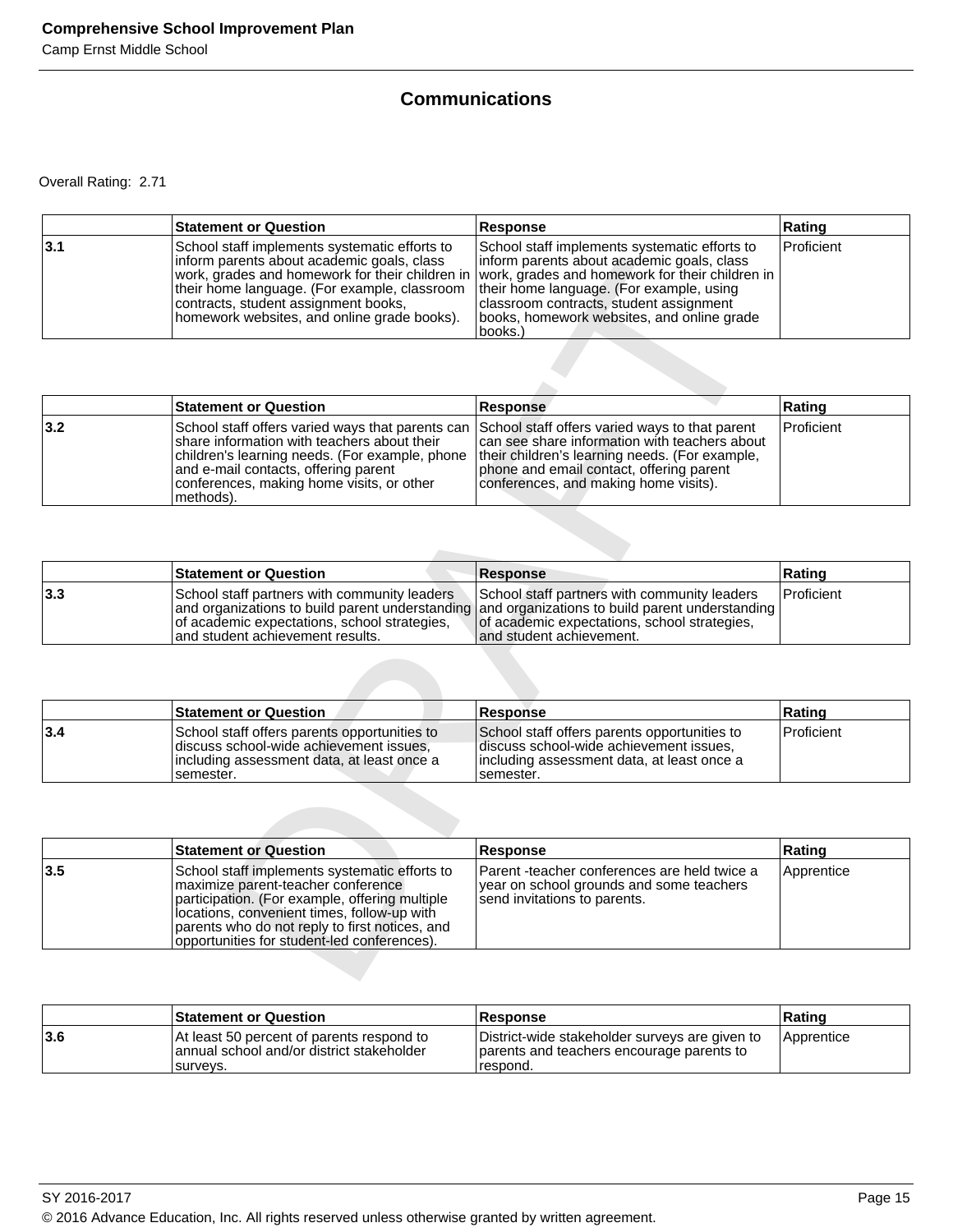Camp Ernst Middle School

|     | <b>Statement or Question</b>                                                                                                                                                               | <b>Response</b>                                                            | ∣Ratinɑ |
|-----|--------------------------------------------------------------------------------------------------------------------------------------------------------------------------------------------|----------------------------------------------------------------------------|---------|
| 3.7 | Stakeholder survey data is consistently used to Stakeholder survey data is consistently used to [Proficient]<br>I plan school improvement efforts and to<br>levaluate their effectiveness. | I plan school improvement efforts and to<br>levaluate their effectiveness. |         |

DRAFT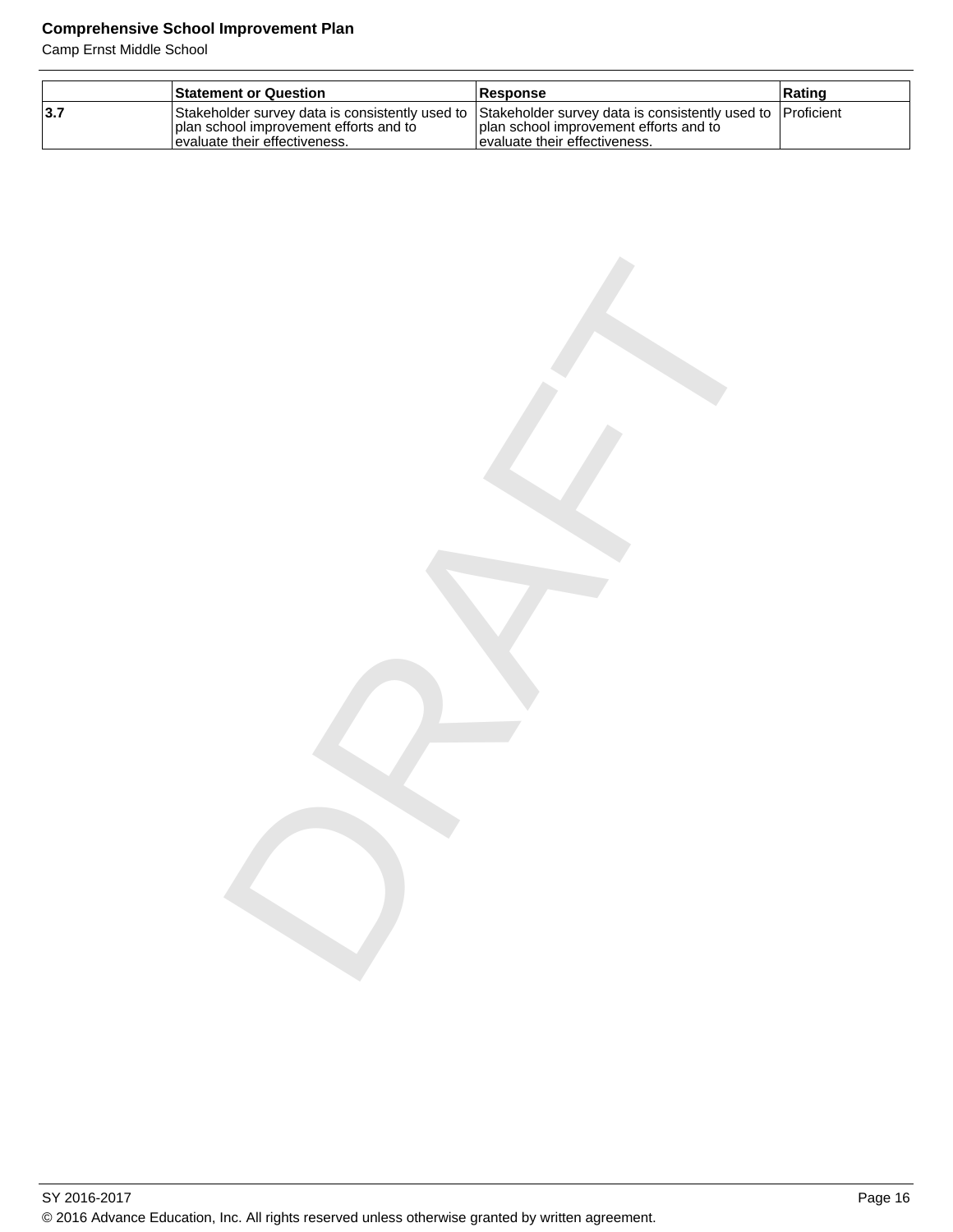# **Decision Making**

Overall Rating: 2.71

|      | <b>Statement or Question</b>                                                                                                                                                                 | <b>Response</b>                                                                                                                                                                              | Rating |
|------|----------------------------------------------------------------------------------------------------------------------------------------------------------------------------------------------|----------------------------------------------------------------------------------------------------------------------------------------------------------------------------------------------|--------|
| 14.1 | 'The school staff offers professional learning<br>community opportunities, workshops, and easily some other parents who serve on SBDM<br>for service on the SBDM council and<br>Icommittees. | Parents elected to serve on school council and Apprentice<br>  accessible written information to equip parents   committees are invited to attend training offered<br>by school or district. |        |

|     | community opportunities, workshops, and easily some other parents who serve on SBDM<br>accessible written information to equip parents<br>for service on the SBDM council and<br>committees.                                                                                                                                | committees are invited to attend training offered<br>by school or district.                                                                                                                                                                                           |               |
|-----|-----------------------------------------------------------------------------------------------------------------------------------------------------------------------------------------------------------------------------------------------------------------------------------------------------------------------------|-----------------------------------------------------------------------------------------------------------------------------------------------------------------------------------------------------------------------------------------------------------------------|---------------|
|     |                                                                                                                                                                                                                                                                                                                             |                                                                                                                                                                                                                                                                       |               |
|     | <b>Statement or Question</b>                                                                                                                                                                                                                                                                                                | Response                                                                                                                                                                                                                                                              | Rating        |
| 4.2 | School council and committees facilitate broad<br>parent participation by actively recruiting<br>diverse membership, providing interpreters and<br>translated materials when needed, setting<br>convenient meeting times, and seeking wide<br>parent input. At least 40 percent of parents vote<br>in SBDM parent election. | School council and committees have some<br>parent members, may provide translators, meet<br>at time and place convenient to staff. Elections<br>are held at convenient times and are publicized,<br>but less than 20% of the parents vote in SBDM<br>parent election. | Apprentice    |
|     |                                                                                                                                                                                                                                                                                                                             |                                                                                                                                                                                                                                                                       |               |
|     | <b>Statement or Question</b>                                                                                                                                                                                                                                                                                                | Response                                                                                                                                                                                                                                                              | Rating        |
| 4.3 | Parents on the SBDM council and committees<br>engage and mentor many other parents by<br>reporting to multiple groups and seeking input<br>through surveys, meetings, and varied other<br>methods.                                                                                                                          | Parents on the SBDM council and committees<br>engage and mentor many other parents by<br>reporting to multiple groups and seeking input<br>through surveys, meetings, and varied other<br>methods.                                                                    | Proficient    |
|     |                                                                                                                                                                                                                                                                                                                             |                                                                                                                                                                                                                                                                       |               |
|     | <b>Statement or Question</b>                                                                                                                                                                                                                                                                                                | <b>Response</b>                                                                                                                                                                                                                                                       | Rating        |
| 4.4 | The school council adopts measurable<br>objectives and plans coherent strategies to<br>build authentic parent participation, and the<br>school council monitors the implementation and<br>impact of that work.                                                                                                              | School council has some parent involvement<br>components and action items that deal with<br>specific academic areas. Little or no funding is<br>provided. Little or no implementation and<br>impact checking is done.                                                 | Apprentice    |
|     |                                                                                                                                                                                                                                                                                                                             |                                                                                                                                                                                                                                                                       |               |
|     | <b>Statement or Question</b>                                                                                                                                                                                                                                                                                                | <b>Response</b>                                                                                                                                                                                                                                                       | Rating        |
| 4.5 | School council policies ensure active roles for<br>parents on SBDM council and committees, and<br>other groups making decisions about school<br>improvement.                                                                                                                                                                | School council actively recruits parents to serve<br>on committees related to school improvement<br>that review and revise objectives continuously<br>and is informed by data.                                                                                        | Distinguished |
|     |                                                                                                                                                                                                                                                                                                                             |                                                                                                                                                                                                                                                                       |               |

|     | <b>Statement or Question</b>                                                                                                                                                                         | <b>Response</b>                                                                                                                                                                                    | Rating     |
|-----|------------------------------------------------------------------------------------------------------------------------------------------------------------------------------------------------------|----------------------------------------------------------------------------------------------------------------------------------------------------------------------------------------------------|------------|
| 4.3 | Parents on the SBDM council and committees<br>engage and mentor many other parents by<br>reporting to multiple groups and seeking input<br>Ithrough surveys, meetings, and varied other<br>Imethods. | Parents on the SBDM council and committees<br>engage and mentor many other parents by<br>reporting to multiple groups and seeking input<br>through surveys, meetings, and varied other<br>methods. | Proficient |

|     | <b>Statement or Question</b>                                                                                                                                                                                                                              | <b>Response</b>                                                                                                                                                          | Rating     |
|-----|-----------------------------------------------------------------------------------------------------------------------------------------------------------------------------------------------------------------------------------------------------------|--------------------------------------------------------------------------------------------------------------------------------------------------------------------------|------------|
| 4.4 | The school council adopts measurable<br>objectives and plans coherent strategies to<br>build authentic parent participation, and the<br>school council monitors the implementation and provided. Little or no implementation and<br>limpact of that work. | School council has some parent involvement<br>components and action items that deal with<br>specific academic areas. Little or no funding is<br>impact checking is done. | Apprentice |

|     | <b>Statement or Question</b>                                                                                                                                                                              | Response                                                                                                                                       | Rating |
|-----|-----------------------------------------------------------------------------------------------------------------------------------------------------------------------------------------------------------|------------------------------------------------------------------------------------------------------------------------------------------------|--------|
| 4.5 | School council policies ensure active roles for<br>parents on SBDM council and committees, and on committees related to school improvement<br>other groups making decisions about school<br>limprovement. | School council actively recruits parents to serve Distinguished<br>that review and revise objectives continuously<br>land is informed by data. |        |

|     | <b>Statement or Question</b>                                                                                                                                                                                                                           | <b>Response</b>                                                                                                                           | Rating            |
|-----|--------------------------------------------------------------------------------------------------------------------------------------------------------------------------------------------------------------------------------------------------------|-------------------------------------------------------------------------------------------------------------------------------------------|-------------------|
| 4.6 | Parents report that they are treated as valued<br>partners on school leadership teams, SBDM<br>council and committees, the school council, and council and committees, and other groups<br>other groups making decisions about school<br>limprovement. | Parents report that they are treated as valued<br>partners on school leadership teams, SBDM<br>making decisions about school improvement. | <b>Proficient</b> |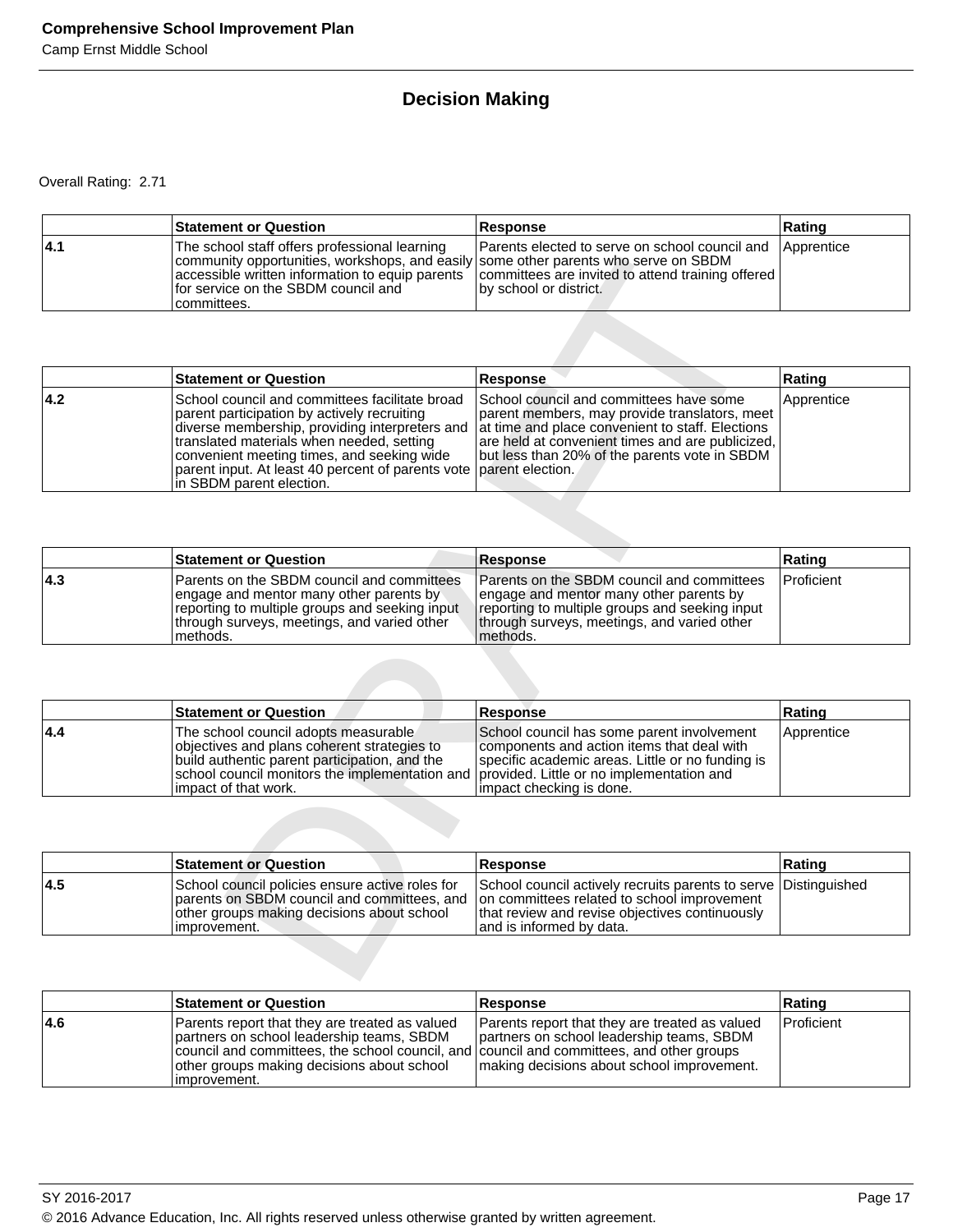Camp Ernst Middle School

|      | <b>Statement or Question</b>                                                                                                                                                                                                                     | <b>Response</b>                                                                                                                         | Rating       |
|------|--------------------------------------------------------------------------------------------------------------------------------------------------------------------------------------------------------------------------------------------------|-----------------------------------------------------------------------------------------------------------------------------------------|--------------|
| 14.7 | School staff has a plan to identify new and<br>experienced parent leaders who support and<br> build capacity for parents to serve effectively on  build capacity for parents to serve effectively on  <br>the school council and committee work. | School staff has a plan to identify new and<br>experienced parent leaders who support and<br>Ithe school council and in committee work. | l Proficient |

DRAFT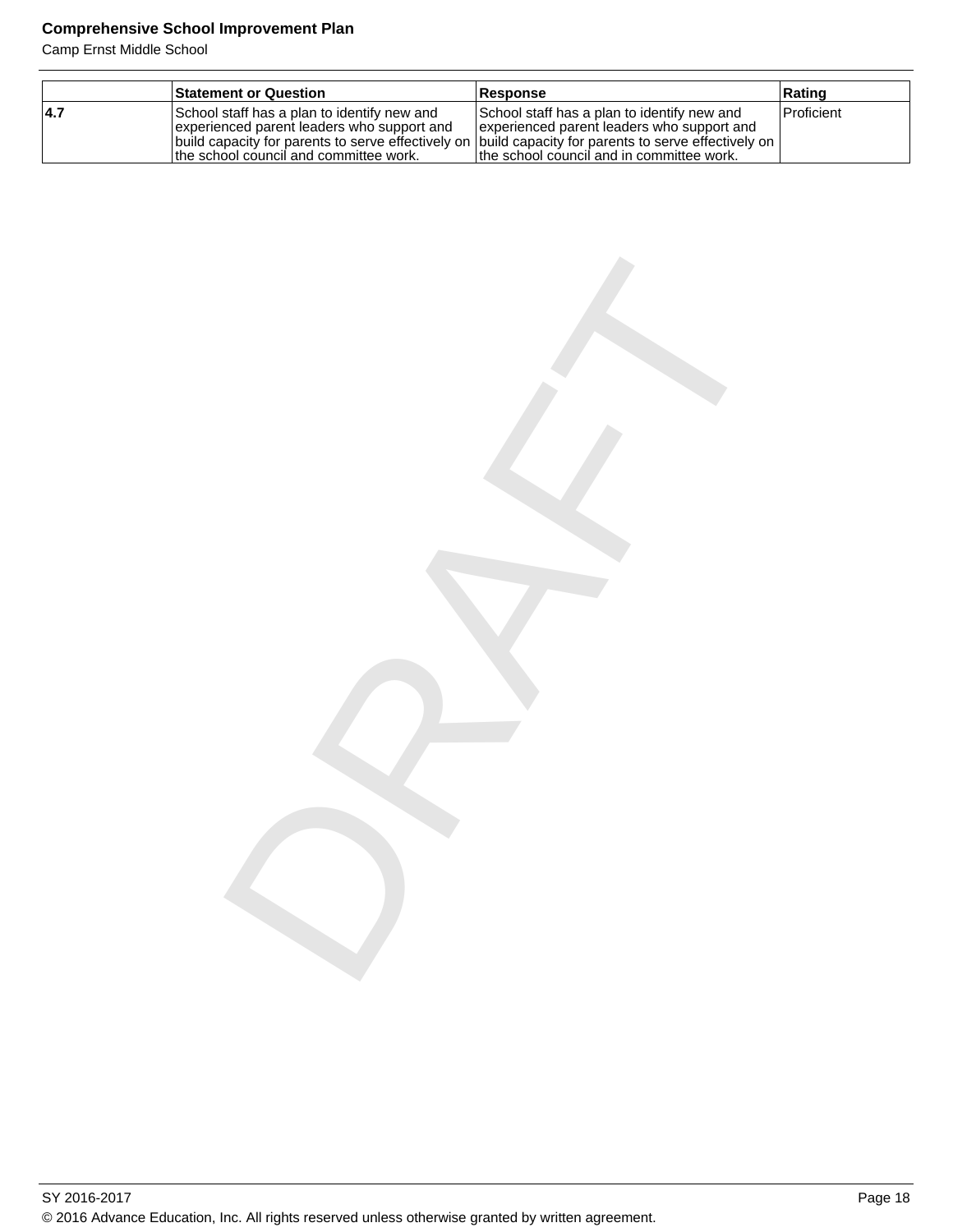# **Advocacy**

Overall Rating: 2.17

|     | <b>Statement or Question</b>                                                                                                                                                                                                                                           | <b>Response</b>                                                                               | Rating     |
|-----|------------------------------------------------------------------------------------------------------------------------------------------------------------------------------------------------------------------------------------------------------------------------|-----------------------------------------------------------------------------------------------|------------|
| 5.1 | School staff ensures every student has a parent There is evidence that school staff know which<br>and/or another adult who knows how to<br>advocate, or speak up for them, regarding the<br>student's academic goals and individual needs.   goals and learning needs. | students have a parent or another adult who<br>can speak up for them regarding their academic | Apprentice |

|      | <b>Statement or Question</b>                                                                                                                                 | <b>Response</b>                                                                                                                                             | ∣Ratinɑ    |
|------|--------------------------------------------------------------------------------------------------------------------------------------------------------------|-------------------------------------------------------------------------------------------------------------------------------------------------------------|------------|
| 15.2 | Most parents participate actively in student led<br>conferences or other two-way communication<br>about meeting their child's individual learning<br>'needs. | Most parents participate actively in student led<br>conferences or other two-way communication<br>about meeting their child's individual learning<br>needs. | Proficient |

|       | and/or another adult who knows how to<br>advocate, or speak up for them, regarding the<br>student's academic goals and individual needs.                                                                                                                                                           | students have a parent or another adult who<br>can speak up for them regarding their academic<br>goals and learning needs.                                                   |            |
|-------|----------------------------------------------------------------------------------------------------------------------------------------------------------------------------------------------------------------------------------------------------------------------------------------------------|------------------------------------------------------------------------------------------------------------------------------------------------------------------------------|------------|
|       |                                                                                                                                                                                                                                                                                                    |                                                                                                                                                                              |            |
|       | <b>Statement or Question</b>                                                                                                                                                                                                                                                                       | Response                                                                                                                                                                     | Rating     |
| $5.2$ | Most parents participate actively in student led<br>conferences or other two-way communication<br>about meeting their child's individual learning<br>needs.                                                                                                                                        | Most parents participate actively in student led<br>conferences or other two-way communication<br>about meeting their child's individual learning<br>needs.                  | Proficient |
|       |                                                                                                                                                                                                                                                                                                    |                                                                                                                                                                              |            |
|       | <b>Statement or Question</b>                                                                                                                                                                                                                                                                       | <b>Response</b>                                                                                                                                                              | Rating     |
| 5.3   | Parents report participating actively and<br>effectively in required planning for individual<br>learning, for example, Individual Education<br>Plans, Individual Learning Plans, Gifted Student<br>Plans, 504 Plans, and intervention strategies to<br>ensure college readiness (Senate Bill 130). | Parents report that they are invited to attend<br>meetings to discuss Individual Education Plans,<br>Individual Learning Plans, 504 plans and/or<br>intervention strategies. | Apprentice |
|       |                                                                                                                                                                                                                                                                                                    |                                                                                                                                                                              |            |
|       | <b>Statement or Question</b>                                                                                                                                                                                                                                                                       | <b>Response</b>                                                                                                                                                              | Rating     |
| 5.4   | School staff gives parents clear, complete<br>information on the procedures for resolving<br>concerns and filing complaints, and the council<br>reviews summary data on those complaints to<br>identify needed improvements.                                                                       | Teachers handle parent complaints but<br>outcomes are not tracked or reported.                                                                                               | Novice     |
|       |                                                                                                                                                                                                                                                                                                    |                                                                                                                                                                              |            |
|       | <b>Statement or Question</b>                                                                                                                                                                                                                                                                       | Response                                                                                                                                                                     | Rating     |
| 5.5   | School staff ensures that parents and<br>community members are well informed about<br>how to become educational advocates, or how<br>to access a trained educational advocate when<br>needed.                                                                                                      | School staff makes minimal effort to encourage<br>parents to advocate for their child's academic<br>success.                                                                 | Apprentice |
|       |                                                                                                                                                                                                                                                                                                    |                                                                                                                                                                              |            |
|       | <b>Statement or Question</b>                                                                                                                                                                                                                                                                       | <b>Response</b>                                                                                                                                                              | Rating     |

|     | <b>Statement or Question</b>                                                                                                                                                                                                  | <b>Response</b>                                                                 | Rating |
|-----|-------------------------------------------------------------------------------------------------------------------------------------------------------------------------------------------------------------------------------|---------------------------------------------------------------------------------|--------|
| 5.4 | School staff gives parents clear, complete<br>information on the procedures for resolving<br>concerns and filing complaints, and the council<br>reviews summary data on those complaints to<br>lidentify needed improvements. | Teachers handle parent complaints but<br>Joutcomes are not tracked or reported. | Novice |

|      | <b>Statement or Question</b>                                                                                                                                                                  | <b>Response</b>                                                                                                           | Rating |
|------|-----------------------------------------------------------------------------------------------------------------------------------------------------------------------------------------------|---------------------------------------------------------------------------------------------------------------------------|--------|
| 15.5 | School staff ensures that parents and<br>community members are well informed about<br>how to become educational advocates, or how<br>to access a trained educational advocate when<br>needed. | School staff makes minimal effort to encourage Apprentice<br>Iparents to advocate for their child's academic<br>Isuccess. |        |

|     | <b>Statement or Question</b>                                                                                                                                                                                                                                                     | <b>Response</b>                                                                                                                                                                                                                                                                    | Rating            |
|-----|----------------------------------------------------------------------------------------------------------------------------------------------------------------------------------------------------------------------------------------------------------------------------------|------------------------------------------------------------------------------------------------------------------------------------------------------------------------------------------------------------------------------------------------------------------------------------|-------------------|
| 5.6 | As students are identified by school staff as<br>having disabilities or performing at the novice<br>level, additional intentional steps are taken to<br>ensure that parents have the option to use a<br>trained advocate to assist them in speaking for<br>Itheir child's needs. | As students are identified by school staff as<br>having disabilities or performing at the novice<br>level, additional intentional steps are taken to<br>ensure that the parent has the option to use a<br>trained advocate to assist them in speaking for<br>ltheir child's needs. | <b>Proficient</b> |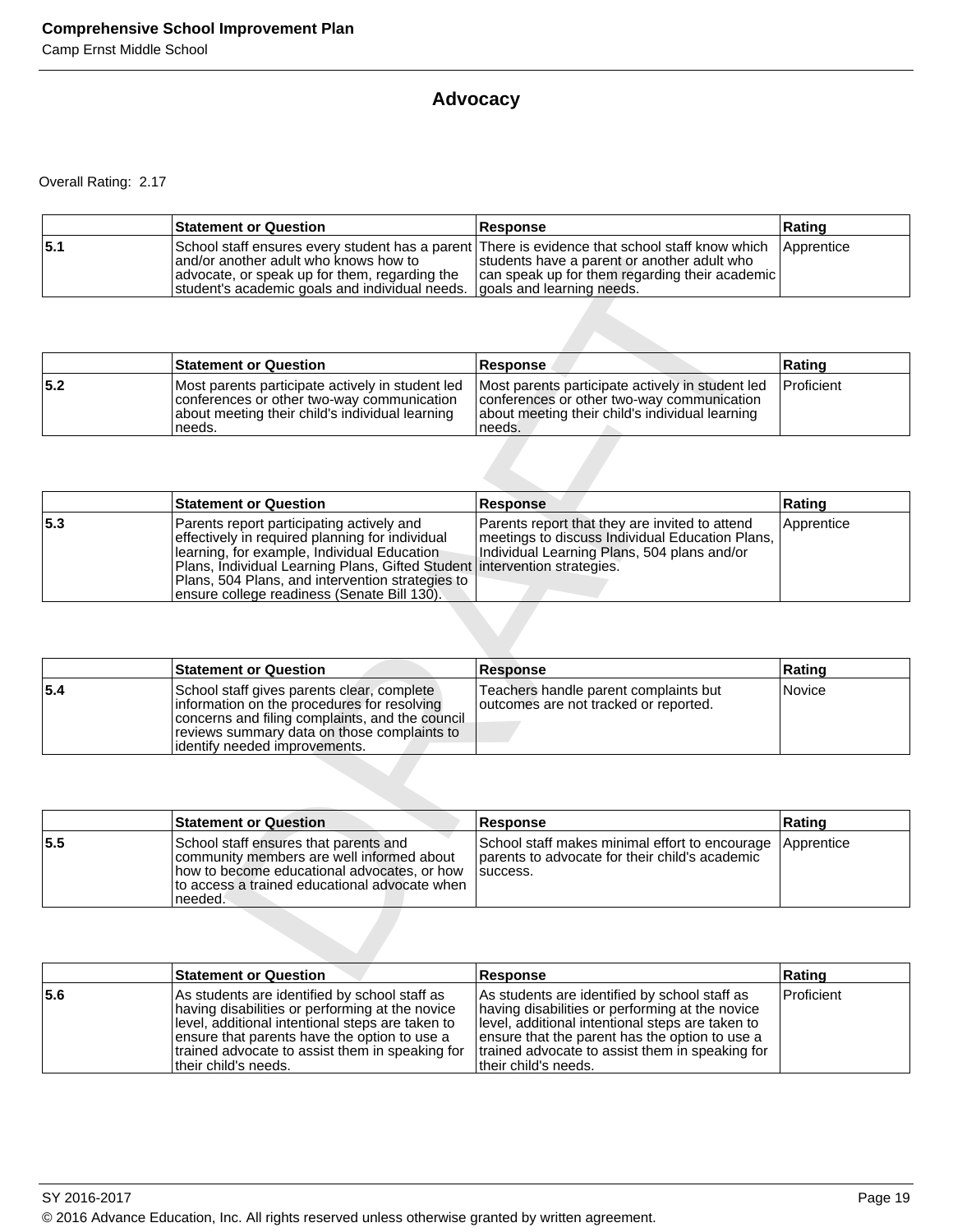# **Learning Opportunities**

Overall Rating: 1.5

|     | <b>Statement or Question</b>                                                                                                                                                                                                                                                                                                                                                                                                                                                                                                                                                                                                                                                                                  | <b>Response</b>                                                                                                                                                                                                                                                                                                                                                                                                                                                                                                                                                                       | Rating     |
|-----|---------------------------------------------------------------------------------------------------------------------------------------------------------------------------------------------------------------------------------------------------------------------------------------------------------------------------------------------------------------------------------------------------------------------------------------------------------------------------------------------------------------------------------------------------------------------------------------------------------------------------------------------------------------------------------------------------------------|---------------------------------------------------------------------------------------------------------------------------------------------------------------------------------------------------------------------------------------------------------------------------------------------------------------------------------------------------------------------------------------------------------------------------------------------------------------------------------------------------------------------------------------------------------------------------------------|------------|
| 6.1 | Parents have multiple opportunities to learn<br>about and discuss the following: - Kentucky<br>standards and expectations for all students -<br>The school's curriculum, instructional methods,<br>and student services - The school's decision-<br>making process, including opportunities for<br>parents to participate on SBDM councils and<br>committees - Their children's learning and<br>development, along with legal and practical<br>options for helping their children succeed, such<br>the IEP and/or ILP process - Community<br>resources to support learning - Opportunities to<br>participate in state and district school<br>improvement efforts, such as forums,<br>committees, and surveys. | School provides open house and family nights<br>for some parents to learn about: • Kentucky<br>standards and expectations for all students. •<br>School's curriculum, instructional methods, and<br>student services. • School's decision-making<br>process, including opportunities for parents to<br>participate on councils and SBDM committees.<br>. Their children's learning and development,<br>along with legal and practical options for<br>helping their children succeed such as<br>participation in IEP and/or ILP process. •<br>Community resources to support learning. | Apprentice |
|     |                                                                                                                                                                                                                                                                                                                                                                                                                                                                                                                                                                                                                                                                                                               |                                                                                                                                                                                                                                                                                                                                                                                                                                                                                                                                                                                       |            |
|     | <b>Statement or Question</b>                                                                                                                                                                                                                                                                                                                                                                                                                                                                                                                                                                                                                                                                                  | <b>Response</b>                                                                                                                                                                                                                                                                                                                                                                                                                                                                                                                                                                       | Rating     |
| 6.2 | School staff makes systematic use of written<br>communications (for example, newsletters,<br>websites, and bulletin boards) to help parents<br>understand their own children's progress and<br>the progress of the school.                                                                                                                                                                                                                                                                                                                                                                                                                                                                                    | School staff makes systematic use of written<br>communications (for example, newsletters,<br>Web sites, bulletin boards) to help parents<br>understand their own children's academic<br>progress and the progress of school.                                                                                                                                                                                                                                                                                                                                                          | Proficient |
|     | <b>Statement or Question</b>                                                                                                                                                                                                                                                                                                                                                                                                                                                                                                                                                                                                                                                                                  | <b>Response</b>                                                                                                                                                                                                                                                                                                                                                                                                                                                                                                                                                                       | Rating     |
| 6.3 | School staff displays proficient student work<br>with scoring guides to demonstrate academic<br>expectations to parents and students, and<br>updates the displays regularly.                                                                                                                                                                                                                                                                                                                                                                                                                                                                                                                                  | Some student work of various levels is<br>exhibited in the classroom.                                                                                                                                                                                                                                                                                                                                                                                                                                                                                                                 | Novice     |
|     |                                                                                                                                                                                                                                                                                                                                                                                                                                                                                                                                                                                                                                                                                                               |                                                                                                                                                                                                                                                                                                                                                                                                                                                                                                                                                                                       |            |
|     | <b>Statement or Question</b>                                                                                                                                                                                                                                                                                                                                                                                                                                                                                                                                                                                                                                                                                  | <b>Response</b>                                                                                                                                                                                                                                                                                                                                                                                                                                                                                                                                                                       | Rating     |
| 6.4 | School staff offers parent workshops and<br>meetings in convenient locations to help<br>parents develop skills in supporting their<br>children's learning and the school's<br>improvement efforts.                                                                                                                                                                                                                                                                                                                                                                                                                                                                                                            | School staff offers some information to parents<br>to learn how to support their child's learning.                                                                                                                                                                                                                                                                                                                                                                                                                                                                                    | Novice     |
|     |                                                                                                                                                                                                                                                                                                                                                                                                                                                                                                                                                                                                                                                                                                               |                                                                                                                                                                                                                                                                                                                                                                                                                                                                                                                                                                                       |            |
|     | <b>Statement or Question</b>                                                                                                                                                                                                                                                                                                                                                                                                                                                                                                                                                                                                                                                                                  | <b>Response</b>                                                                                                                                                                                                                                                                                                                                                                                                                                                                                                                                                                       | Rating     |
| r F | Cabaal aannail baa a alaaanaana ah                                                                                                                                                                                                                                                                                                                                                                                                                                                                                                                                                                                                                                                                            | Cabaal staff allawn waxanta ta viait yaayilay                                                                                                                                                                                                                                                                                                                                                                                                                                                                                                                                         | Martina.   |

|     | <b>Statement or Question</b>                                                                                                                                                                                               | <b>Response</b>                                                                                                                                                                                                              | Rating     |
|-----|----------------------------------------------------------------------------------------------------------------------------------------------------------------------------------------------------------------------------|------------------------------------------------------------------------------------------------------------------------------------------------------------------------------------------------------------------------------|------------|
| 6.2 | School staff makes systematic use of written<br>communications (for example, newsletters,<br>websites, and bulletin boards) to help parents<br>understand their own children's progress and<br>the progress of the school. | School staff makes systematic use of written<br>communications (for example, newsletters,<br>Web sites, bulletin boards) to help parents<br>understand their own children's academic<br>progress and the progress of school. | Proficient |

|     | Statement or Question                                                                                                                                                        | <b>Response</b>                                                        | <b>Rating</b> |
|-----|------------------------------------------------------------------------------------------------------------------------------------------------------------------------------|------------------------------------------------------------------------|---------------|
| 6.3 | School staff displays proficient student work<br>with scoring guides to demonstrate academic<br>expectations to parents and students, and<br>updates the displays regularly. | Some student work of various levels is<br>lexhibited in the classroom. | Novice        |

|     | <b>Statement or Question</b>                                                                                                                                                                        | Response                                                                                                  | Rating |
|-----|-----------------------------------------------------------------------------------------------------------------------------------------------------------------------------------------------------|-----------------------------------------------------------------------------------------------------------|--------|
| 6.4 | School staff offers parent workshops and<br>meetings in convenient locations to help<br>parents develop skills in supporting their<br>children's learning and the school's<br>limprovement efforts. | School staff offers some information to parents Novice<br>to learn how to support their child's learning. |        |

|     | <b>Statement or Question</b>                                                                              | <b>Response</b>                                                                                                   | Rating |
|-----|-----------------------------------------------------------------------------------------------------------|-------------------------------------------------------------------------------------------------------------------|--------|
| 6.5 | ISchool council has a classroom observation<br>policy that welcomes families to visit all<br>Iclassrooms. | School staff allows parents to visit regular<br>education classrooms upon request. There is<br>Ino school policv. | Novice |

|     | <b>Statement or Question</b>                                                                                                                           | <b>Response</b>                                         | Rating |
|-----|--------------------------------------------------------------------------------------------------------------------------------------------------------|---------------------------------------------------------|--------|
| 6.6 | School staff develops parent leaders who<br>contribute regularly to other parents'<br>understanding and who help meet other parent<br>Ilearning needs. | There is little or no development of parent<br>Headers. | Novice |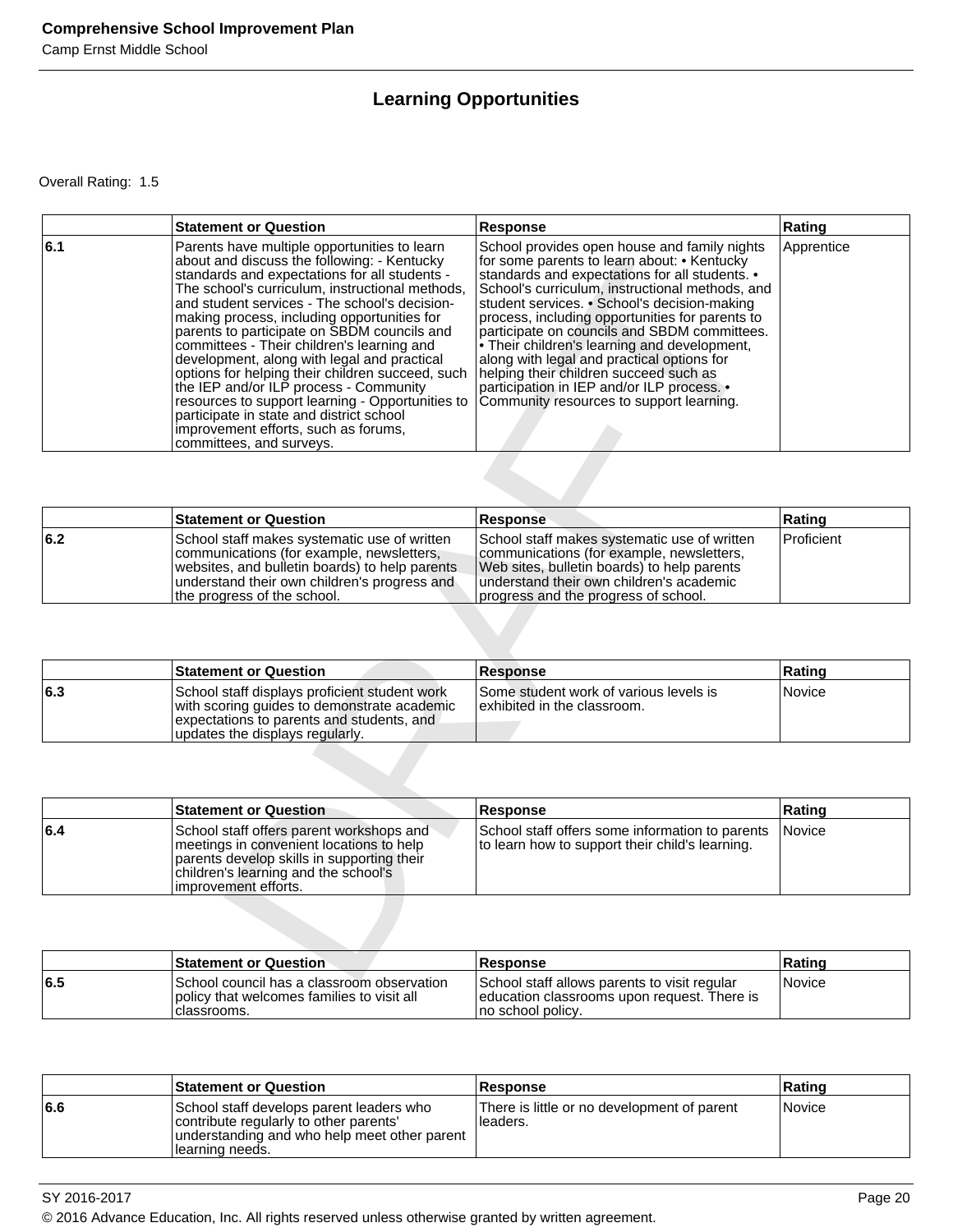# **Community Partnerships**

Overall Rating: 1.5

|     | <b>Statement or Question</b>                                                                                                                                                                       | Response                                                                                           | Rating |
|-----|----------------------------------------------------------------------------------------------------------------------------------------------------------------------------------------------------|----------------------------------------------------------------------------------------------------|--------|
| 7.1 | on student achievement and involves business a year about student achievement. (For<br>and community leaders in school improvement   example, letters to editor or newspaper article).<br>efforts. | School leadership regularly shares information School leadership informs the community once Novice |        |

|     | <b>Statement or Question</b>                                                                                                                                                                                | <b>Response</b>                                                                                        | <b>Rating</b> |
|-----|-------------------------------------------------------------------------------------------------------------------------------------------------------------------------------------------------------------|--------------------------------------------------------------------------------------------------------|---------------|
| 7.2 | School leadership develops partnerships with<br>several businesses, organizations, and<br>agencies to support student learning and create linked to student learning.<br>Imentors for students and parents. | Some teachers ensure that students participate Apprentice<br>In programs within the community that are |               |

|     | <b>Statement or Question</b>                                                                                                                                         | Response                                      | ∣Ratinɑ       |
|-----|----------------------------------------------------------------------------------------------------------------------------------------------------------------------|-----------------------------------------------|---------------|
| 7.3 | School leadership collaborates with employers<br>to support parent and volunteer participation in Support adult participation in education.<br>Istudents' education. | School leadership rarely invites employers to | <i>Novice</i> |

|     | <b>Statement or Question</b>                                                                                                                                   | <b>Response</b>                                                                                                                                                | Rating     |
|-----|----------------------------------------------------------------------------------------------------------------------------------------------------------------|----------------------------------------------------------------------------------------------------------------------------------------------------------------|------------|
| 7.4 | School staff collaborates with businesses,<br>organizations, and agencies to address<br>individual student needs and shares that<br>linformation with parents. | School staff occasionally collaborates with<br>community agencies to address individual<br>student needs. Information is provided to<br>Iparents upon request. | Apprentice |

|       | on student achievement and involves business<br>and community leaders in school improvement<br>efforts.                                                                                                                                                                                                               | a year about student achievement. (For<br>example, letters to editor or newspaper article).                                                                                                                                                                              |            |
|-------|-----------------------------------------------------------------------------------------------------------------------------------------------------------------------------------------------------------------------------------------------------------------------------------------------------------------------|--------------------------------------------------------------------------------------------------------------------------------------------------------------------------------------------------------------------------------------------------------------------------|------------|
|       |                                                                                                                                                                                                                                                                                                                       |                                                                                                                                                                                                                                                                          |            |
|       | <b>Statement or Question</b>                                                                                                                                                                                                                                                                                          | Response                                                                                                                                                                                                                                                                 | Rating     |
| $7.2$ | School leadership develops partnerships with<br>several businesses, organizations, and<br>agencies to support student learning and create<br>mentors for students and parents.                                                                                                                                        | Some teachers ensure that students participate<br>in programs within the community that are<br>linked to student learning.                                                                                                                                               | Apprentice |
|       |                                                                                                                                                                                                                                                                                                                       |                                                                                                                                                                                                                                                                          |            |
|       | <b>Statement or Question</b>                                                                                                                                                                                                                                                                                          | <b>Response</b>                                                                                                                                                                                                                                                          | Rating     |
| 7.3   | School leadership collaborates with employers<br>to support parent and volunteer participation in<br>students' education.                                                                                                                                                                                             | School leadership rarely invites employers to<br>support adult participation in education.                                                                                                                                                                               | Novice     |
|       |                                                                                                                                                                                                                                                                                                                       |                                                                                                                                                                                                                                                                          |            |
|       | <b>Statement or Question</b>                                                                                                                                                                                                                                                                                          | <b>Response</b>                                                                                                                                                                                                                                                          | Rating     |
| 7.4   | School staff collaborates with businesses,<br>organizations, and agencies to address<br>individual student needs and shares that<br>information with parents.                                                                                                                                                         | School staff occasionally collaborates with<br>community agencies to address individual<br>student needs. Information is provided to<br>parents upon request.                                                                                                            | Apprentice |
|       |                                                                                                                                                                                                                                                                                                                       |                                                                                                                                                                                                                                                                          |            |
|       | <b>Statement or Question</b>                                                                                                                                                                                                                                                                                          | <b>Response</b>                                                                                                                                                                                                                                                          | Rating     |
| 7.5   | Parents make active use of the school's<br>resources and community resources and report<br>that they provide meaningful help to resolve<br>family challenges that could interfere with<br>student learning. (For example, FRYSC or Title<br>I coordinators connect family with community<br>resources and follow up). | Parents are made aware of family support<br>services in school and in the community that<br>are provided for students. (For example,<br>families know about community resources<br>through school coordinators but it is up to the<br>family to access those resources). | Apprentice |
|       |                                                                                                                                                                                                                                                                                                                       |                                                                                                                                                                                                                                                                          |            |
|       | <b>Statement or Question</b>                                                                                                                                                                                                                                                                                          | <b>Response</b>                                                                                                                                                                                                                                                          | Rating     |
| 7.6   | School staff offers and publicizes community-<br>boood loorning oothution olignad with the                                                                                                                                                                                                                            | School staff rarely updates or communicates<br>with loopl ogeneies or programs that provide                                                                                                                                                                              | Novice     |

|     | <b>Statement or Question</b>                                                                                                                                                                              | Response                                                                                                          | ∣Ratinɑ |
|-----|-----------------------------------------------------------------------------------------------------------------------------------------------------------------------------------------------------------|-------------------------------------------------------------------------------------------------------------------|---------|
| 7.6 | School staff offers and publicizes community-<br>based learning activities aligned with the<br>curriculum, such as tutoring linked to the<br>curriculum and internships, for all students and<br>parents. | School staff rarely updates or communicates<br>with local agencies or programs that provide<br>Iearning services. | Novice  |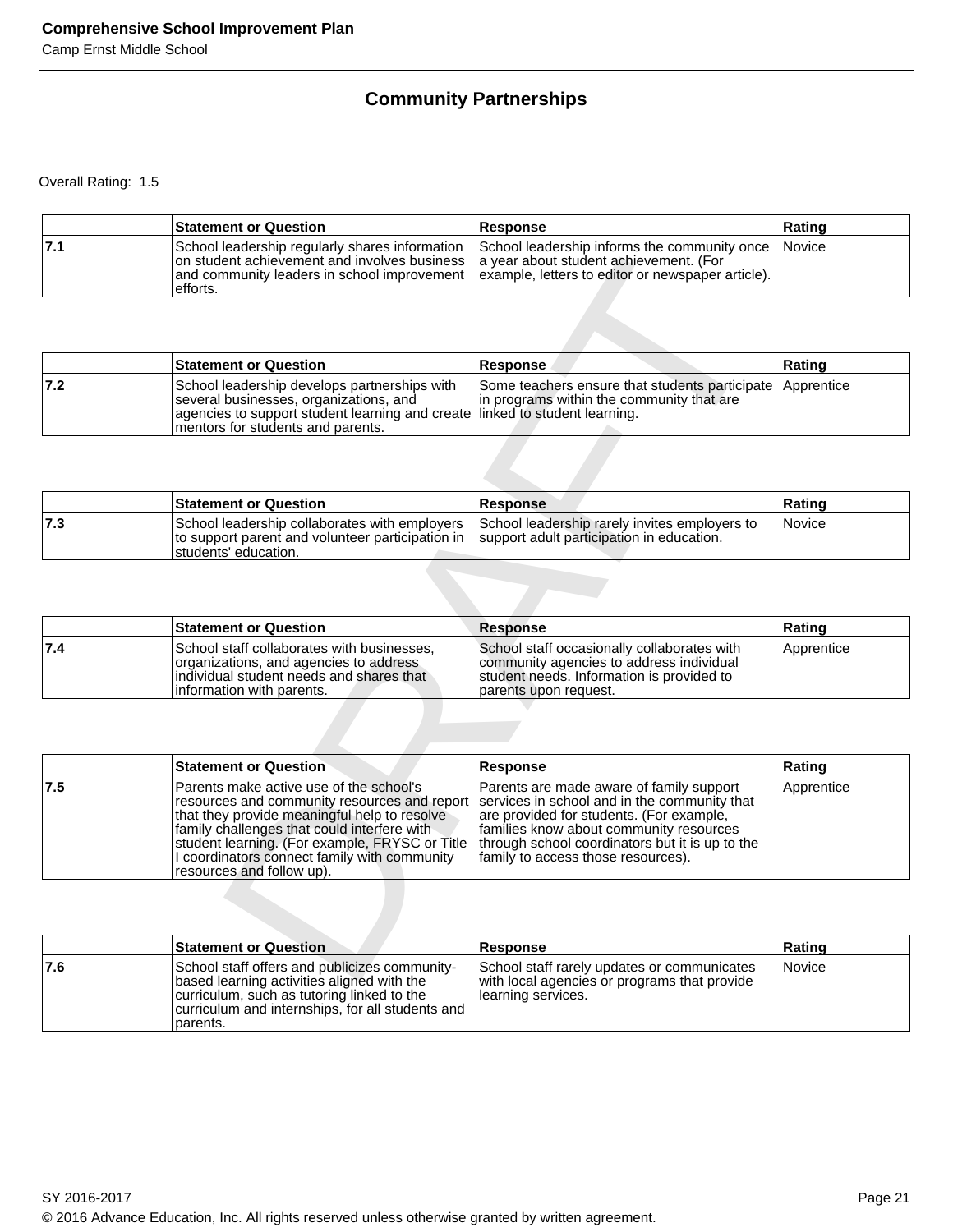# **Reflection**

# **Reflect upon your responses to each of the Missing Piece objectives.**

hich we can improve. We are looking for ways to build capacity in our teachers, staff, students and<br>develop leadership skills and move us forward. CEMS recognizes areas in which we can improve. We are looking for ways to build capacity in our teachers, staff, students and parents to implement systems which will develop leadership skills and move us forward.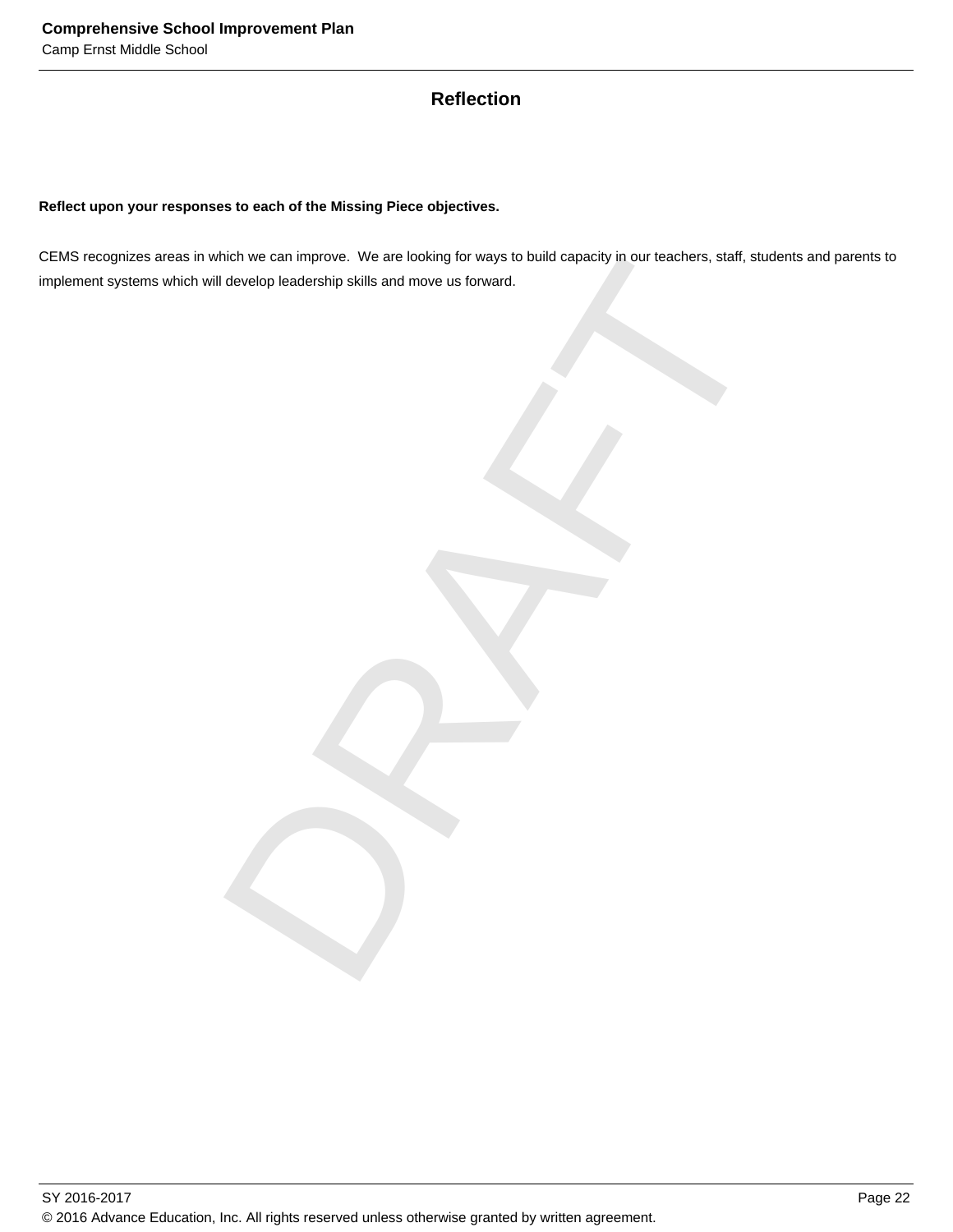# **Report Summary**



**Scores By Section**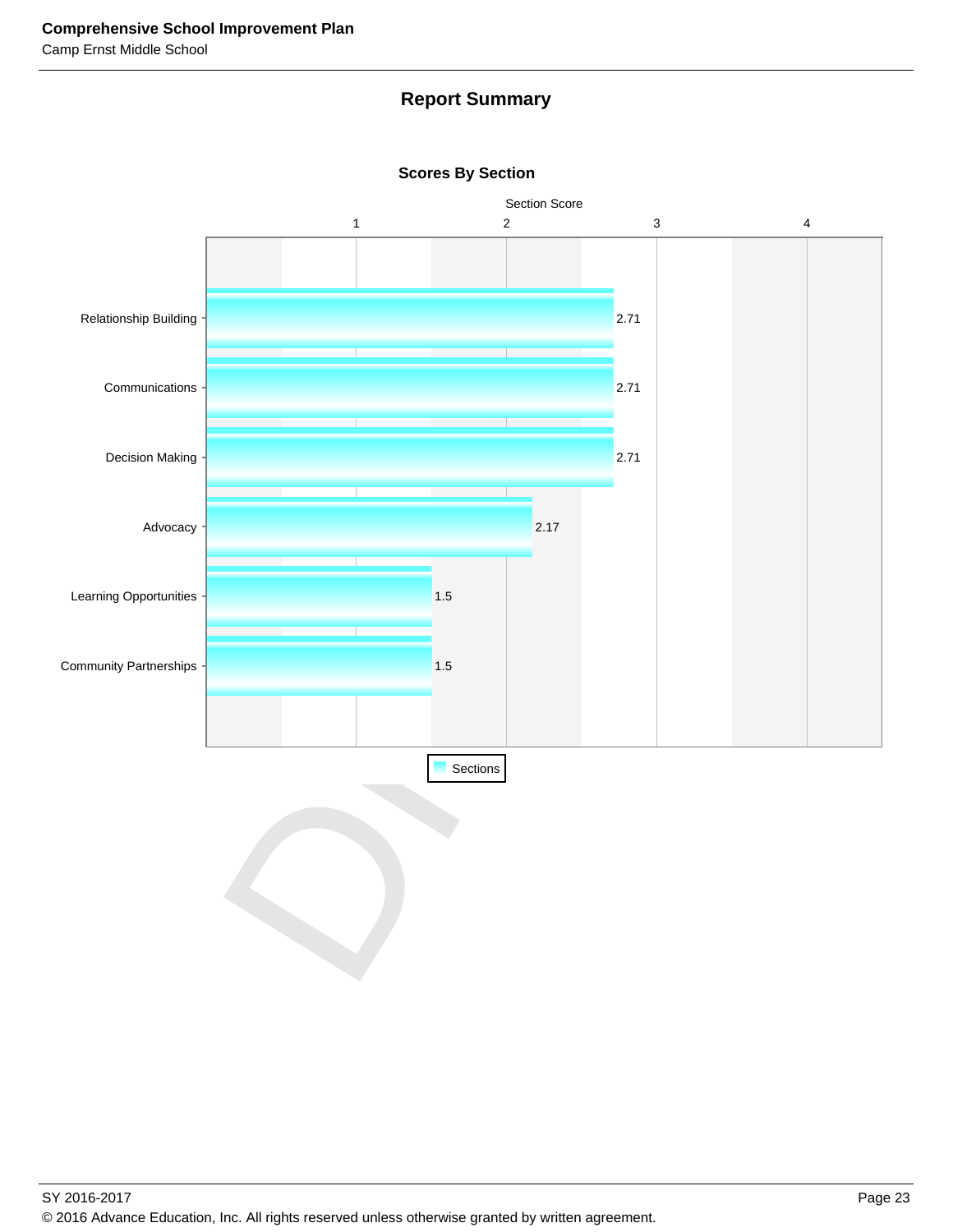# ement Plan Stakeholder Involveme<br>Drama<br>Drama<br>Drama<br>Drama<br>Drama<br>Drama<br>Drama<br>Drama<br>Drama<br>Drama<br>Drama<br>Drama<br>Drama<br>Drama<br>Drama<br>Drama<br>Drama<br>Drama<br>Drama<br>Drama<br>Drama<br>Drama<br>Drama<br>Drama<br>Drama<br>Drama<br>Drama<br>Drama<br>Drama<br>Drama<br>Drama<br>Dra **Improvement Plan Stakeholder Involvement**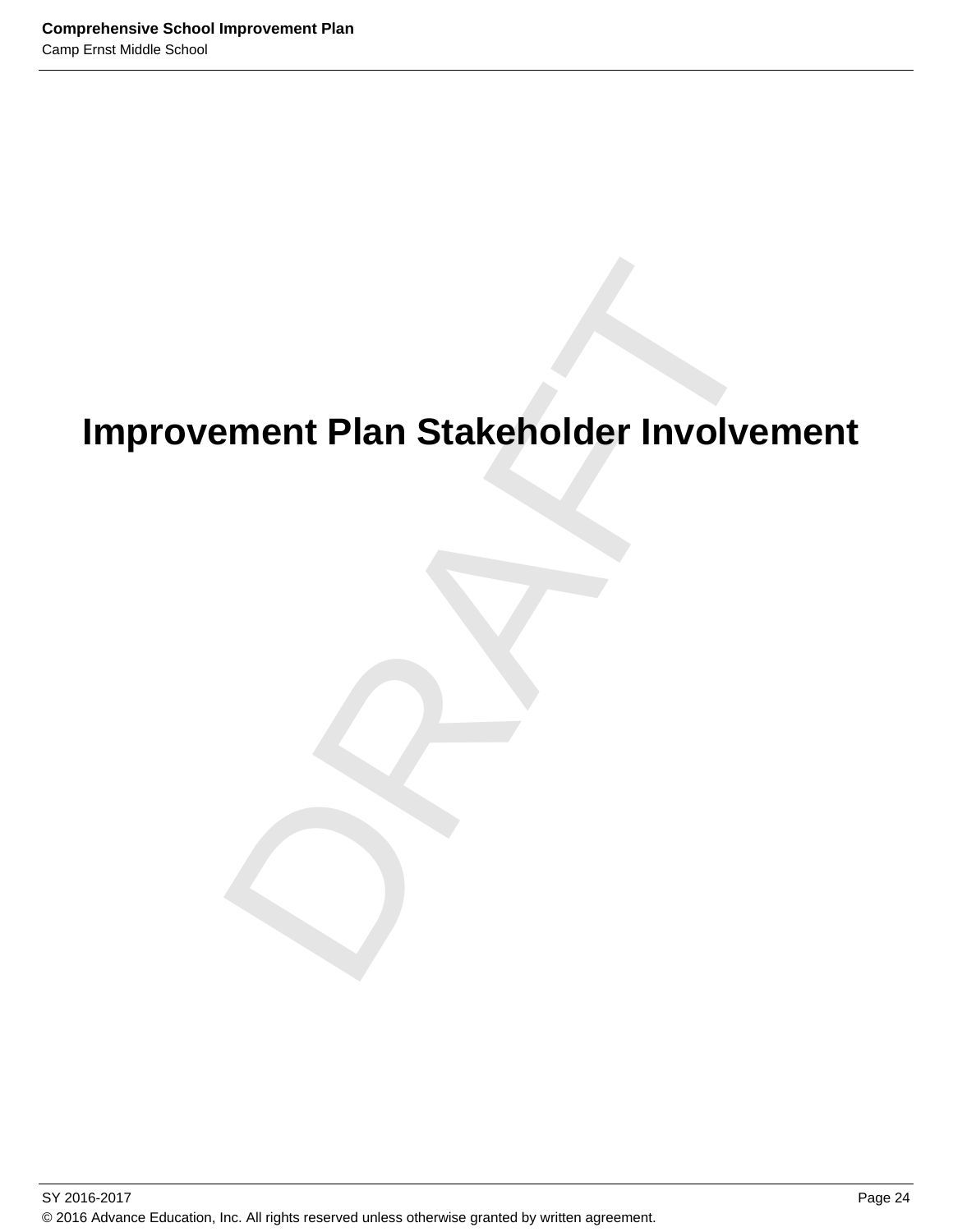# **Introduction**

The responses should be brief, descriptive, and appropriate for the specific section. It is recommended that the responses are written offline and then transferred into the sections below.

DRAFT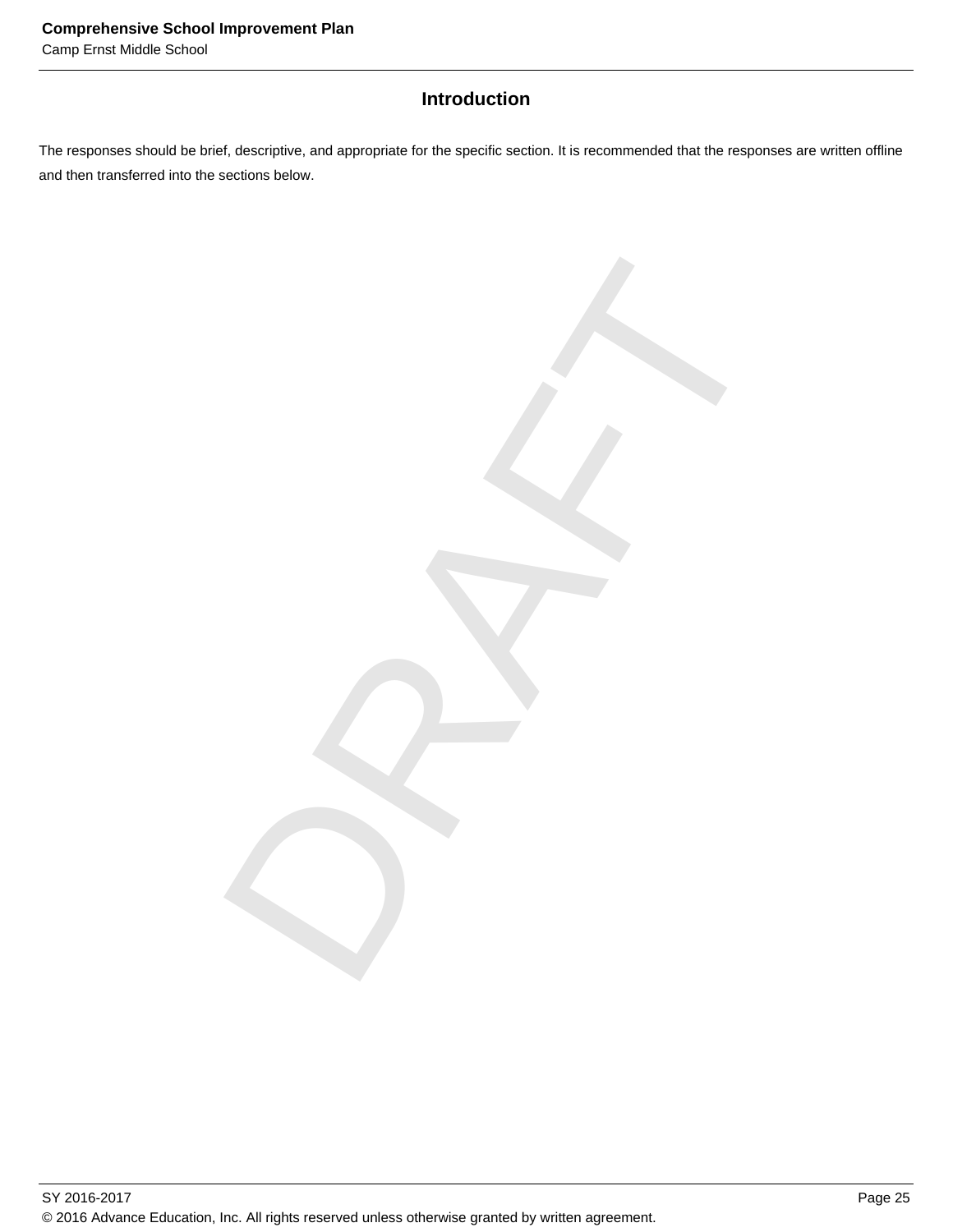# **Improvement Planning Process**

Improvement Planning Process

**Describe the process used to engage a variety of stakeholders in the development of the institution's improvement plan. Include information on how stakeholders were selected and informed of their roles, and how meetings were scheduled to accommodate them.** 

We received input from administrators, counselors, parents from the School-Based Decision Making council, PTSO, and student council. The process that we used was through administrative meetings, grade level meetings, content meetings, SBDM meetings, teacher surveys, informal conversations, and PTSO meetings.

# **Describe the representations from stakeholder groups that participated in the development of the improvement plan and their responsibilities in this process.**

The PTSO are representatives of all of the CEMS parents, the Student Council represent the students, the teachers are represented by SBDM representatives and all are aware that they play an integral part of our schools improvement plan. All are responsible for reviewing the plan and providing input when necessary.

# **Explain how the final improvement plan was communicated to all stakeholders, and the method and frequency in which stakeholders receive information on its progress.**

mistrators, counselors, parents from the School-Based Decision Making council, PTSO, and student intertings as through administrative meetings, grade level meetings, content meetings, SBDM meetings, teach<br>TFSO meetings.<br>Ar The School Improvement Plan is communicated through the school website and at our School-Based Decision Making council meetings. We communicate the CSIP through content meetings, professional development meetings, and grade level meetings. We use data to inform the staff and parents of the progress of our goals from our School Improvement Plan. The stakeholders receive information on the CSIP two times per year.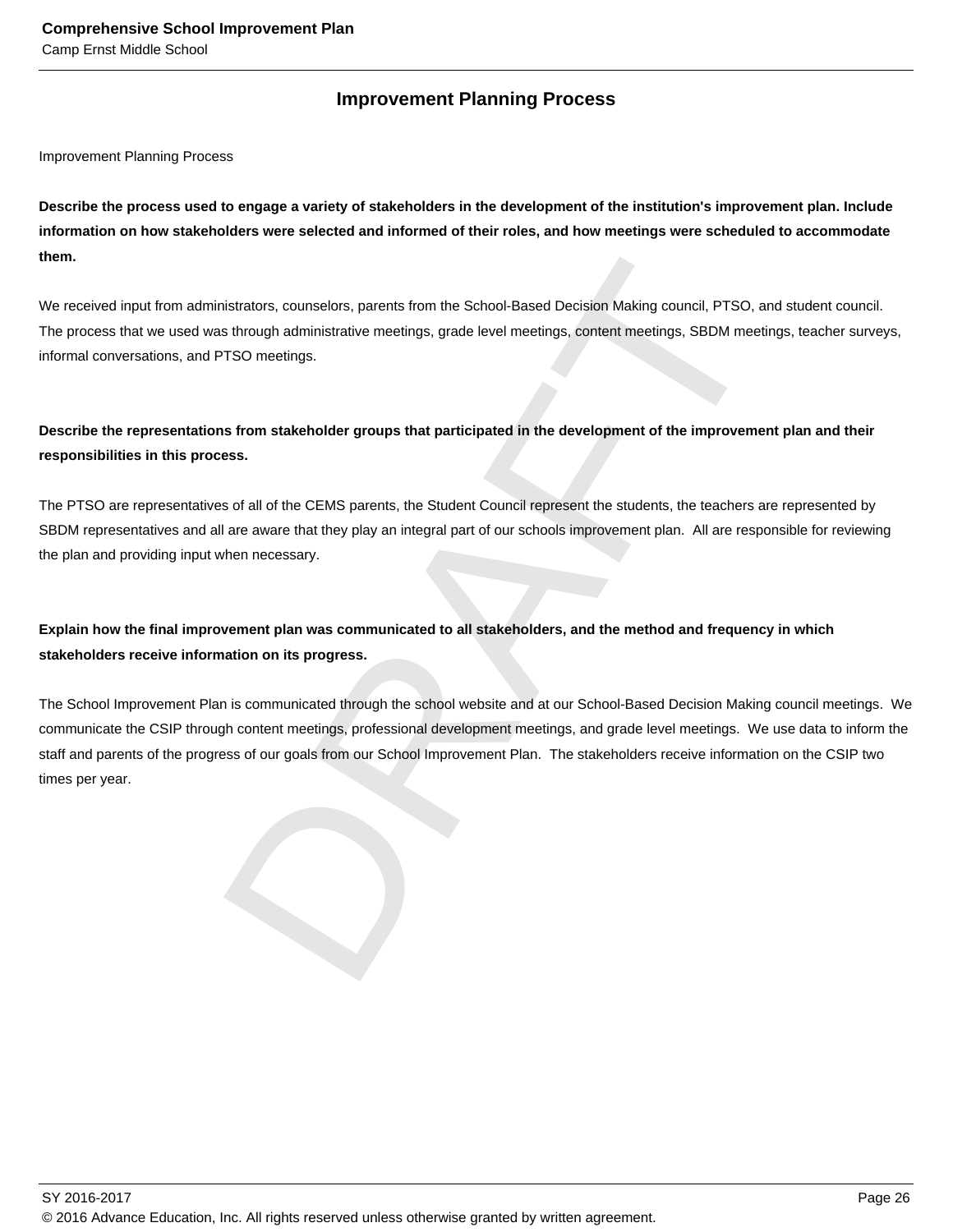# Phase I - Needs Assessment<br>
Phase I - Needs Assessment<br>
Phase I - Needs Assessment<br>
Phase I - Needs Assessment **Phase I - Needs Assessment**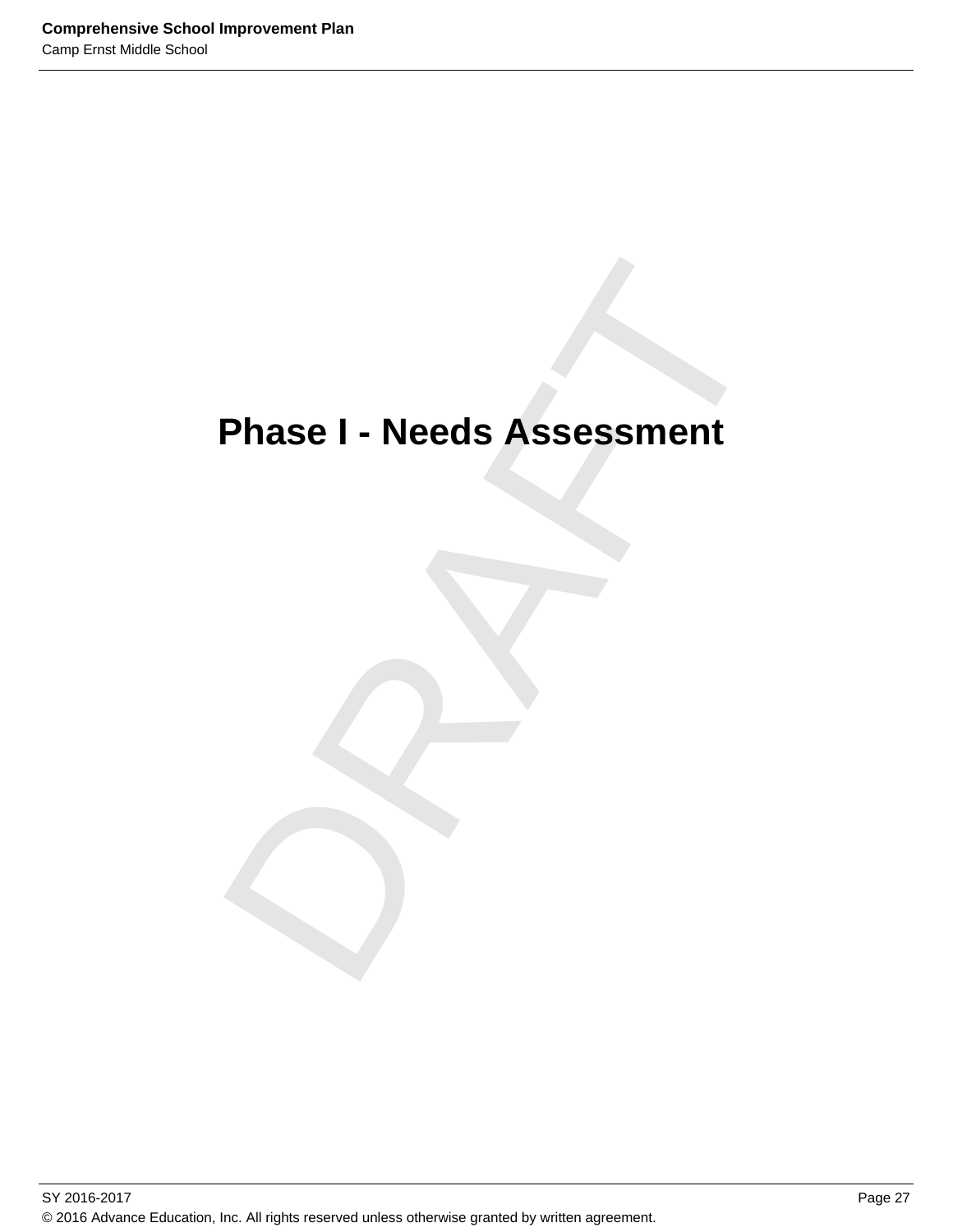# **Introduction**

DRAFT

The purpose of the School Needs Assessment is to use data and information to prioritize allocation of resources and activities.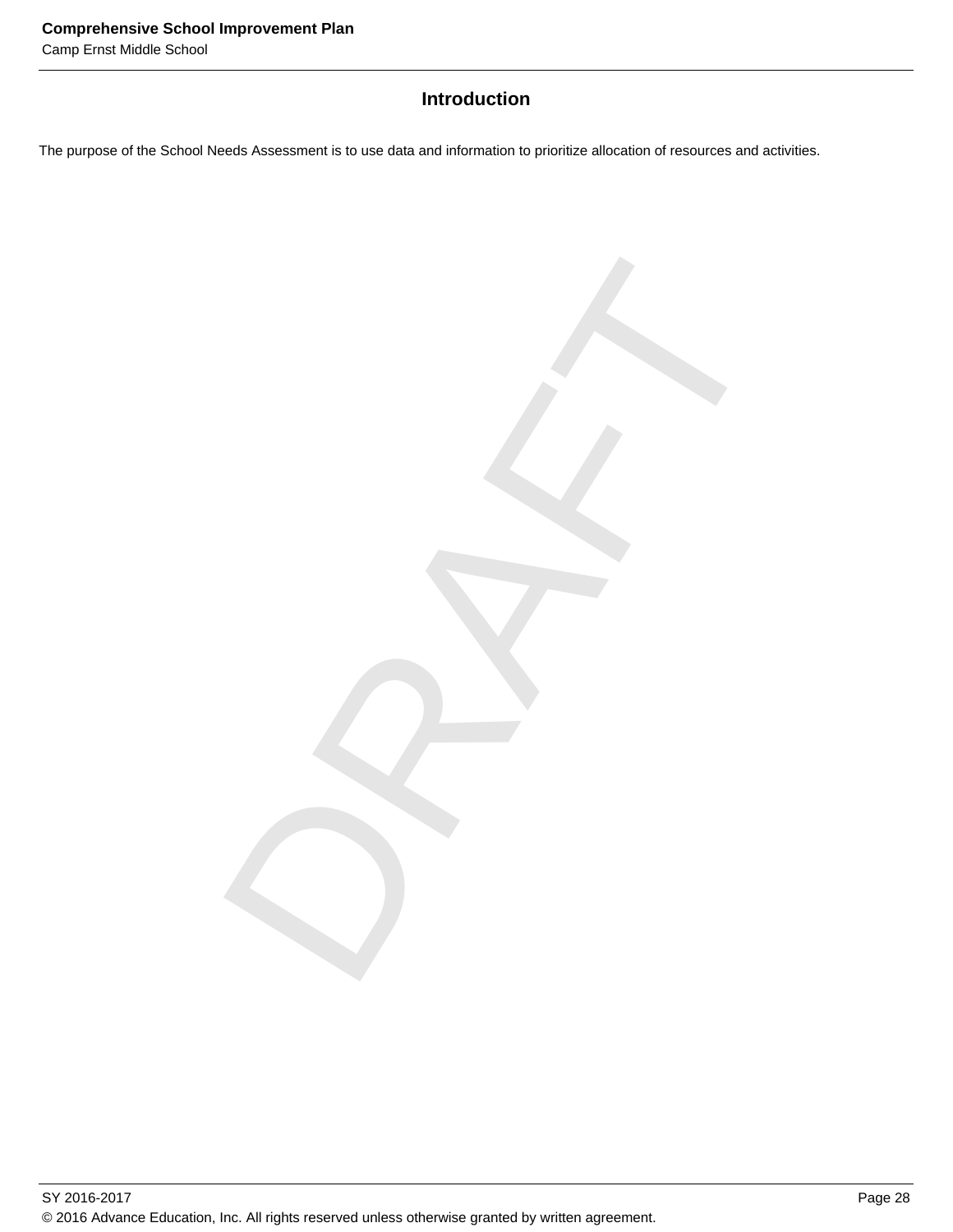# **Data Analysis**

**What question(s) are you trying to answer with the data and information provided to you? What does the data/information tell you? What does the data/information not tell you?**

ient/distinguished we are so we can work to reduce novice. The data tells us where the students areas were weak. We want know percent proficient/distinguished we are so we can work to reduce novice. The data tells us where the students are performing but it does not tell us which areas were weak.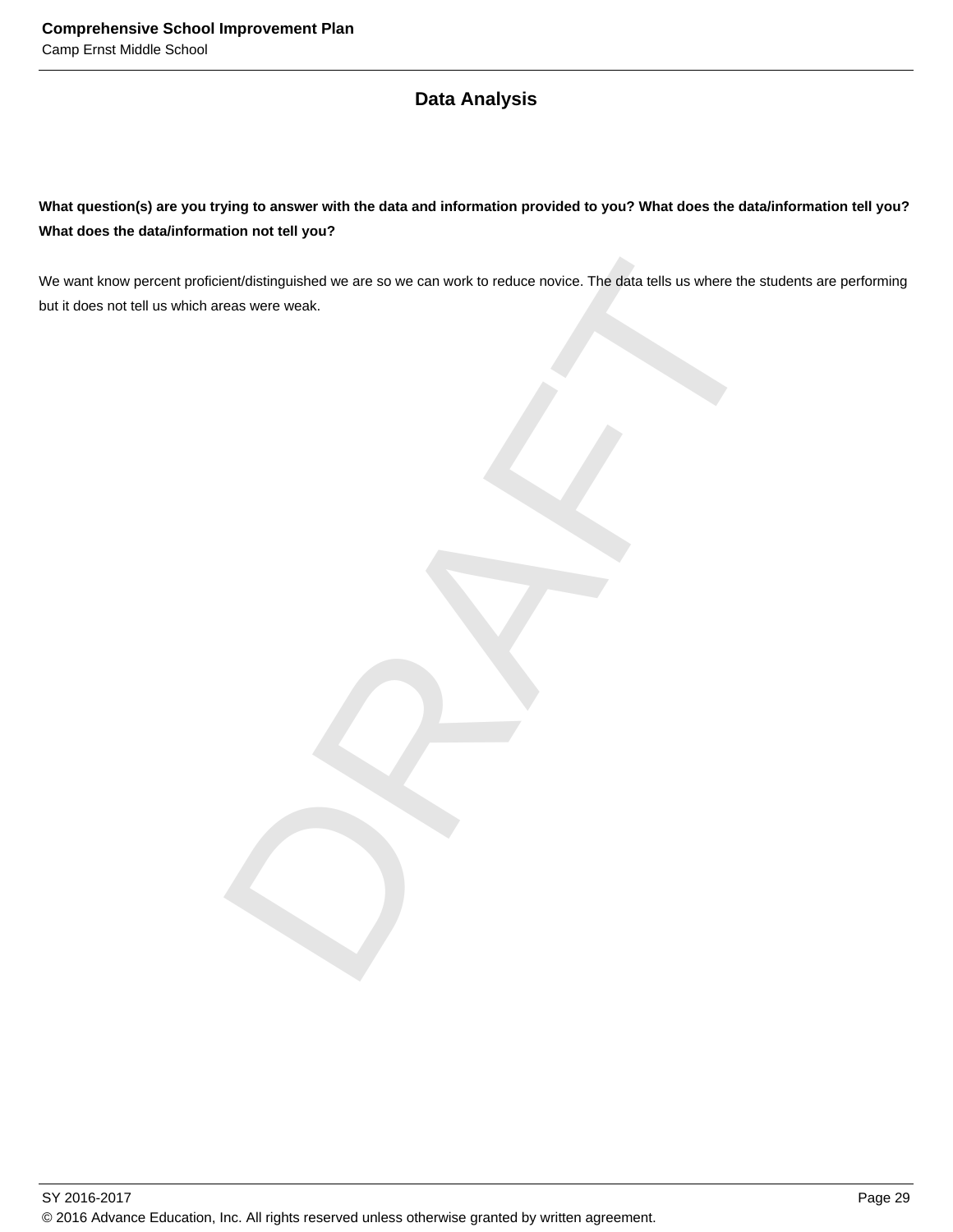# **Areas of Strengths**

**What were the areas of strength you noted? What actions are you implementing to sustain the areas of strength? What is there cause to celebrate?**

tial education population in writing. Our students decreased novice from 74% - 60%. We will continue novice reduction. We had growth with our special education population in writing. Our students decreased novice from 74% - 60%. We will continue to focus on writing for all students to continue novice reduction.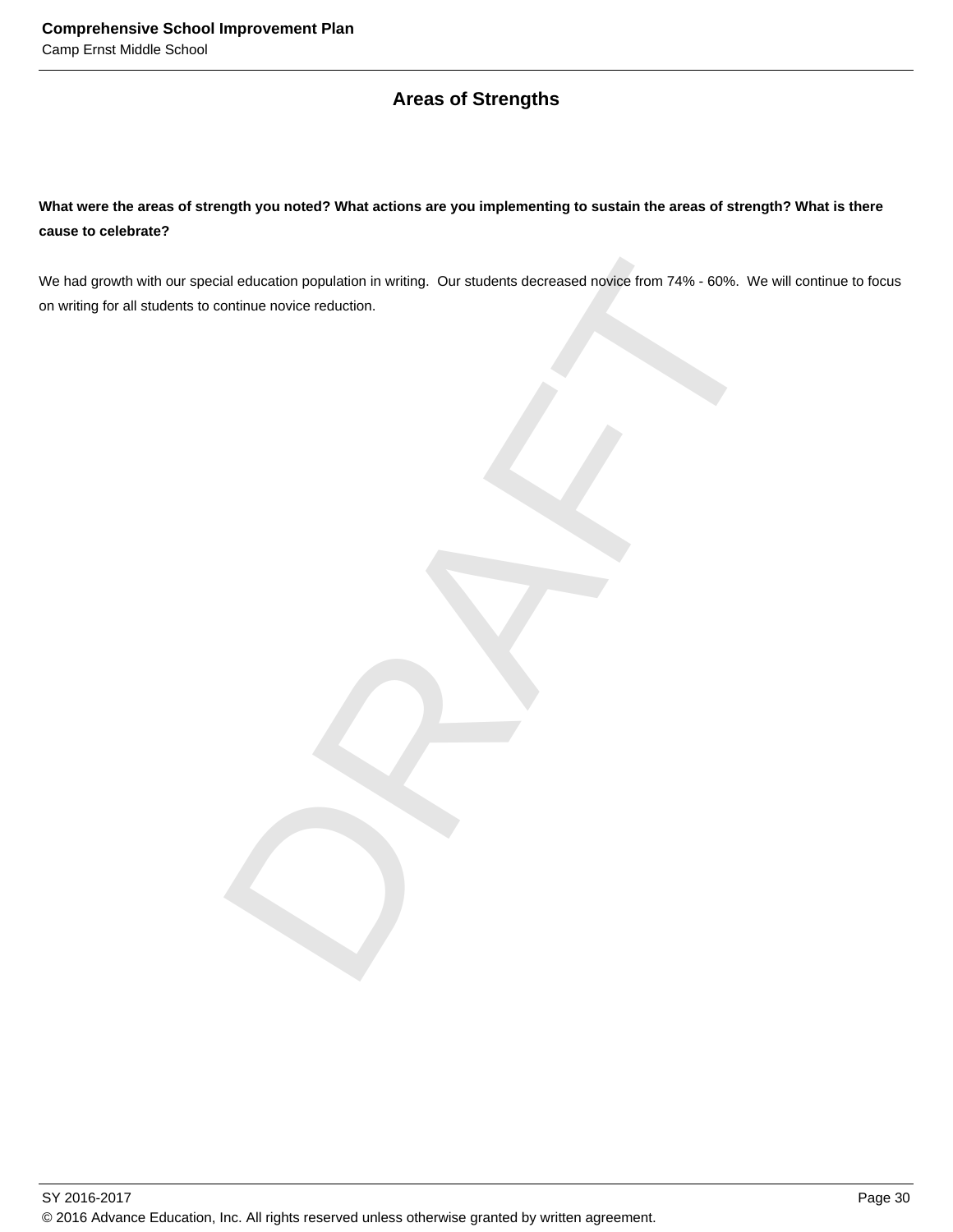# **Opportunities for Improvement**

# **What were areas in need of improvement? What plans are you making to improve the areas of need?**

Ing with a focus on novice reduction. We have 30% novice and 33% apprentice. Our plan is to ult<br>hin our universal screener. We have to improve our reading with a focus on novice reduction. We have 30% novice and 33% apprentice. Our plan is to utilize our instructional planning tool within our universal screener.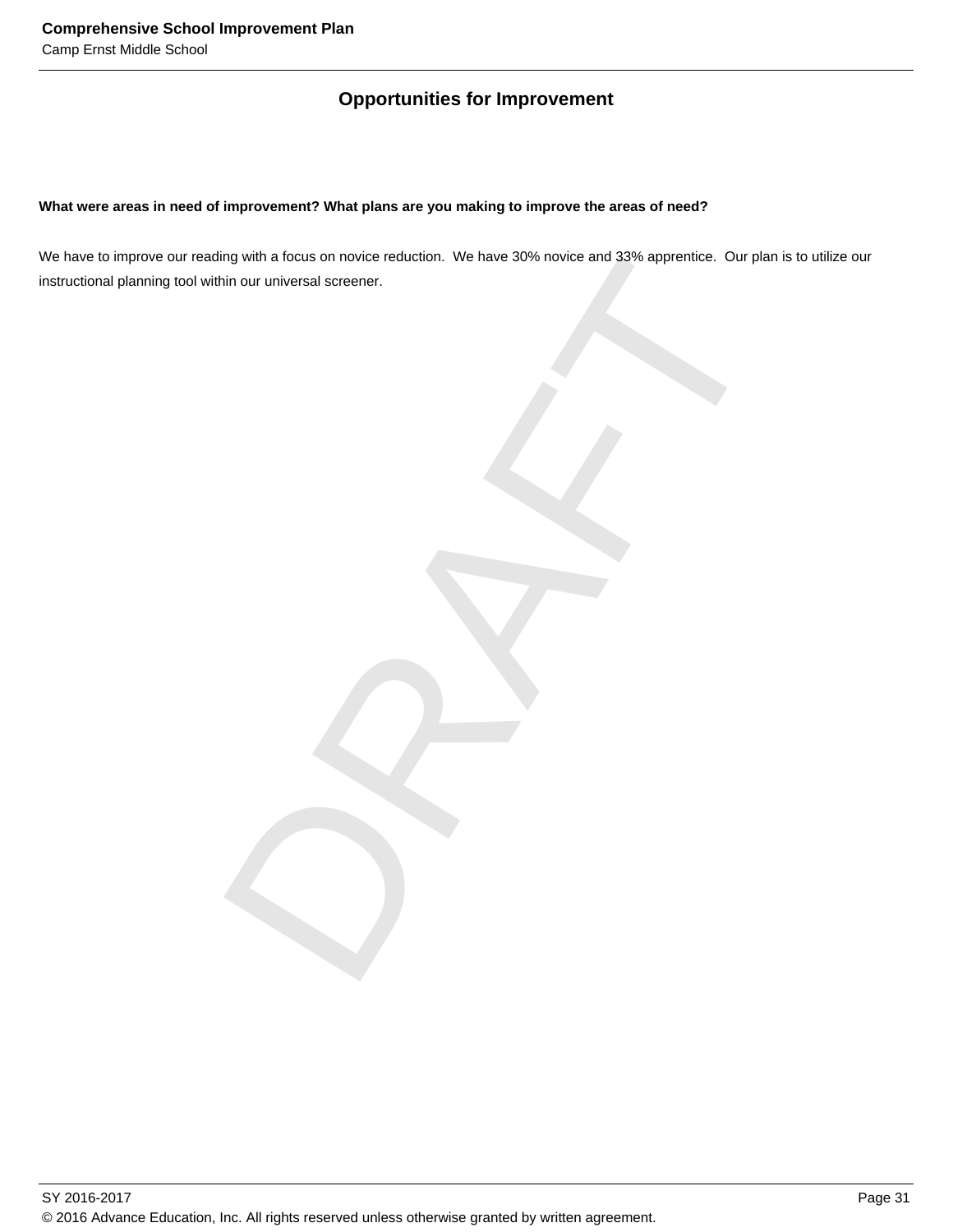# **Conclusion**

**Reflect on your answers provided in the previous sections. What are your next steps in addressing areas of concern?**

DRAFT Teacher professional development to increase capacity.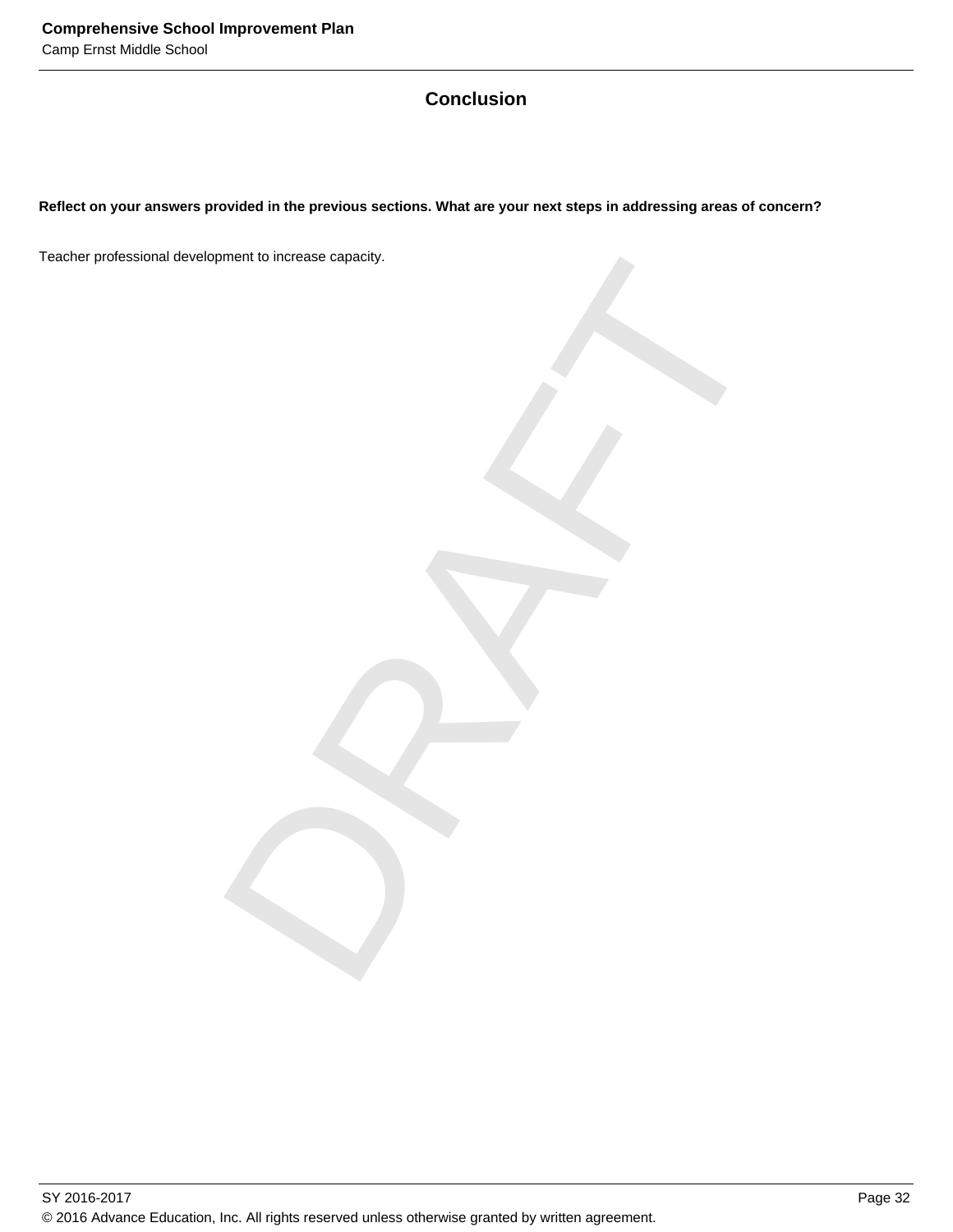# ensive School Improvement Plan 2<br>17<br>December 2020 **Comprehensive School Improvement Plan 2016- 17**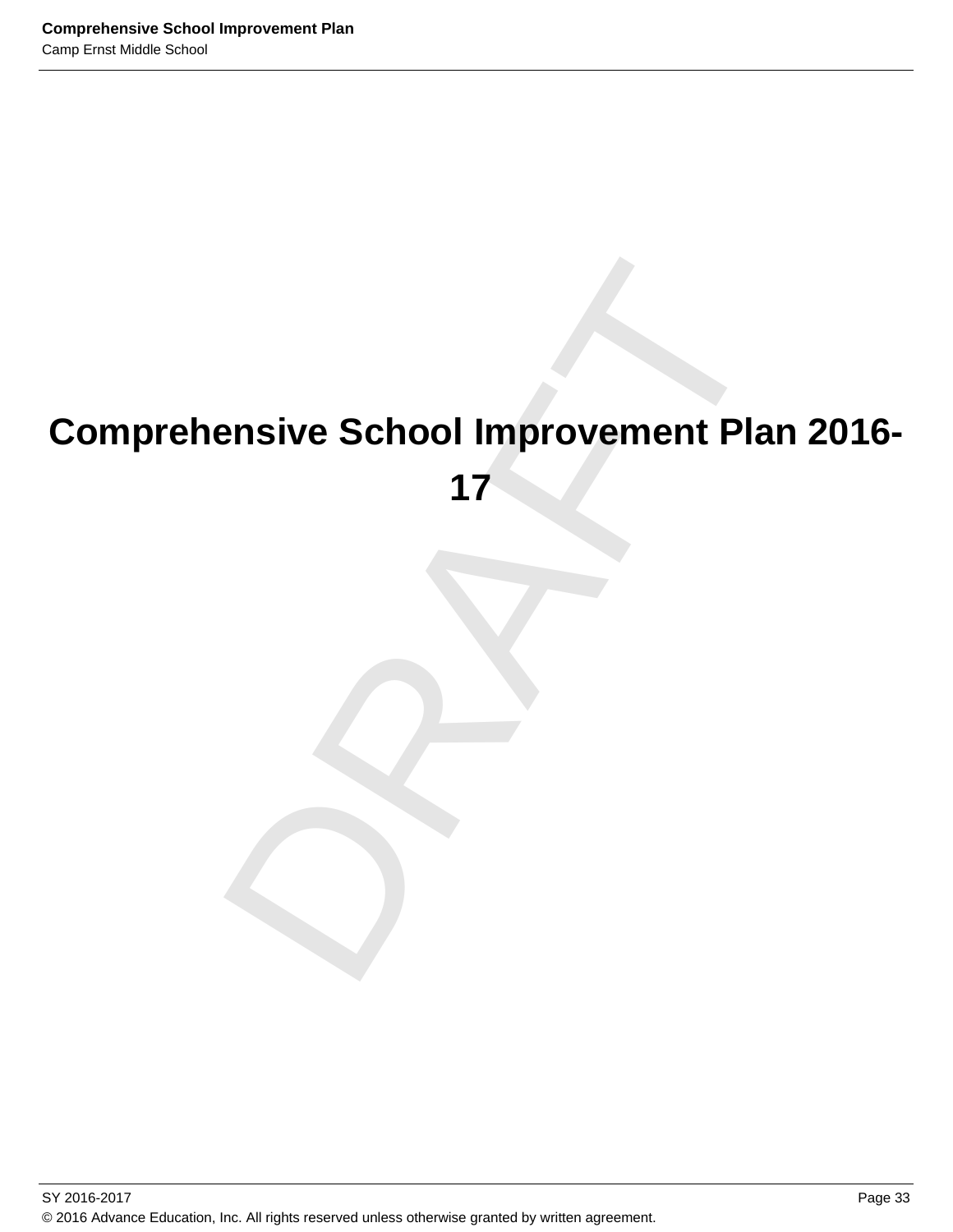Camp Ernst Middle School

# **Overview**

# **Plan Name**

Comprehensive School Improvement Plan 2016-17

# **Plan Description**

DRAFT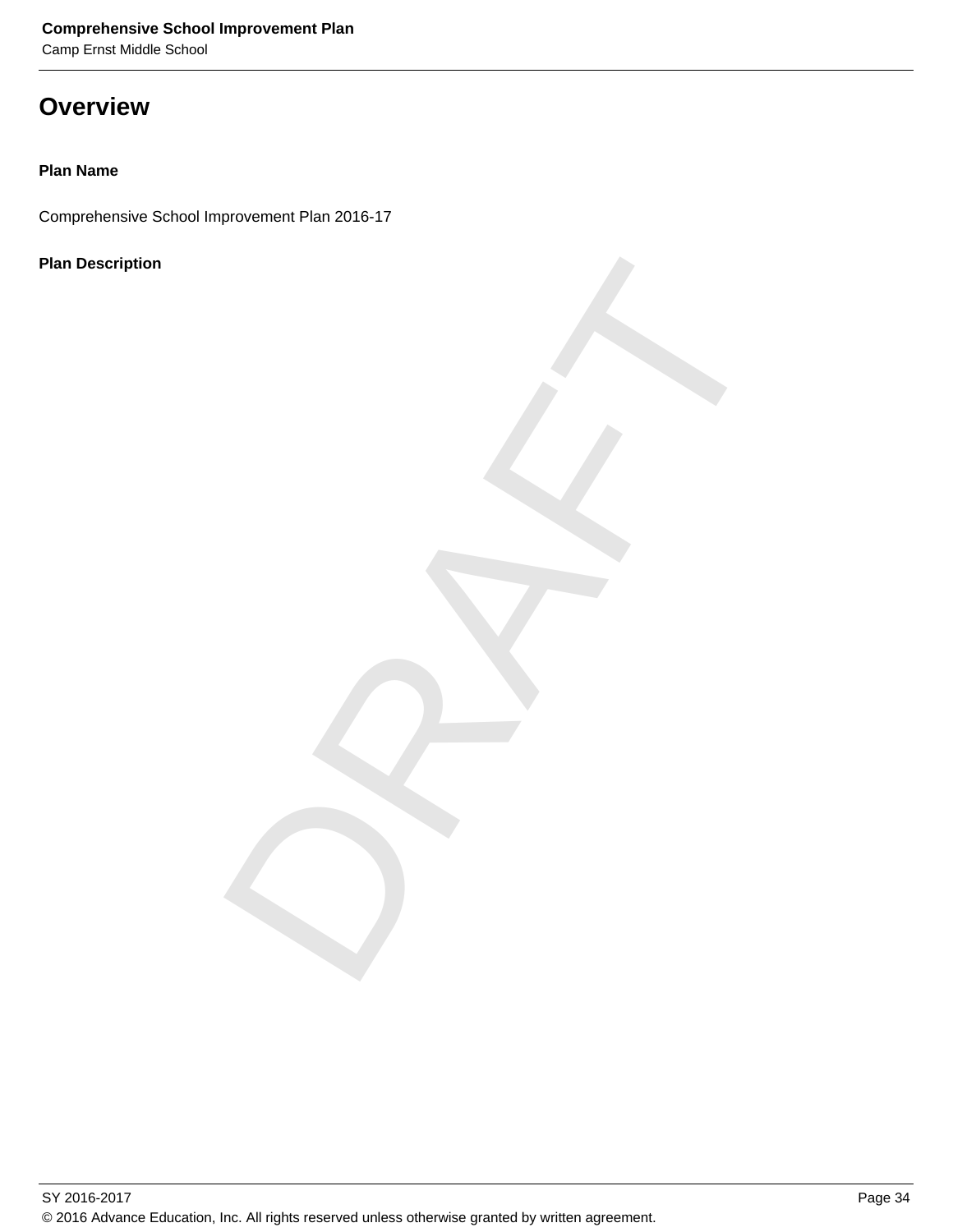|                | <b>Comprehensive School Improvement Plan</b><br>Camp Ernst Middle School                                                                                                                                  |                                                 |                  |                      |  |
|----------------|-----------------------------------------------------------------------------------------------------------------------------------------------------------------------------------------------------------|-------------------------------------------------|------------------|----------------------|--|
|                | <b>Goals Summary</b>                                                                                                                                                                                      |                                                 |                  |                      |  |
|                | The following is a summary of the goals encompassed in this plan. The details for each goal are available in the next section.                                                                            |                                                 |                  |                      |  |
| $\#$           | Goal Name                                                                                                                                                                                                 | <b>Goal Details</b>                             | <b>Goal Type</b> | <b>Total Funding</b> |  |
| $\mathbf{1}$   | Increase achievment for all students at Camp<br>Ernst Middle School so that the achievement gap<br>increases from 31.3% PD in 2015 to 69.1% PD in<br>2018 as measured by Camp Ernst achievement<br>∣data. | Objectives: 1<br>Strategies: 2<br>Activities: 2 | Organizational   | l\$0.                |  |
| $ 2\rangle$    | Decrease novice in combined reading and math by<br>50% in 2019 from 30.7% to 15%                                                                                                                          | Objectives: 1<br>Strategies: 3<br>Activities: 3 | Academic         | l\$0.                |  |
| $\overline{3}$ | Increase the average combined reading and math<br>K-Prep scores for Camp Ernst Middle School<br>students from 57.4 in the baseline year to 78.7 by<br>the 2018-19 school year.                            | Objectives: 1<br>Strategies: 1<br>Activities: 1 | Academic         | l\$0.                |  |
|                |                                                                                                                                                                                                           |                                                 |                  |                      |  |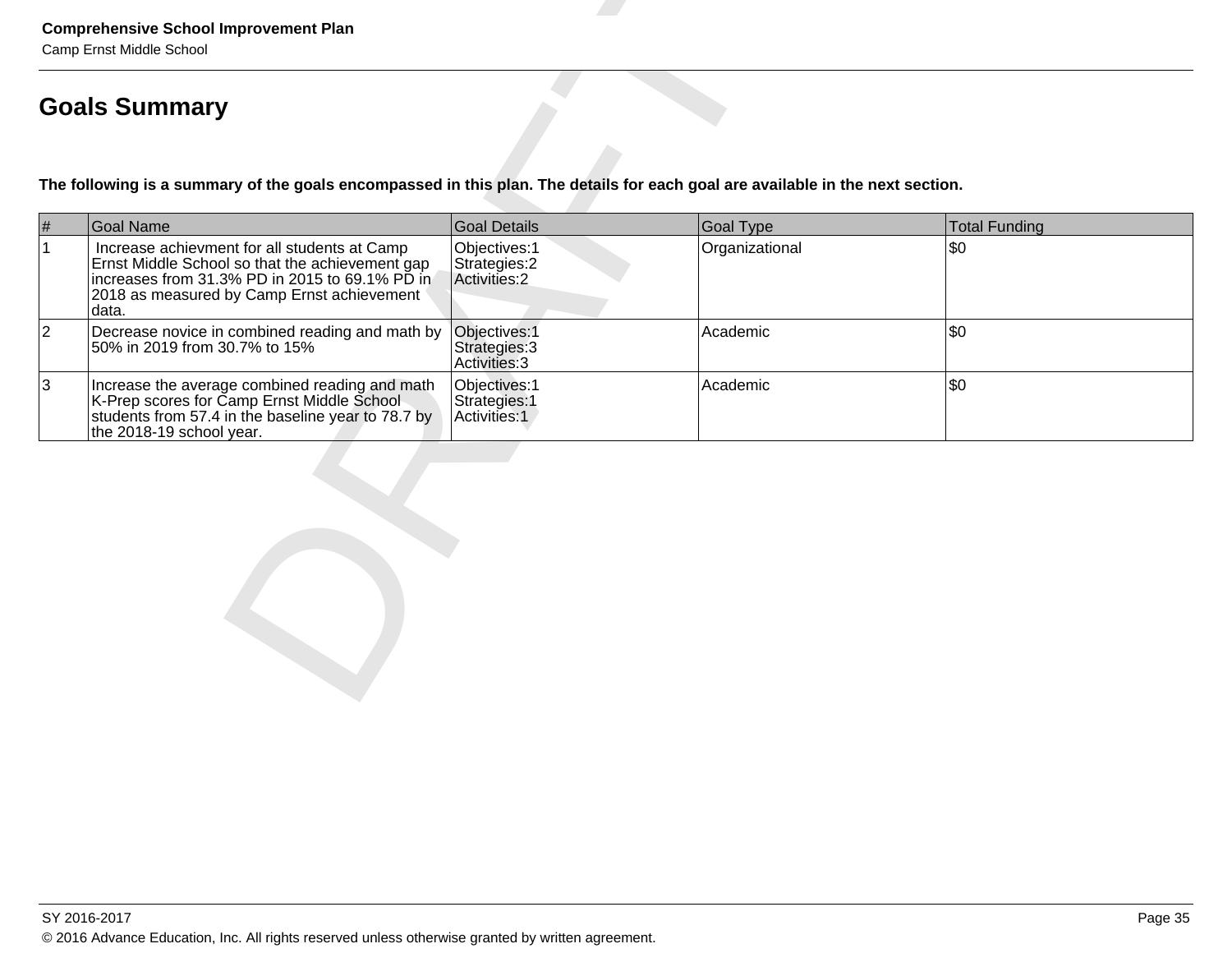| <b>Comprehensive School Improvement Plan</b><br>Camp Ernst Middle School                                                                                                                                                                                                                                                                          |                                |            |                 |                      |                        |                                         |
|---------------------------------------------------------------------------------------------------------------------------------------------------------------------------------------------------------------------------------------------------------------------------------------------------------------------------------------------------|--------------------------------|------------|-----------------|----------------------|------------------------|-----------------------------------------|
| Goal 1: Increase achievment for all students at Camp Ernst Middle School so that the                                                                                                                                                                                                                                                              |                                |            |                 |                      |                        |                                         |
| achievement gap increases from 31.3% PD in 2015 to 69.1% PD in 2018 as measured by Camp                                                                                                                                                                                                                                                           |                                |            |                 |                      |                        |                                         |
| Ernst achievement data.                                                                                                                                                                                                                                                                                                                           |                                |            |                 |                      |                        |                                         |
| <b>Measurable Objective 1:</b><br>demonstrate a proficiency of 50.5% PD by 06/30/2016 as measured by Overall Achievment Gap on K-PREP.                                                                                                                                                                                                            |                                |            |                 |                      |                        |                                         |
| Strategy 1:                                                                                                                                                                                                                                                                                                                                       |                                |            |                 |                      |                        |                                         |
| Best practice; progress monitoring - Best practice; progress monitoring                                                                                                                                                                                                                                                                           |                                |            |                 |                      |                        |                                         |
| Category: Continuous Improvement                                                                                                                                                                                                                                                                                                                  |                                |            |                 |                      |                        |                                         |
| Research Cited: Best practice; progress monitoring                                                                                                                                                                                                                                                                                                |                                |            |                 |                      |                        |                                         |
| Activity - Progress monitoring                                                                                                                                                                                                                                                                                                                    | Activity Type                  | Begin Date | <b>End Date</b> | Resource<br>Assigned | Source Of<br>Funding   | Staff<br>Responsible                    |
| Use results of pre, formative, and common assessments, to plan for<br>personalized instruction for students who have not achieved content<br>mastery and for underperforming students. Personalization requires<br>collaboration among teachers to flexibly group based on student needs and<br>weekly/bi-weekly assessments to monitor progress. | Academic<br>Support<br>Program | 08/20/2014 | 06/30/2015      | \$0                  | No Funding<br>Required | Instructional<br>Coaches;<br>Principals |
|                                                                                                                                                                                                                                                                                                                                                   |                                |            |                 |                      |                        |                                         |
| <b>Strategy 2:</b>                                                                                                                                                                                                                                                                                                                                |                                |            |                 |                      |                        |                                         |
| Data Analysis - Camp Ernst Middle School Special Education teachers work collaboratively in professional learning communities to analyze universal screening and                                                                                                                                                                                  |                                |            |                 |                      |                        |                                         |
| progress monitoring data.                                                                                                                                                                                                                                                                                                                         |                                |            |                 |                      |                        |                                         |
| Category: Continuous Improvement                                                                                                                                                                                                                                                                                                                  |                                |            |                 |                      |                        |                                         |
| Research Cited: Progress Monitoring                                                                                                                                                                                                                                                                                                               |                                |            |                 |                      |                        |                                         |
| <b>Activity - RTI</b>                                                                                                                                                                                                                                                                                                                             | Activity Type                  | Begin Date | <b>End Date</b> | Resource             | Source Of              | Staff                                   |

| <b>Activity - RTI</b>                                                                                                                                                                                                                                                                                                                                                                                                                                                                                                                                                                                                                                                                                            | <b>Activity Type</b>           | Begin Date | <b>End Date</b> | <b>Resource</b><br>Assigned | Source Of<br> Funding  | Staff<br>Responsible                      |
|------------------------------------------------------------------------------------------------------------------------------------------------------------------------------------------------------------------------------------------------------------------------------------------------------------------------------------------------------------------------------------------------------------------------------------------------------------------------------------------------------------------------------------------------------------------------------------------------------------------------------------------------------------------------------------------------------------------|--------------------------------|------------|-----------------|-----------------------------|------------------------|-------------------------------------------|
| Establish protocol and procedures to expand the use of effective<br>collaboration across the school in all classrooms. Provide training and<br>support for regular and special education teacher teams on effective<br>collaboration implementing a monitoring system to assess continuous<br>progress and inform instructional decisions for student with disabilities, ELL<br>students, and Gifted students including but not limited to:<br>Establish a baseline as to where the school is in the use of effective<br>collaboration; Identify the barriers at the school to effective collaboration;<br>Provide training and support on collaboration to meet individual needs of<br>Istudents at the school. | Academic<br>Support<br>Program | 08/20/2014 | 06/30/2015      | \$0                         | No Funding<br>Required | Instructional<br> coaches,<br>Principals, |

# SY 2016-2017

© 2016 Advance Education, Inc. All rights reserved unless otherwise granted by written agreement.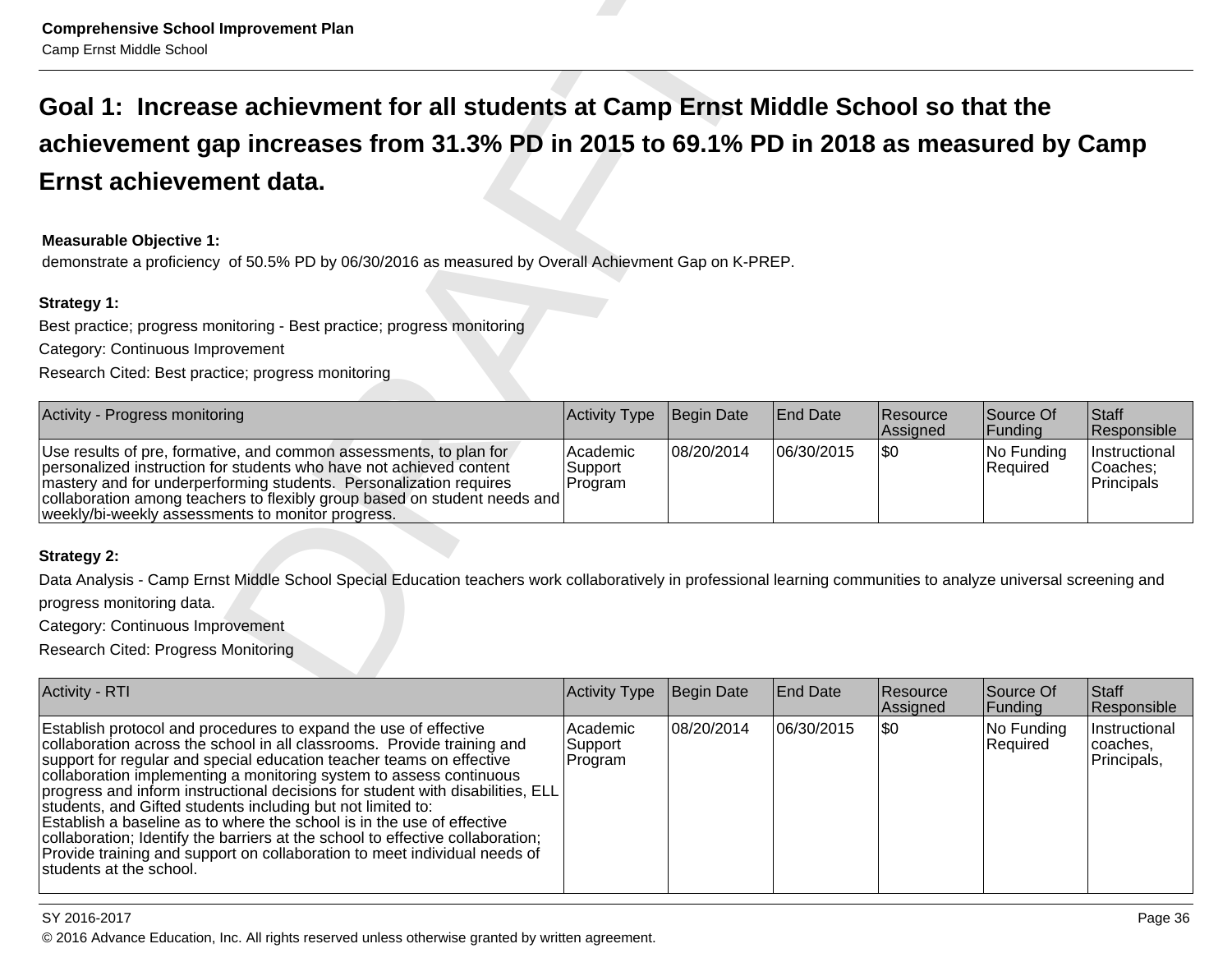| <b>Comprehensive School Improvement Plan</b><br>Camp Ernst Middle School                                                                                                                                                                                                                                                                                                                                                                                                                                                                                                 |                                  |                   |                 |                      |                            |                      |
|--------------------------------------------------------------------------------------------------------------------------------------------------------------------------------------------------------------------------------------------------------------------------------------------------------------------------------------------------------------------------------------------------------------------------------------------------------------------------------------------------------------------------------------------------------------------------|----------------------------------|-------------------|-----------------|----------------------|----------------------------|----------------------|
| Goal 2: Decrease novice in combined reading and math by 50% in 2019 from 30.7% to 15%                                                                                                                                                                                                                                                                                                                                                                                                                                                                                    |                                  |                   |                 |                      |                            |                      |
| <b>Measurable Objective 1:</b>                                                                                                                                                                                                                                                                                                                                                                                                                                                                                                                                           |                                  |                   |                 |                      |                            |                      |
| A total of 15 Sixth, Seventh and Eighth grade Black or African-American, Asian, Bottom 25%, Bottom 30%, White, Economically Disadvantaged, Free/Reduced Lunch,<br>Gifted and Talented, Hispanic or Latino, Improvement from 10th to 12th Grade, Improvement from 8th to 10th Grade, Students with Disabilities, English Learners, Two<br>or More Races, American Indian or Alaska Native, Native Hawaiian or Other Pacific Islander and Top 75% students will demonstrate a proficiency in math in English<br>Language Arts by 06/30/2016 as measured by K-Prep results. |                                  |                   |                 |                      |                            |                      |
| Strategy 1:                                                                                                                                                                                                                                                                                                                                                                                                                                                                                                                                                              |                                  |                   |                 |                      |                            |                      |
| Response to Intervention - All students that are below the 40th percentile and/or novice will receive RtI                                                                                                                                                                                                                                                                                                                                                                                                                                                                |                                  |                   |                 |                      |                            |                      |
| Category: Continuous Improvement                                                                                                                                                                                                                                                                                                                                                                                                                                                                                                                                         |                                  |                   |                 |                      |                            |                      |
| <b>Activity - Progress Monitoring</b>                                                                                                                                                                                                                                                                                                                                                                                                                                                                                                                                    | Activity Type                    | Begin Date        | <b>End Date</b> | Resource<br>Assigned | Source Of<br>Funding       | Staff<br>Responsible |
| Students receiving RtI will be progress monitored bi-monthly to ensure<br>growth.                                                                                                                                                                                                                                                                                                                                                                                                                                                                                        | Academic<br>Support<br>Program   | 09/01/2015        | 05/31/2016      | l\$0                 | <b>District</b><br>Funding | Stephanie<br>Hagerty |
| <b>Strategy 2:</b>                                                                                                                                                                                                                                                                                                                                                                                                                                                                                                                                                       |                                  |                   |                 |                      |                            |                      |
| PBIS - CEMS will continue to update and improve positive behavior support systems to reach fidelity within PBIS. We will self-audit to maintain current fidelity status.                                                                                                                                                                                                                                                                                                                                                                                                 |                                  |                   |                 |                      |                            |                      |
| Category: Other - Positive Behavior Support                                                                                                                                                                                                                                                                                                                                                                                                                                                                                                                              |                                  |                   |                 |                      |                            |                      |
| Activity - Tier I and Tier II Interventions                                                                                                                                                                                                                                                                                                                                                                                                                                                                                                                              | Activity Type                    | <b>Begin Date</b> | <b>End Date</b> | Resource<br>Assigned | Source Of<br>Funding       | Staff<br>Responsible |
| Tier I and Tier II PBIS teams in place to review behavior data to help<br>reduce non-academic barriers to learning.                                                                                                                                                                                                                                                                                                                                                                                                                                                      | Behavioral<br>Support<br>Program | 09/01/2015        | 05/31/2016      | l\$0                 | Other                      | James<br>Schroer     |
| <b>Strategy 3:</b>                                                                                                                                                                                                                                                                                                                                                                                                                                                                                                                                                       |                                  |                   |                 |                      |                            |                      |
| TELL Deep Dive Team - TELL Team has created a behavior flow chart for teachers to utilize in their classrooms to determine a fair and consistent consequence for                                                                                                                                                                                                                                                                                                                                                                                                         |                                  |                   |                 |                      |                            |                      |
| student misbehavior, a leveled discipline matrix for administrators for consistency.                                                                                                                                                                                                                                                                                                                                                                                                                                                                                     |                                  |                   |                 |                      |                            |                      |
| Category: Professional Learning & Support                                                                                                                                                                                                                                                                                                                                                                                                                                                                                                                                |                                  |                   |                 |                      |                            |                      |

| Activity - Tier I and Tier II Interventions                                                                         | <b>Activity Type</b> Begin Date          |            | <b>End Date</b> | Resource<br><b>Assigned</b> | Source Of<br> Fundina | <b>Staff</b><br><b>Responsible</b> |
|---------------------------------------------------------------------------------------------------------------------|------------------------------------------|------------|-----------------|-----------------------------|-----------------------|------------------------------------|
| Tier I and Tier II PBIS teams in place to review behavior data to help<br>reduce non-academic barriers to learning. | <b>Behavioral</b><br>Support<br>IProgram | 09/01/2015 | 05/31/2016      | 1\$0                        | Other                 | James<br>Schroer                   |

| Activity -<br>- Teacher Training                                      | Activity Type                            | Begin Date | <b>End Date</b> | Resource<br><b>Assigned</b> | Source Of<br> Fundina | <b>Staff</b><br><b>Responsible</b> |
|-----------------------------------------------------------------------|------------------------------------------|------------|-----------------|-----------------------------|-----------------------|------------------------------------|
| TELL Team teachers specifically trained in change management systems. | <b>Behavioral</b><br>'Support<br>Program | 09/01/2015 | 05/31/2016      | \$0                         | Other                 | Stephanie<br>Hagerty               |

SY 2016-2017

© 2016 Advance Education, Inc. All rights reserved unless otherwise granted by written agreement.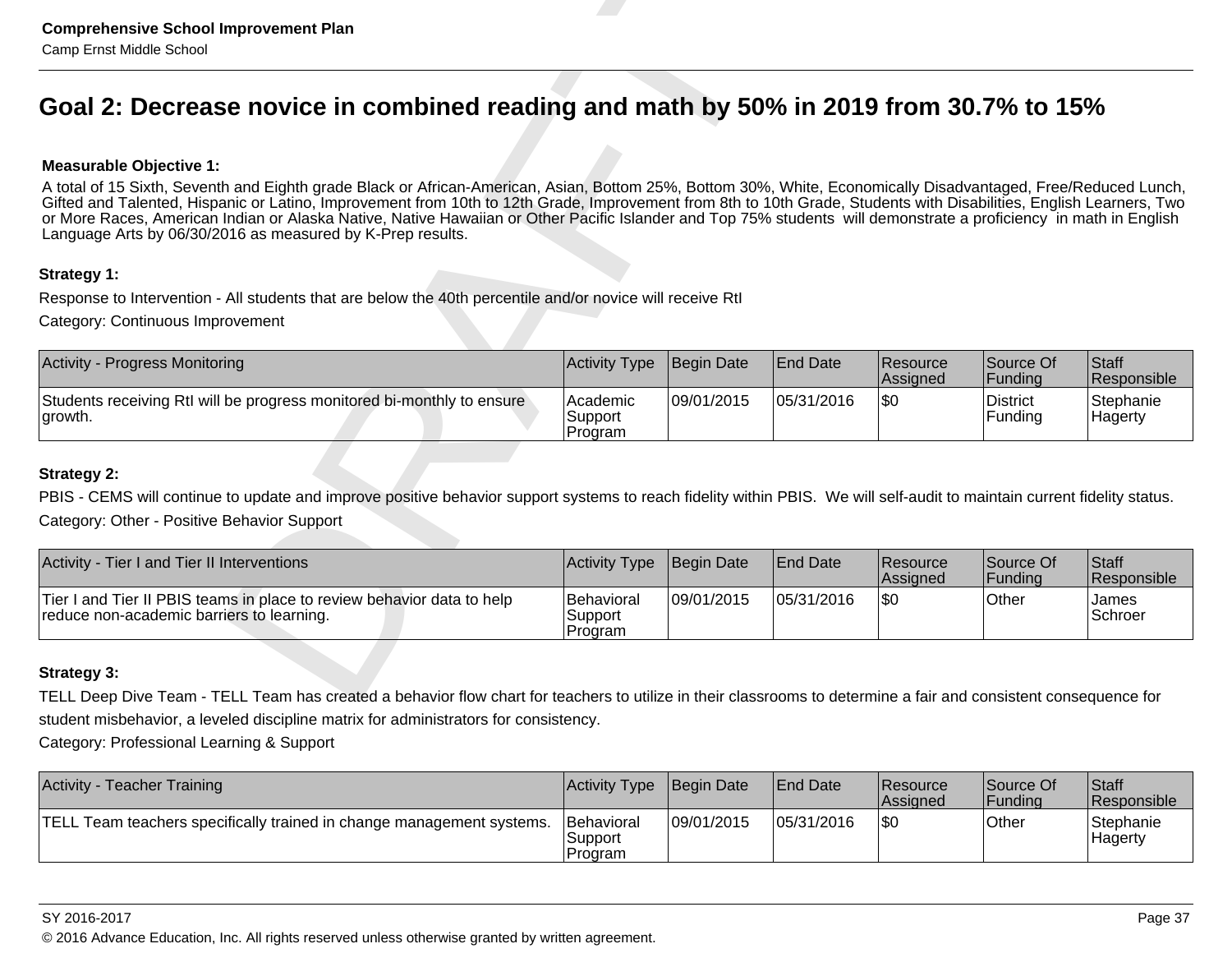| <b>Comprehensive School Improvement Plan</b><br>Camp Ernst Middle School                                                                                                                                  |                                |                   |                 |                      |                      |                                 |  |
|-----------------------------------------------------------------------------------------------------------------------------------------------------------------------------------------------------------|--------------------------------|-------------------|-----------------|----------------------|----------------------|---------------------------------|--|
| Goal 3: Increase the average combined reading and math K-Prep scores for Camp Ernst Middle                                                                                                                |                                |                   |                 |                      |                      |                                 |  |
| School students from 57.4 in the baseline year to 78.7 by the 2018-19 school year.                                                                                                                        |                                |                   |                 |                      |                      |                                 |  |
| <b>Measurable Objective 1:</b><br>A 15% increase of All Students will demonstrate a proficiency of 70.2 by the end of the 2016-17 school year. in Reading by 06/30/2017 as measured by K-Prep<br>results. |                                |                   |                 |                      |                      |                                 |  |
| <b>Strategy 1:</b>                                                                                                                                                                                        |                                |                   |                 |                      |                      |                                 |  |
| Understanding by Design - With district support, CEMS teacher leaders will participate in understanding by design professional development beginning with science for                                     |                                |                   |                 |                      |                      |                                 |  |
| the 2016-17 school year.                                                                                                                                                                                  |                                |                   |                 |                      |                      |                                 |  |
| Category: Professional Learning & Support                                                                                                                                                                 |                                |                   |                 |                      |                      |                                 |  |
| Activity - Teacher Training on Understanding by Design                                                                                                                                                    | <b>Activity Type</b>           | <b>Begin Date</b> | <b>End Date</b> | Resource<br>Assigned | Source Of<br>Funding | Staff<br>Responsible            |  |
| CEMS teacher leaders will participate in professional development working<br>through the process of backward design in the area of science.                                                               | Academic<br>Support<br>Program | 09/01/2016        | 05/31/2017      | l\$0                 | District<br>Funding  | Science<br>lteacher<br>leaders. |  |
|                                                                                                                                                                                                           |                                |                   |                 |                      |                      |                                 |  |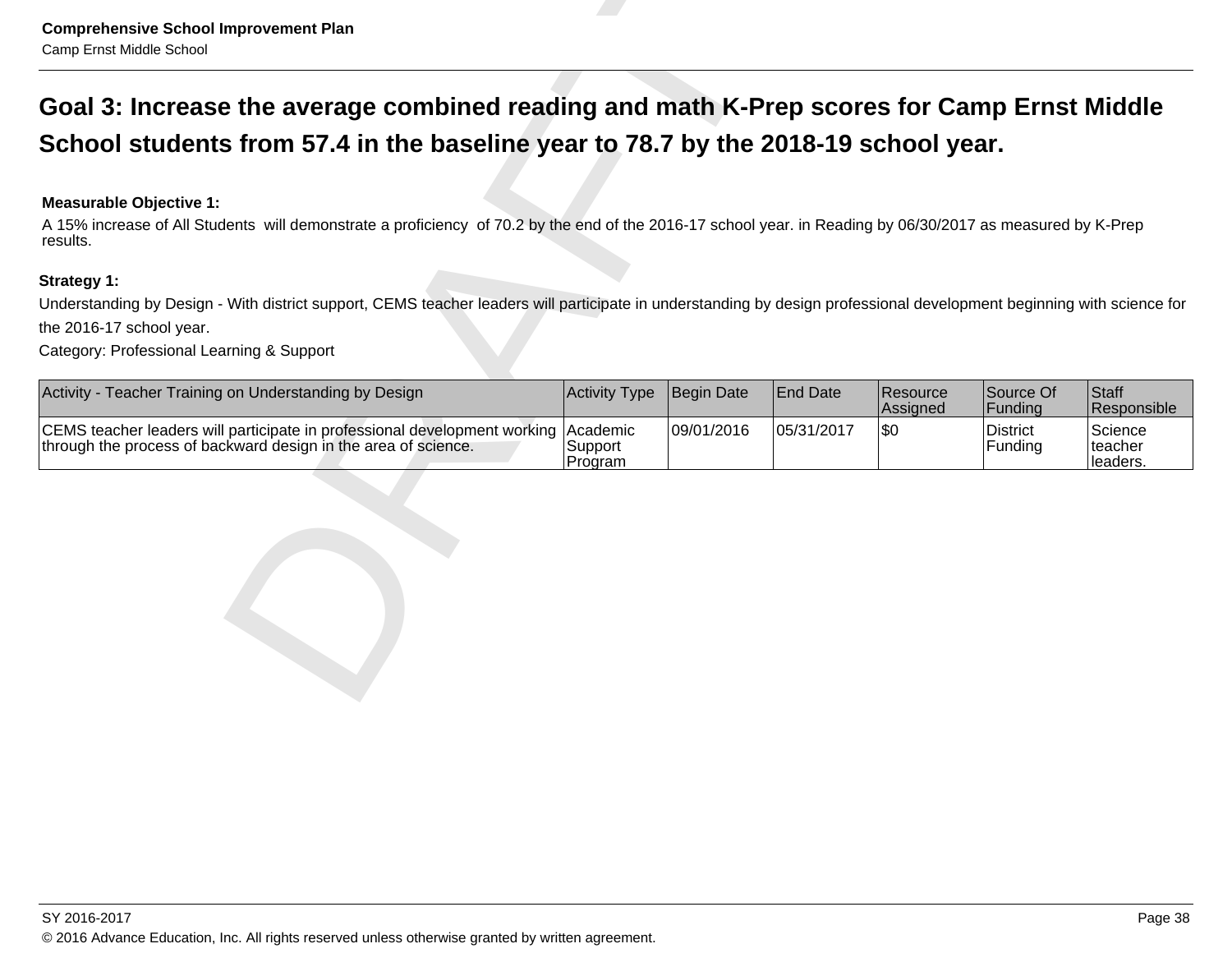| <b>Comprehensive School Improvement Plan</b><br>Camp Ernst Middle School |                                                                                                                                                                                                                                                                                                                                                                                                                                                                                                                                                                                                                                                                                                                          |                                |            |                 |                      |                                          |
|--------------------------------------------------------------------------|--------------------------------------------------------------------------------------------------------------------------------------------------------------------------------------------------------------------------------------------------------------------------------------------------------------------------------------------------------------------------------------------------------------------------------------------------------------------------------------------------------------------------------------------------------------------------------------------------------------------------------------------------------------------------------------------------------------------------|--------------------------------|------------|-----------------|----------------------|------------------------------------------|
|                                                                          | <b>Activity Summary by Funding Source</b>                                                                                                                                                                                                                                                                                                                                                                                                                                                                                                                                                                                                                                                                                |                                |            |                 |                      |                                          |
|                                                                          | Below is a breakdown of your activities by funding source                                                                                                                                                                                                                                                                                                                                                                                                                                                                                                                                                                                                                                                                |                                |            |                 |                      |                                          |
| <b>No Funding Required</b>                                               |                                                                                                                                                                                                                                                                                                                                                                                                                                                                                                                                                                                                                                                                                                                          |                                |            |                 |                      |                                          |
| <b>Activity Name</b>                                                     | <b>Activity Description</b>                                                                                                                                                                                                                                                                                                                                                                                                                                                                                                                                                                                                                                                                                              | <b>Activity Type</b>           | Begin Date | <b>End Date</b> | Resource<br>Assigned | <b>Staff</b><br>Responsible              |
| Progress monitoring                                                      | Use results of pre, formative, and common assessments, to<br>plan for personalized instruction for students who have not<br>achieved content mastery and for underperforming<br>students. Personalization requires collaboration among<br>teachers to flexibly group based on student needs and<br>weekly/bi-weekly assessments to monitor progress.                                                                                                                                                                                                                                                                                                                                                                     | Academic<br>Support<br>Program | 08/20/2014 | 06/30/2015      | \$0                  | Instructional<br>Coaches;<br>Principals  |
| RTI                                                                      | Establish protocol and procedures to expand the use of<br>effective collaboration across the school in all classrooms.<br>Provide training and support for regular and special<br>education teacher teams on effective collaboration<br>implementing a monitoring system to assess continuous<br>progress and inform instructional decisions for student with<br>disabilities, ELL students, and Gifted students including but<br>not limited to:<br>Establish a baseline as to where the school is in the use of<br>effective collaboration; Identify the barriers at the school to<br>effective collaboration; Provide training and support on<br>collaboration to meet individual needs of students at the<br>school. | Academic<br>Support<br>Program | 08/20/2014 | 06/30/2015      | \$0                  | Instructional<br>coaches.<br>Principals, |
|                                                                          |                                                                                                                                                                                                                                                                                                                                                                                                                                                                                                                                                                                                                                                                                                                          |                                |            | <b>Total</b>    | \$0                  |                                          |
| <b>District Funding</b>                                                  |                                                                                                                                                                                                                                                                                                                                                                                                                                                                                                                                                                                                                                                                                                                          |                                |            |                 |                      |                                          |
| <b>Activity Name</b>                                                     | <b>Activity Description</b>                                                                                                                                                                                                                                                                                                                                                                                                                                                                                                                                                                                                                                                                                              | Activity Type                  | Begin Date | <b>End Date</b> | Resource             | <b>Staff</b>                             |

| <b>Activity Name</b>                           | Activity Description                                                                                                                           | Activity Type                    | Begin Date  | <b>End Date</b> | <b>Resource</b><br>Assigned | Staff<br>Responsible             |
|------------------------------------------------|------------------------------------------------------------------------------------------------------------------------------------------------|----------------------------------|-------------|-----------------|-----------------------------|----------------------------------|
| Teacher Training on<br>Understanding by Design | CEMS teacher leaders will participate in professional<br>development working through the process of backward<br>design in the area of science. | Academic<br>Support<br> Program  | 109/01/2016 | 105/31/2017     | \$0                         | Science<br>lteacher<br>lleaders. |
| <b>Progress Monitoring</b>                     | Students receiving RtI will be progress monitored bi-<br>monthly to ensure growth.                                                             | Academic<br> Support<br> Program | 09/01/2015  | 05/31/2016      | \$0                         | Stephanie<br>Hagerty             |
|                                                |                                                                                                                                                |                                  |             | Total           | \$0                         |                                  |

# **Other**

# SY 2016-2017

en and the set of the set of the set of the set of the set of the set of the set of the set of the set of the set of the set of the set of the set of the set of the set of the set of the set of the set of the set of the se © 2016 Advance Education, Inc. All rights reserved unless otherwise granted by written agreement.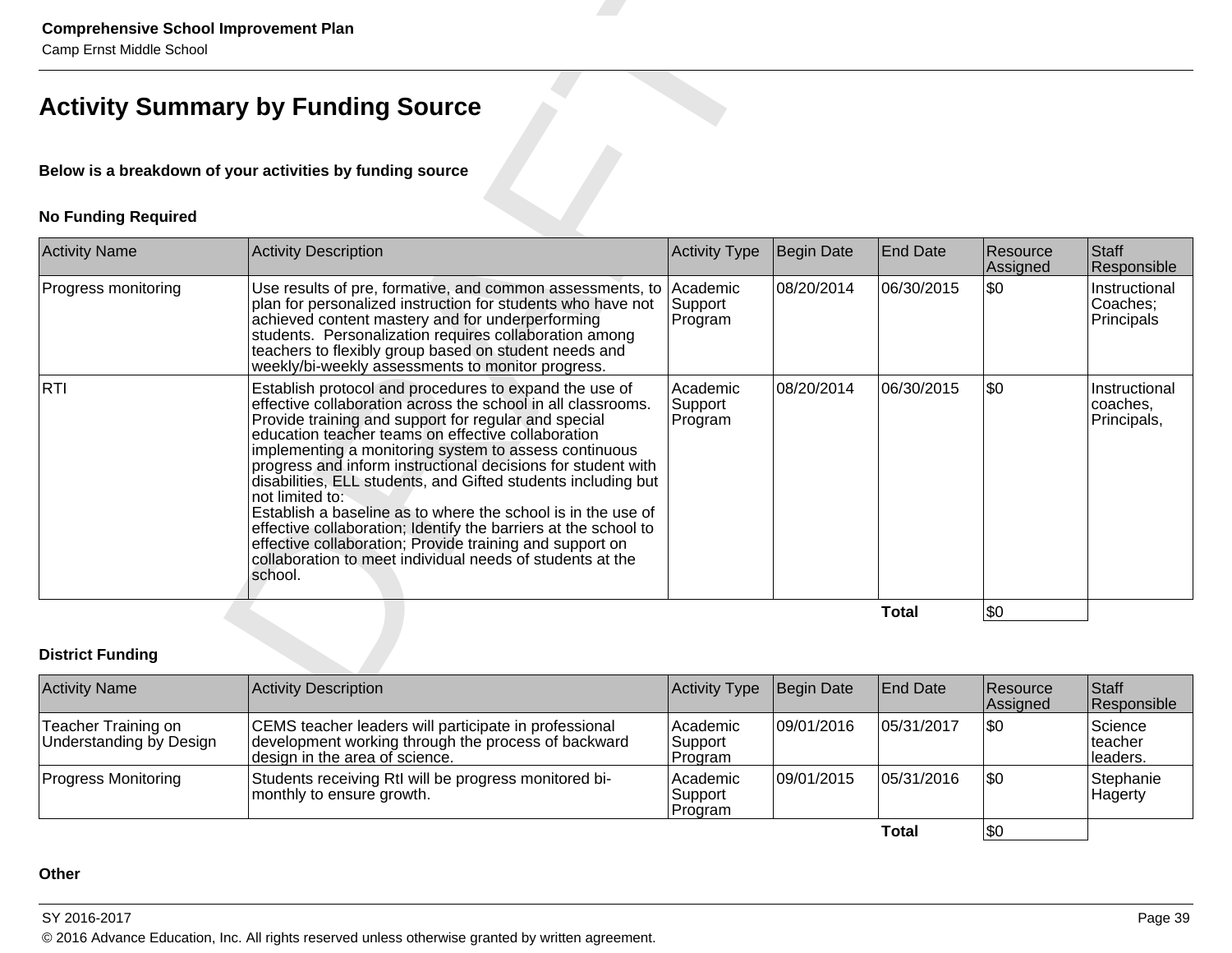| <b>Teacher Training</b> | TELL Team teachers specifically trained in change<br>management systems.                                                                             | Behavioral                       |            |              | Assigned | Responsible          |
|-------------------------|------------------------------------------------------------------------------------------------------------------------------------------------------|----------------------------------|------------|--------------|----------|----------------------|
|                         |                                                                                                                                                      | Support<br>Program               | 09/01/2015 | 05/31/2016   | \$0      | Stephanie<br>Hagerty |
|                         | Tier I and Tier II Interventions Tier I and Tier II PBIS teams in place to review behavior<br>data to help reduce non-academic barriers to learning. | Behavioral<br>Support<br>Program | 09/01/2015 | 05/31/2016   | \$0      | James<br>Schroer     |
|                         |                                                                                                                                                      |                                  |            | <b>Total</b> | \$0      |                      |
|                         |                                                                                                                                                      |                                  |            |              |          |                      |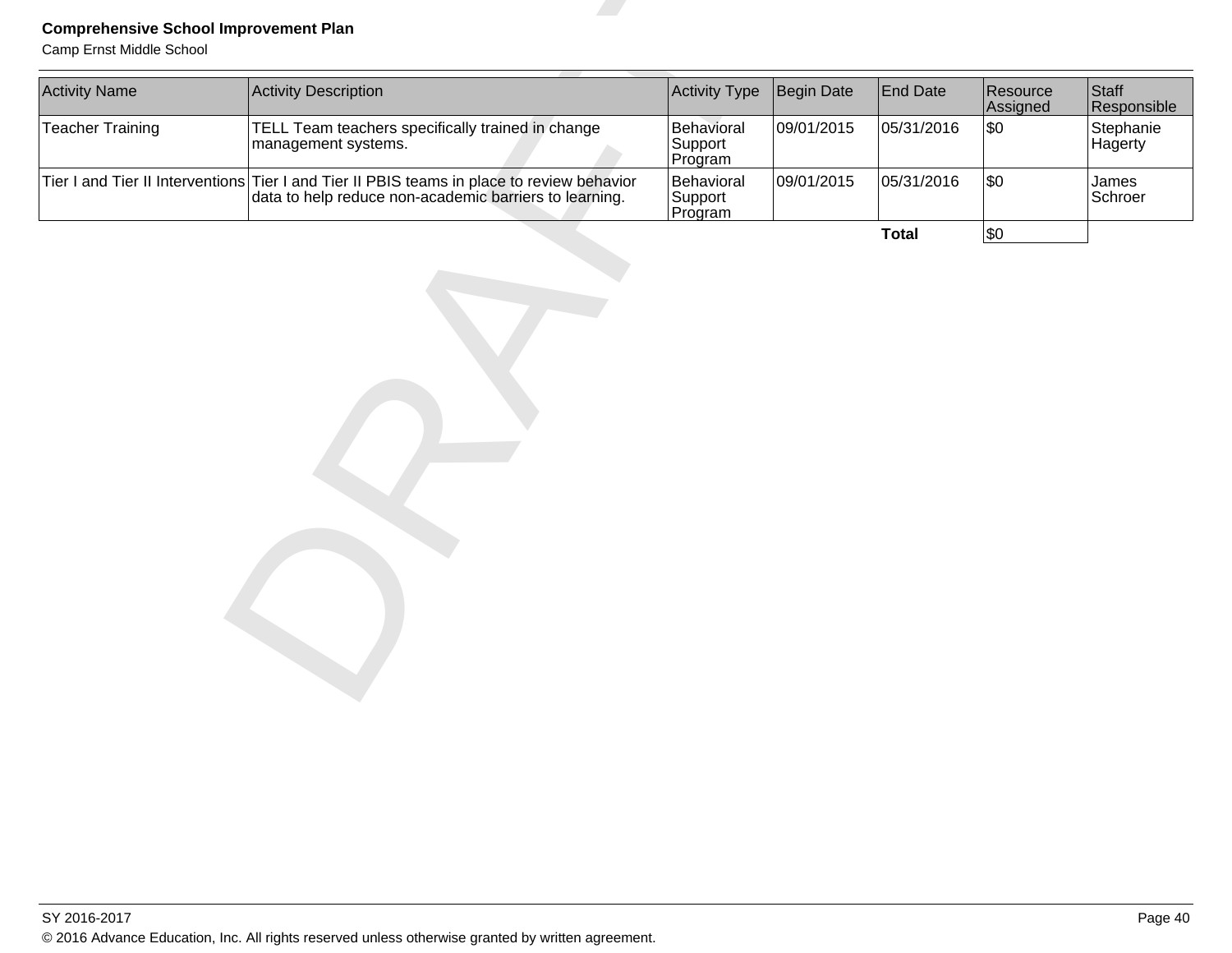# **Comprehensive School Improvement Plan**<br> **Phase II - KDE Assurances - Schools**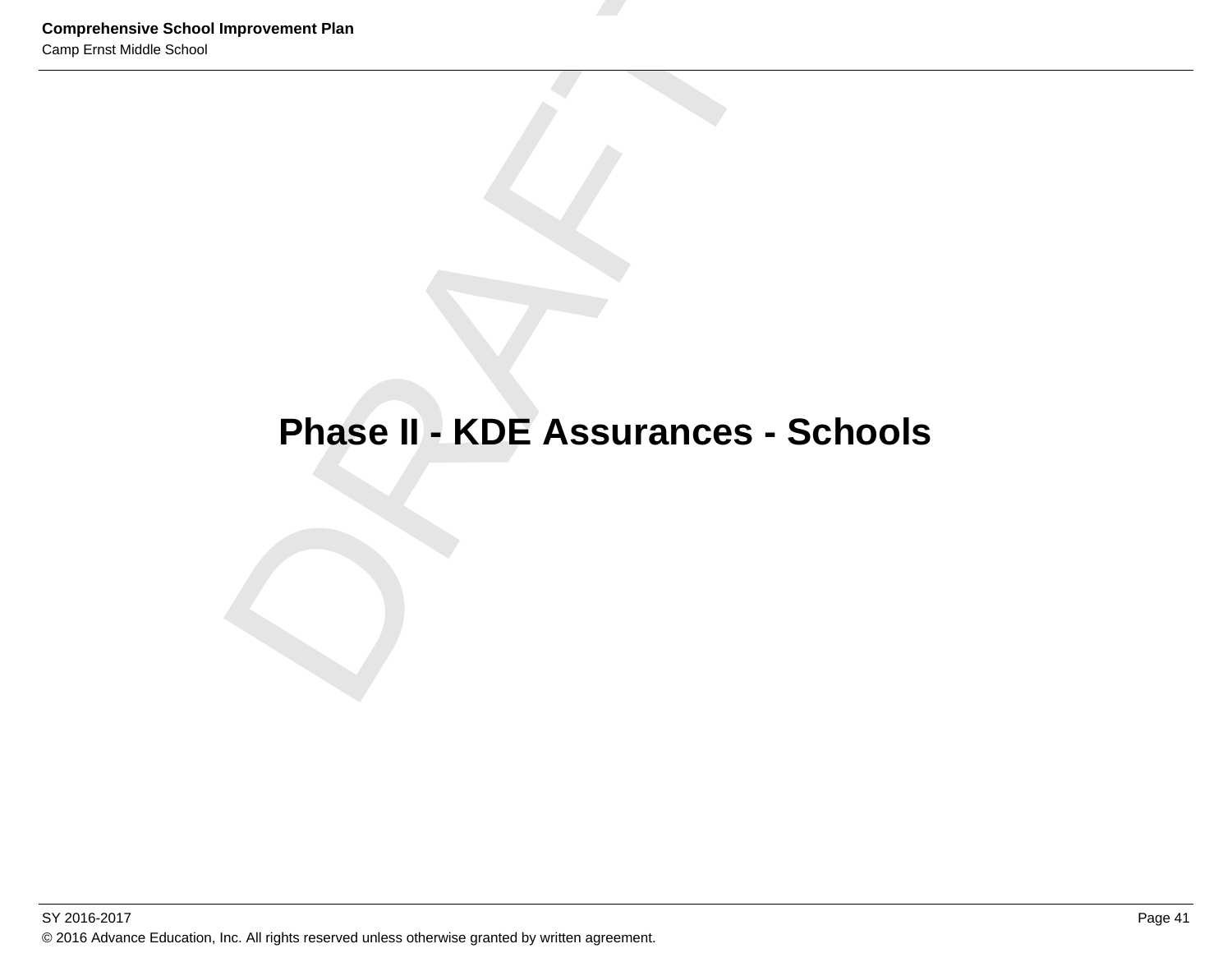Camp Ernst Middle School

# **Introduction**

DRAFT

KDE Assurances - School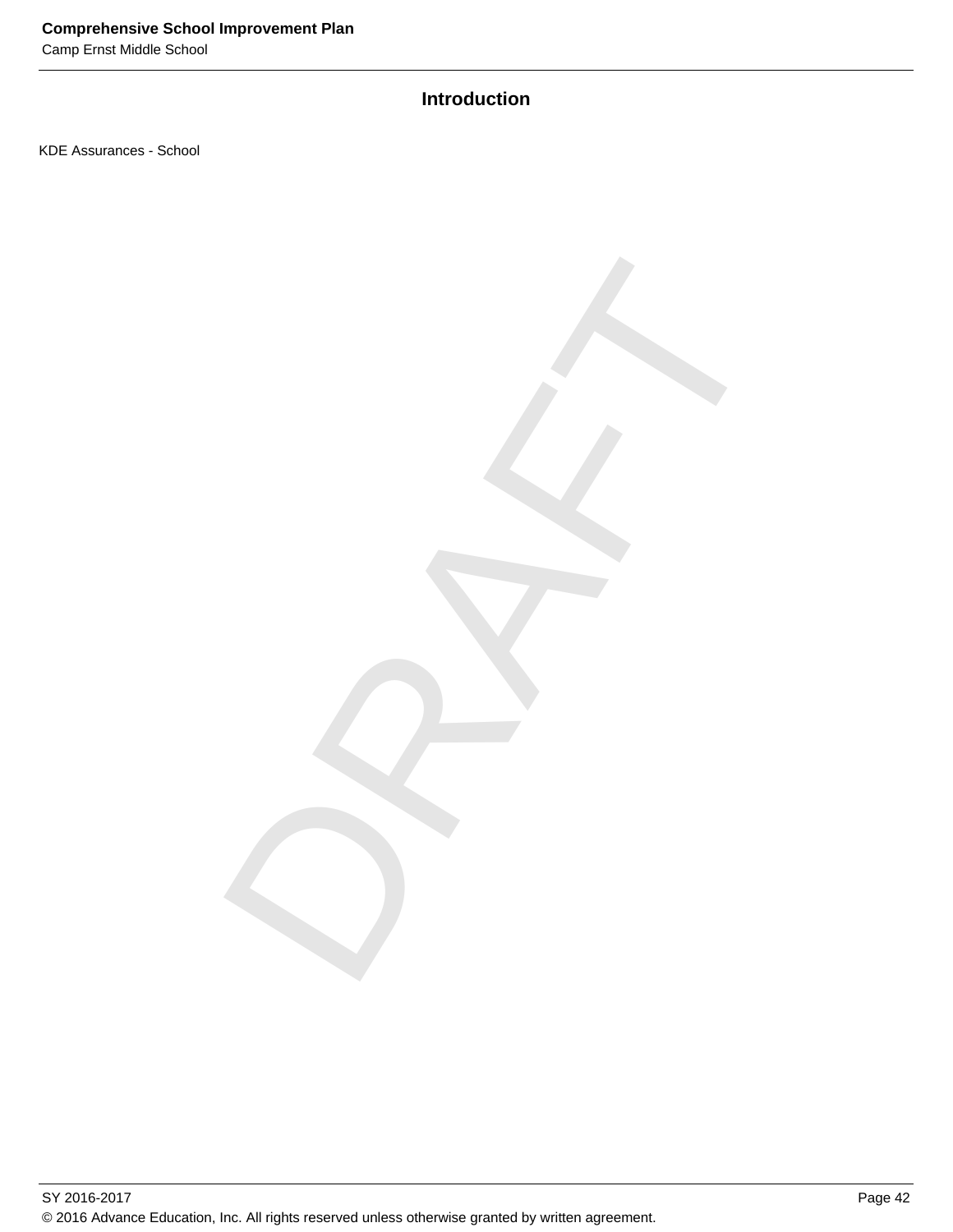# **Assurances**

| ∣Label        | Assurance                                                                                                                                                                                                                                                  | <b>Response</b> | <b>Comment</b> | <b>Attachment</b> |
|---------------|------------------------------------------------------------------------------------------------------------------------------------------------------------------------------------------------------------------------------------------------------------|-----------------|----------------|-------------------|
| Comprehensive | The school conducted a comprehensive needs<br>INeeds Assessment lassessment, which included a review of<br>lacademic achievement data for all students and l<br>assessed the needs of the school relative to<br>each of the schoolwide program components. | <b>IYes</b>     |                |                   |

|                                            | Needs Assessment assessment, which included a review of<br>academic achievement data for all students and<br>assessed the needs of the school relative to<br>each of the schoolwide program components.                                                 |                 |                |                   |
|--------------------------------------------|---------------------------------------------------------------------------------------------------------------------------------------------------------------------------------------------------------------------------------------------------------|-----------------|----------------|-------------------|
|                                            |                                                                                                                                                                                                                                                         |                 |                |                   |
| Label                                      | <b>Assurance</b>                                                                                                                                                                                                                                        | Response        | <b>Comment</b> | <b>Attachment</b> |
| Core Academic<br>Programs                  | The school planned and developed Schoolwide<br>researchbased instructional reform strategies to<br>strengthen the core academic program,<br>increase the amount and quality of learning<br>time, and provide additional support to all<br>students.     | Yes             |                |                   |
|                                            |                                                                                                                                                                                                                                                         |                 |                |                   |
| Label                                      | Assurance                                                                                                                                                                                                                                               | Response        | <b>Comment</b> | <b>Attachment</b> |
| Preschool<br>Transition                    | The school planned preschool transition<br>strategies and the implementation process.                                                                                                                                                                   | N/A             |                |                   |
|                                            |                                                                                                                                                                                                                                                         |                 |                |                   |
| Label                                      | <b>Assurance</b>                                                                                                                                                                                                                                        | <b>Response</b> | <b>Comment</b> | <b>Attachment</b> |
| Research-based<br><b>Strategies</b>        | The school planned and developed schoolwide<br>researchbased instructional strategies that<br>provide additional instruction for students<br>experiencing the greatest degree of difficulty<br>mastering the state's academic achievement<br>standards. | Yes             |                |                   |
|                                            |                                                                                                                                                                                                                                                         |                 |                |                   |
| Label                                      | <b>Assurance</b>                                                                                                                                                                                                                                        | <b>Response</b> | <b>Comment</b> | Attachment        |
| <b>Highly Qualified</b><br><b>Teachers</b> | The school planned strategies to recruit and<br>retain highly qualified teachers.                                                                                                                                                                       | Yes             |                |                   |
|                                            |                                                                                                                                                                                                                                                         |                 |                |                   |
| Label                                      | Assurance                                                                                                                                                                                                                                               | <b>Response</b> | Comment        | Attachment        |
| Title I, Part A<br>Schoolwide Funds        | The school allocated and spent Title I, Part A<br>Schoolwide funds only on allowable programs<br>and octivities and maintained appropriate                                                                                                              | N/A             |                |                   |

| ∣Label                               | Assurance                                                                              | <b>Response</b> | l Comment | <b>Attachment</b> |
|--------------------------------------|----------------------------------------------------------------------------------------|-----------------|-----------|-------------------|
| Preschool<br><sup>1</sup> Transition | The school planned preschool transition<br>Istrategies and the implementation process. | 'N/A            |           |                   |

| ∣Label                       | <b>Assurance</b>                                                                                                                                                                                                                                           | <b>Response</b> | ∣Comment | <b>Attachment</b> |
|------------------------------|------------------------------------------------------------------------------------------------------------------------------------------------------------------------------------------------------------------------------------------------------------|-----------------|----------|-------------------|
| Research-based<br>Strategies | The school planned and developed schoolwide<br>researchbased instructional strategies that<br>provide additional instruction for students<br>experiencing the greatest degree of difficulty<br>I mastering the state's academic achievement<br>Istandards. | <b>IYes</b>     |          |                   |

| ∣Labe                                | <b>Assurance</b>                                                                  | Response | <b>Comment</b> | Attachment |
|--------------------------------------|-----------------------------------------------------------------------------------|----------|----------------|------------|
| <b>Highly Qualified</b><br>'Teachers | The school planned strategies to recruit and<br>retain highly qualified teachers. | Yes      |                |            |

| ∣Label          | Assurance                                                                                                                                                                                                                                                  | <b>Response</b> | <b>Comment</b> | <b>Attachment</b> |
|-----------------|------------------------------------------------------------------------------------------------------------------------------------------------------------------------------------------------------------------------------------------------------------|-----------------|----------------|-------------------|
| Title I. Part A | The school allocated and spent Title I, Part A<br>Schoolwide Funds Schoolwide funds only on allowable programs<br>and activities and maintained appropriate<br>Ifinancial records in this regard on its Title I.<br><b>Part A programs and activities.</b> | IN/A            |                |                   |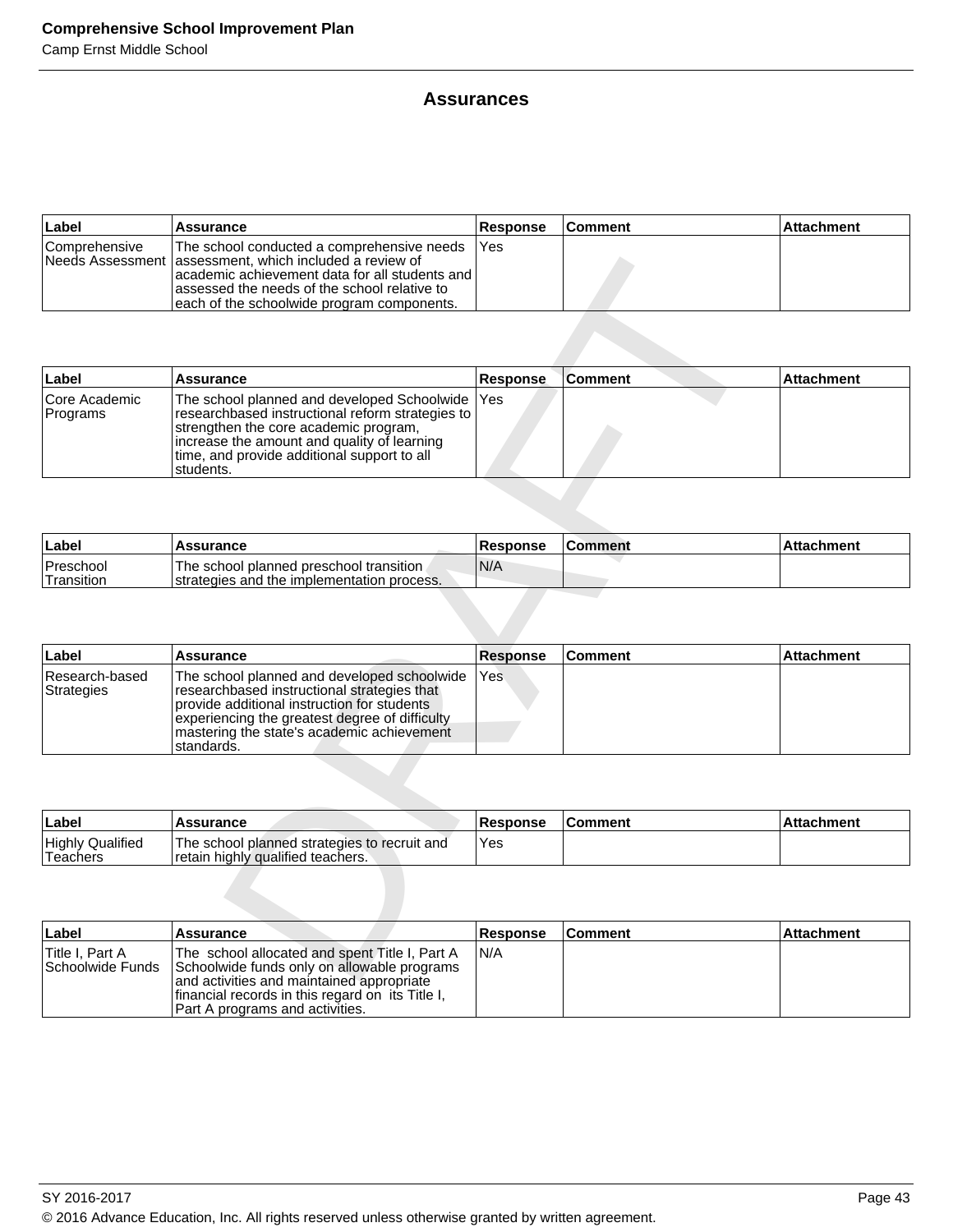| ∣Label                  | Assurance                                                                                                                                                                                                                                                                                                            | <b>Response</b> | <b>Comment</b>                                                                                                                   | <b>Attachment</b> |
|-------------------------|----------------------------------------------------------------------------------------------------------------------------------------------------------------------------------------------------------------------------------------------------------------------------------------------------------------------|-----------------|----------------------------------------------------------------------------------------------------------------------------------|-------------------|
| Parental<br>Involvement | The school planned or developed strategies to<br>increase parental involvement in the design,<br>implementation, evaluation and communication<br>of assessment results of the Schoolwide<br>activities, which included the development and<br>implementation of a Parent Compact and a<br>Parent Involvement Policy. | lNo             | CEMS has not developed a<br>Parent Compact or Policy;<br>Thowever, we do have a Family<br>and Community Engagement<br>Committee. |                   |

| ∣Label                 | <b>Assurance</b>                                                                                                           | <b>Response</b> | <b>Comment</b> | ⊺Attachment |
|------------------------|----------------------------------------------------------------------------------------------------------------------------|-----------------|----------------|-------------|
| Schoolwide<br>Planning | The school incorporated the ten schoolwide<br>planning criteria into the existing school<br>limprovement planning process. | Yes             |                |             |

| Label                       | <b>Assurance</b>                                                                                                                       | Response | ∣Comment | l Attachment |
|-----------------------------|----------------------------------------------------------------------------------------------------------------------------------------|----------|----------|--------------|
| Professional<br>Development | The school planned or provided appropriate<br>I professional development activities for staff<br>members who will be serving students. | Yes      |          |              |

| Label                                     | <b>Assurance</b>                                                                                                                                                                    | <b>Response</b> | <b>Comment</b> | <b>Attachment</b> |
|-------------------------------------------|-------------------------------------------------------------------------------------------------------------------------------------------------------------------------------------|-----------------|----------------|-------------------|
| <b>Comprehensive</b><br><sup>1</sup> Plan | The school an annual evaluation that addresses lYes<br>Ithe implementation of the comprehensive plan<br>land student achievement results that will inform I<br>changes when needed. |                 |                |                   |

| Label                                    | Assurance                                                                                                                                                                  | <b>Response</b> | <b>Comment</b> | <b>Attachment</b> |
|------------------------------------------|----------------------------------------------------------------------------------------------------------------------------------------------------------------------------|-----------------|----------------|-------------------|
| Schoolwide<br>Planning                   | The school incorporated the ten schoolwide<br>planning criteria into the existing school<br>improvement planning process.                                                  | Yes             |                |                   |
|                                          |                                                                                                                                                                            |                 |                |                   |
| Label                                    | <b>Assurance</b>                                                                                                                                                           | <b>Response</b> | <b>Comment</b> | <b>Attachment</b> |
| Professional<br>Development              | The school planned or provided appropriate<br>professional development activities for staff<br>members who will be serving students.                                       | Yes             |                |                   |
|                                          |                                                                                                                                                                            |                 |                |                   |
| Label                                    | <b>Assurance</b>                                                                                                                                                           | Response        | <b>Comment</b> | <b>Attachment</b> |
| Comprehensive<br>Plan                    | The school an annual evaluation that addresses<br>the implementation of the comprehensive plan<br>and student achievement results that will inform<br>changes when needed. | Yes             |                |                   |
| Label                                    | <b>Assurance</b>                                                                                                                                                           | <b>Response</b> | Comment        | <b>Attachment</b> |
| Comprehensive<br><b>Needs Assessment</b> | The school conducted a comprehensive needs<br>assessment, which included a review of                                                                                       | N/A             |                |                   |
|                                          | academic achievement data, and established<br>objective criteria for identifying eligible Title I<br>students.                                                             |                 |                |                   |
|                                          |                                                                                                                                                                            |                 |                |                   |
| Label                                    | <b>Assurance</b>                                                                                                                                                           | <b>Response</b> | <b>Comment</b> | <b>Attachment</b> |
| Instructional<br><b>Strategies</b>       | The school planned and developed research<br>based instructional strategies to support and<br>assist identified students.                                                  | Yes             |                |                   |
|                                          |                                                                                                                                                                            |                 |                |                   |
| Label                                    | <b>Assurance</b>                                                                                                                                                           | <b>Response</b> | <b>Comment</b> | <b>Attachment</b> |
| Targeted<br>Assistance                   | The school planned targeted assistance<br>activities for identified students that coordinated                                                                              | N/A             |                |                   |

| Label                              | <b>Assurance</b>                                                                                                           | <b>Response</b> | <b>Comment</b> | ⊺Attachment |
|------------------------------------|----------------------------------------------------------------------------------------------------------------------------|-----------------|----------------|-------------|
| <b>Instructional</b><br>Strategies | The school planned and developed research<br>based instructional strategies to support and<br>lassist identified students. | Yes             |                |             |

| ∣Label                                             | <b>Assurance</b>                                                                                                                                                   | Response | <b>Comment</b> | ⊺Attachment |
|----------------------------------------------------|--------------------------------------------------------------------------------------------------------------------------------------------------------------------|----------|----------------|-------------|
| Targeted<br><b>Assistance</b><br><b>Activities</b> | The school planned targeted assistance<br>activities for identified students that coordinated I<br>and integrate with other federal, state, and local<br>programs. | N/A      |                |             |

| Label                                          | Assurance                                                                                                                                                                                           | <b>Response</b> | ∣Comment | ∣Attachment |
|------------------------------------------------|-----------------------------------------------------------------------------------------------------------------------------------------------------------------------------------------------------|-----------------|----------|-------------|
| 'Targeted<br> Assistance <br><b>Activities</b> | The school planned targeted assistance<br>activities for identified students that coordinate<br>with and support the regular educational<br>program so identified students have access to<br>'both. | Yes             |          |             |

<sup>© 2016</sup> Advance Education, Inc. All rights reserved unless otherwise granted by written agreement.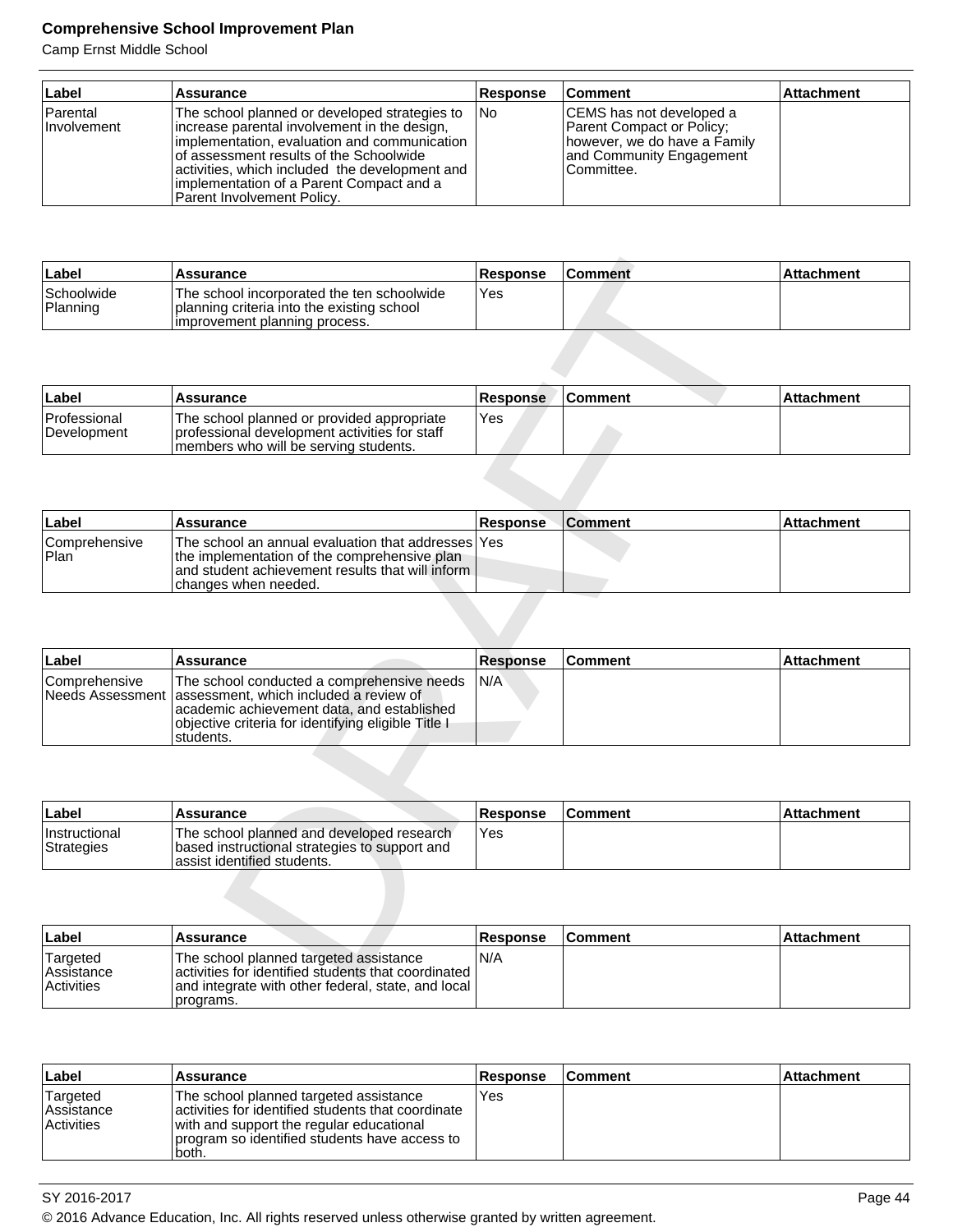| ∣Label                          | <b>Assurance</b>                                                                                                    | <b>Response</b> | ∣Comment | <b>Attachment</b> |
|---------------------------------|---------------------------------------------------------------------------------------------------------------------|-----------------|----------|-------------------|
| Schoolwide<br><b>Activities</b> | The school planned activities to coordinate and IYes<br>integrate with other federal, state, and local<br>programs. |                 |          |                   |

| Label                                              | Assurance                                                                                                                                                                                                                                                                                        | <b>Response</b> | ∣Comment | <b>Attachment</b> |
|----------------------------------------------------|--------------------------------------------------------------------------------------------------------------------------------------------------------------------------------------------------------------------------------------------------------------------------------------------------|-----------------|----------|-------------------|
| Targeted<br><b>Assistance</b><br><b>Activities</b> | The school planned or developed strategies to<br>monitor and evaluate the success of targeted<br>assistance activities with the identified students<br>and will use the results of the evaluation to<br>inform and improve instructional strategies and<br>Iprofessional development activities. | IYes            |          |                   |

| Label                   | <b>Assurance</b>                                                                                                                                                 | <b>Response</b> | <b>Comment</b> | Attachment |
|-------------------------|------------------------------------------------------------------------------------------------------------------------------------------------------------------|-----------------|----------------|------------|
| <b>Highly Qualified</b> | The school assigned paraprofessionals who<br>met the requirements of Highly Qualified under<br>ESEA to work with targeted assistance<br>programs and activities. | <b>Yes</b>      |                |            |

| ∣Label                    | Assurance                                                                                                                                                                                                                                     | <b>Response</b> | <b>Comment</b> | Attachment |
|---------------------------|-----------------------------------------------------------------------------------------------------------------------------------------------------------------------------------------------------------------------------------------------|-----------------|----------------|------------|
| Federal Program<br> Funds | The school allocated and spent federal program N/A<br>funds only on programs and activities for<br>lidentified eligible students. The school<br>  maintained appropriate financial records on its<br>Title I, Part A programs and activities. |                 |                |            |

| Label                                | <b>Assurance</b>                                                                                                                                                                                                                                                                                | Response        | <b>Comment</b>                                        | <b>Attachment</b> |
|--------------------------------------|-------------------------------------------------------------------------------------------------------------------------------------------------------------------------------------------------------------------------------------------------------------------------------------------------|-----------------|-------------------------------------------------------|-------------------|
| Targeted<br>Assistance<br>Activities | The school planned or developed strategies to<br>monitor and evaluate the success of targeted<br>assistance activities with the identified students<br>and will use the results of the evaluation to<br>inform and improve instructional strategies and<br>professional development activities. | Yes             |                                                       |                   |
|                                      |                                                                                                                                                                                                                                                                                                 |                 |                                                       |                   |
| Label                                | <b>Assurance</b>                                                                                                                                                                                                                                                                                | <b>Response</b> | <b>Comment</b>                                        | <b>Attachment</b> |
| <b>Highly Qualified</b>              | The school assigned paraprofessionals who<br>met the requirements of Highly Qualified under<br>ESEA to work with targeted assistance<br>programs and activities.                                                                                                                                | Yes             |                                                       |                   |
|                                      |                                                                                                                                                                                                                                                                                                 |                 |                                                       |                   |
| Label                                | <b>Assurance</b>                                                                                                                                                                                                                                                                                | <b>Response</b> | <b>Comment</b>                                        | <b>Attachment</b> |
| Federal Program<br><b>Funds</b>      | The school allocated and spent federal program N/A<br>funds only on programs and activities for<br>identified eligible students. The school<br>maintained appropriate financial records on its<br>Title I, Part A programs and activities.                                                      |                 |                                                       |                   |
|                                      |                                                                                                                                                                                                                                                                                                 |                 |                                                       |                   |
| Label                                | <b>Assurance</b>                                                                                                                                                                                                                                                                                | <b>Response</b> | <b>Comment</b>                                        | <b>Attachment</b> |
| Parental<br>Involvement              | The school planned or developed strategies to<br>increase parental involvement in the design,<br>implementation, and evaluation of the targeted<br>assistance activities, which included the<br>implementation of a Parent Compact and a<br>Parent Involvement Policy.                          | No              | CEMS has not developed a<br>Parent Compact or Policy. |                   |
|                                      |                                                                                                                                                                                                                                                                                                 |                 |                                                       |                   |
| Label                                | <b>Assurance</b>                                                                                                                                                                                                                                                                                | <b>Response</b> | <b>Comment</b>                                        | <b>Attachment</b> |
| Targeted<br>Assistance<br>Planning   | The school incorporated the eight Targeted<br>Assistance Planning components into the<br>existing school improvement planning process.                                                                                                                                                          | N/A             |                                                       |                   |
|                                      |                                                                                                                                                                                                                                                                                                 |                 |                                                       |                   |

| ∣Label                                     | <b>Assurance</b>                                                                                                                       | <b>Response</b> | <b>Comment</b> | <b>Attachment</b> |
|--------------------------------------------|----------------------------------------------------------------------------------------------------------------------------------------|-----------------|----------------|-------------------|
| 'Targeted<br><b>Assistance</b><br>Planning | The school incorporated the eight Targeted<br>Assistance Planning components into the<br>existing school improvement planning process. | N/A             |                |                   |

| ∣Label                             | <b>Assurance</b>                                                                                                                                 | <b>Response</b> | <b>Comment</b> | ⊺Attachment |
|------------------------------------|--------------------------------------------------------------------------------------------------------------------------------------------------|-----------------|----------------|-------------|
| <b>Professional</b><br>Development | The school planned or provided appropriate<br>I professional development activities for staff<br>Imembers who serve identified Title I students. | N/A             |                |             |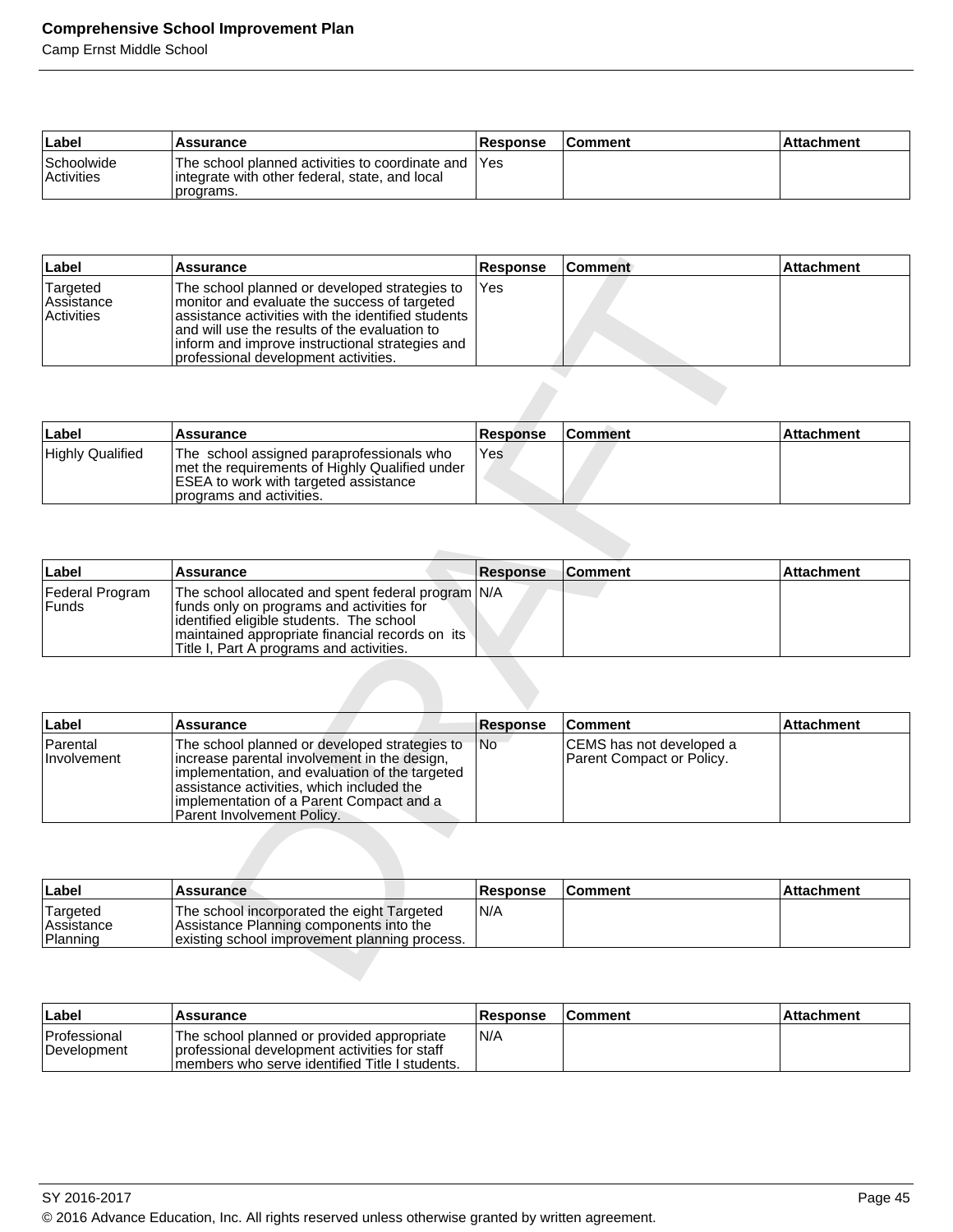| Label                                    | Assurance                                                                                                                                                                        | <b>Response</b> | <b>Comment</b> | <b>Attachment</b> |
|------------------------------------------|----------------------------------------------------------------------------------------------------------------------------------------------------------------------------------|-----------------|----------------|-------------------|
| <b>Comprehensive</b><br>Improvement Plan | The school planned an annual evaluation that<br>laddressed the implementation of the<br>comprehensive plan and student achievement<br>results that informed changes when needed. | l Yes           |                |                   |

| ⊦Label       | <b>Assurance</b>                                                                                                                                                                      | <b>Response</b> | <b>Comment</b> | l Attachment |
|--------------|---------------------------------------------------------------------------------------------------------------------------------------------------------------------------------------|-----------------|----------------|--------------|
| Transparency | The current school year Comprehensive School   Yes<br>Improvement Plan (CSIP) is available for<br>Istakeholders to examine on our school website<br>(provide the website link below). |                 |                |              |

| ∣Label          | <b>Assurance</b>                                                                                                                                   | <b>Response</b> | <b>Comment</b> | l Attachment |
|-----------------|----------------------------------------------------------------------------------------------------------------------------------------------------|-----------------|----------------|--------------|
| Teacher Quality | The school notifies parents when their<br>child(ren) are taught for four or more<br>consecutive weeks by teachers who are not<br>highly qualified. | N/A             |                |              |

| <b>Hansparency</b>          | The current scribble year Complementsive Scribble Lites<br>Improvement Plan (CSIP) is available for<br>stakeholders to examine on our school website<br>(provide the website link below)                                             |                 |                |                   |
|-----------------------------|--------------------------------------------------------------------------------------------------------------------------------------------------------------------------------------------------------------------------------------|-----------------|----------------|-------------------|
|                             |                                                                                                                                                                                                                                      |                 |                |                   |
| Label                       | Assurance                                                                                                                                                                                                                            | <b>Response</b> | <b>Comment</b> | <b>Attachment</b> |
| <b>Teacher Quality</b>      | The school notifies parents when their<br>child(ren) are taught for four or more<br>consecutive weeks by teachers who are not<br>highly qualified.                                                                                   | N/A             |                |                   |
|                             |                                                                                                                                                                                                                                      |                 |                |                   |
| Label                       | Assurance                                                                                                                                                                                                                            | <b>Response</b> | <b>Comment</b> | <b>Attachment</b> |
| Professional<br>Development | The school provides professional development<br>for staff based on a comprehensive needs<br>assessment, which included a review of<br>academic achievement data and additional<br>criteria, to ensure all students are college and   | Yes             |                |                   |
| Label                       | Assurance                                                                                                                                                                                                                            | <b>Response</b> | <b>Comment</b> | <b>Attachment</b> |
| Ranking Report              | The school ensures that if the Title I Ranking<br>Report lists counselors, nurses, media,<br>specialists or "other" staff for the school, there<br>is documentation indicating this need in order to<br>improve student achievement. | N/A             |                |                   |
|                             |                                                                                                                                                                                                                                      |                 |                |                   |
| Label                       | <b>Assurance</b>                                                                                                                                                                                                                     | <b>Response</b> | <b>Comment</b> | Attachment        |
| Para-educators              | The school ensures that all para-educators with<br>instructional duties are under the direct<br>supervision of a highly qualified classroom<br>teacher and providing instruction rather than<br>clerical work.                       | Yes             |                |                   |
| ll ahall                    | <b>Accurance</b>                                                                                                                                                                                                                     | <b>Response</b> | $Cc$ mmant     | <b>Attachmont</b> |

| ∣Label         | <b>Assurance</b>                                                                                                                                                                                                                          | <b>Response</b> | <b>Comment</b> | <b>Attachment</b> |
|----------------|-------------------------------------------------------------------------------------------------------------------------------------------------------------------------------------------------------------------------------------------|-----------------|----------------|-------------------|
| Ranking Report | The school ensures that if the Title I Ranking<br>Report lists counselors, nurses, media,<br>specialists or "other" staff for the school, there<br>  is documentation indicating this need in order to  <br>limprove student achievement. | N/A             |                |                   |

| ∣Label         | Assurance                                                                                                                                                                                                            | <b>Response</b> | <b>Comment</b> | <b>Attachment</b> |
|----------------|----------------------------------------------------------------------------------------------------------------------------------------------------------------------------------------------------------------------|-----------------|----------------|-------------------|
| Para-educators | The school ensures that all para-educators with Yes<br>linstructional duties are under the direct<br>supervision of a highly qualified classroom<br>teacher and providing instruction rather than<br>Iclerical work. |                 |                |                   |

| Label          | Assurance                                                                                                                                                                                                                                          | <b>Response</b> | <b>Comment</b> | <b>Attachment</b> |
|----------------|----------------------------------------------------------------------------------------------------------------------------------------------------------------------------------------------------------------------------------------------------|-----------------|----------------|-------------------|
| Para-educators | The school ensures that all para-educators with Yes<br>instructional duties that involve targeted<br>Istudents are under the direct supervision of a<br>highly qualified classroom teacher and<br>providing instruction rather than clerical work. |                 |                |                   |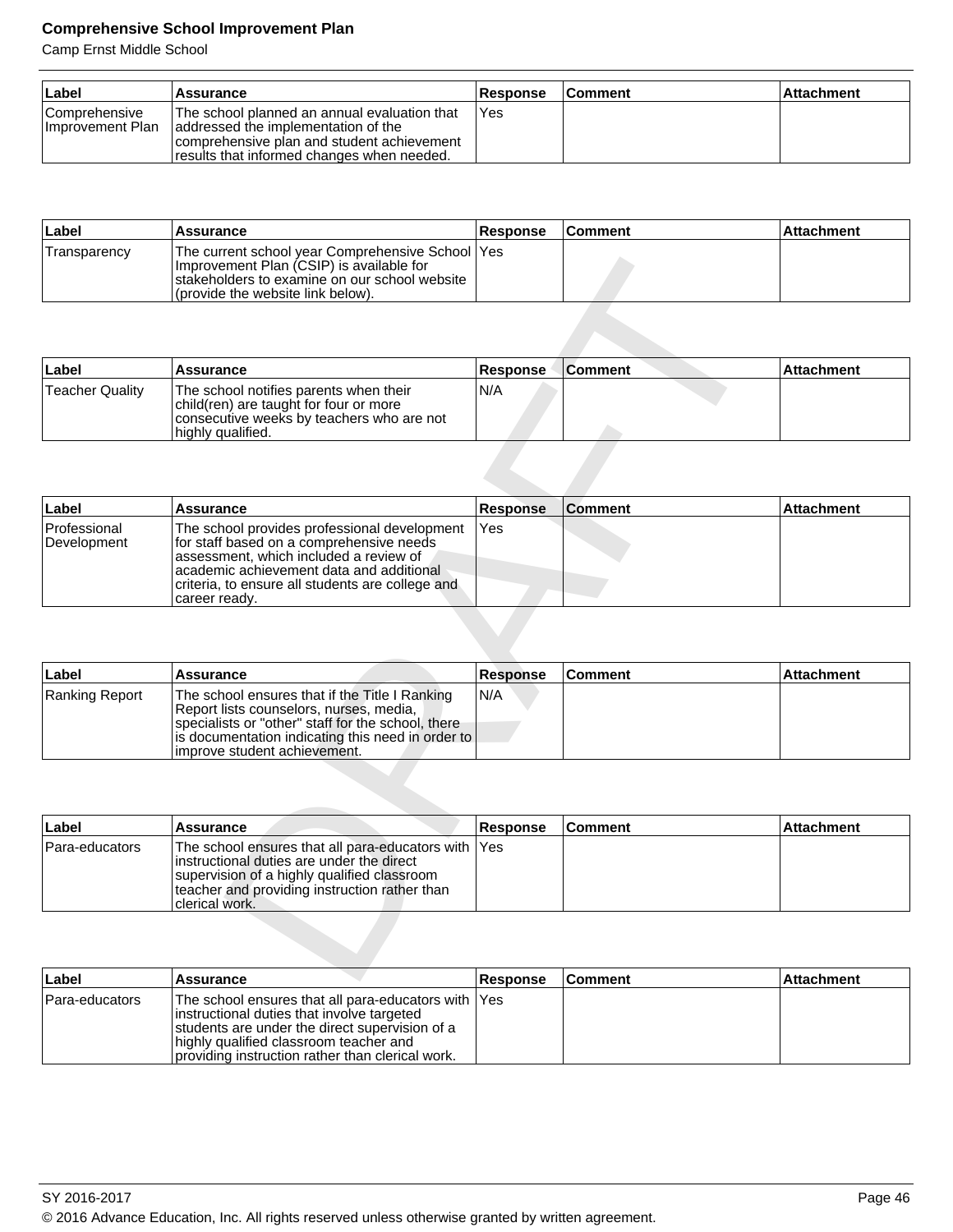| ∣Label | <b>Assurance</b>                                                                                                                                                                                         | Response | <b>Comment</b> | l Attachment |
|--------|----------------------------------------------------------------------------------------------------------------------------------------------------------------------------------------------------------|----------|----------------|--------------|
|        | Para-educator Non- The school ensures that there is a schedule of<br>Instructional Duties Inon-instructional duties for para-educators<br>demonstrating that the duties are on a limited<br>Ibasis onlv. | IYes     |                |              |

| ∣Label | Assurance                                                                                                                                                                                                      | <b>Response</b> | <b>Comment</b> | Attachment |
|--------|----------------------------------------------------------------------------------------------------------------------------------------------------------------------------------------------------------------|-----------------|----------------|------------|
|        | Para-educator Non- The school scheduled non-instructional duties<br>Instructional Duties   for para-educators working with targeted<br>students demonstrating that the duties are on a<br>Ilimited basis only. | Yes             |                |            |

| <b>Instructional Duties</b> | Para-educator Non-Time scribol scribduled non-instructional duties<br>for para-educators working with targeted<br>students demonstrating that the duties are on a<br>limited basis only. | 1E <sub>D</sub> |                |                   |
|-----------------------------|------------------------------------------------------------------------------------------------------------------------------------------------------------------------------------------|-----------------|----------------|-------------------|
|                             |                                                                                                                                                                                          |                 |                |                   |
| Label                       | <b>Assurance</b>                                                                                                                                                                         | <b>Response</b> | <b>Comment</b> | <b>Attachment</b> |
| Cap Size<br>Requirements    | The school met its cap size requirements<br>without using Title I funds.                                                                                                                 | N/A             |                |                   |
|                             |                                                                                                                                                                                          |                 |                |                   |
| Label                       | <b>Assurance</b>                                                                                                                                                                         | <b>Response</b> | <b>Comment</b> | <b>Attachment</b> |
| Cap Size<br>Requirements    | The school met its cap size requirements<br>without using Title II funds.                                                                                                                | Yes             |                |                   |
|                             |                                                                                                                                                                                          |                 |                |                   |
|                             |                                                                                                                                                                                          |                 |                |                   |
|                             |                                                                                                                                                                                          |                 |                |                   |
|                             |                                                                                                                                                                                          |                 |                |                   |
|                             |                                                                                                                                                                                          |                 |                |                   |
|                             |                                                                                                                                                                                          |                 |                |                   |
|                             |                                                                                                                                                                                          |                 |                |                   |
|                             |                                                                                                                                                                                          |                 |                |                   |
|                             |                                                                                                                                                                                          |                 |                |                   |
|                             |                                                                                                                                                                                          |                 |                |                   |
|                             |                                                                                                                                                                                          |                 |                |                   |
|                             |                                                                                                                                                                                          |                 |                |                   |

| ⊺Label                   | <b>Assurance</b>                                                          | <b>Response</b> | <b>Comment</b> | l Attachment |
|--------------------------|---------------------------------------------------------------------------|-----------------|----------------|--------------|
| Cap Size<br>Requirements | The school met its cap size requirements<br>without using Title II funds. | Yes             |                |              |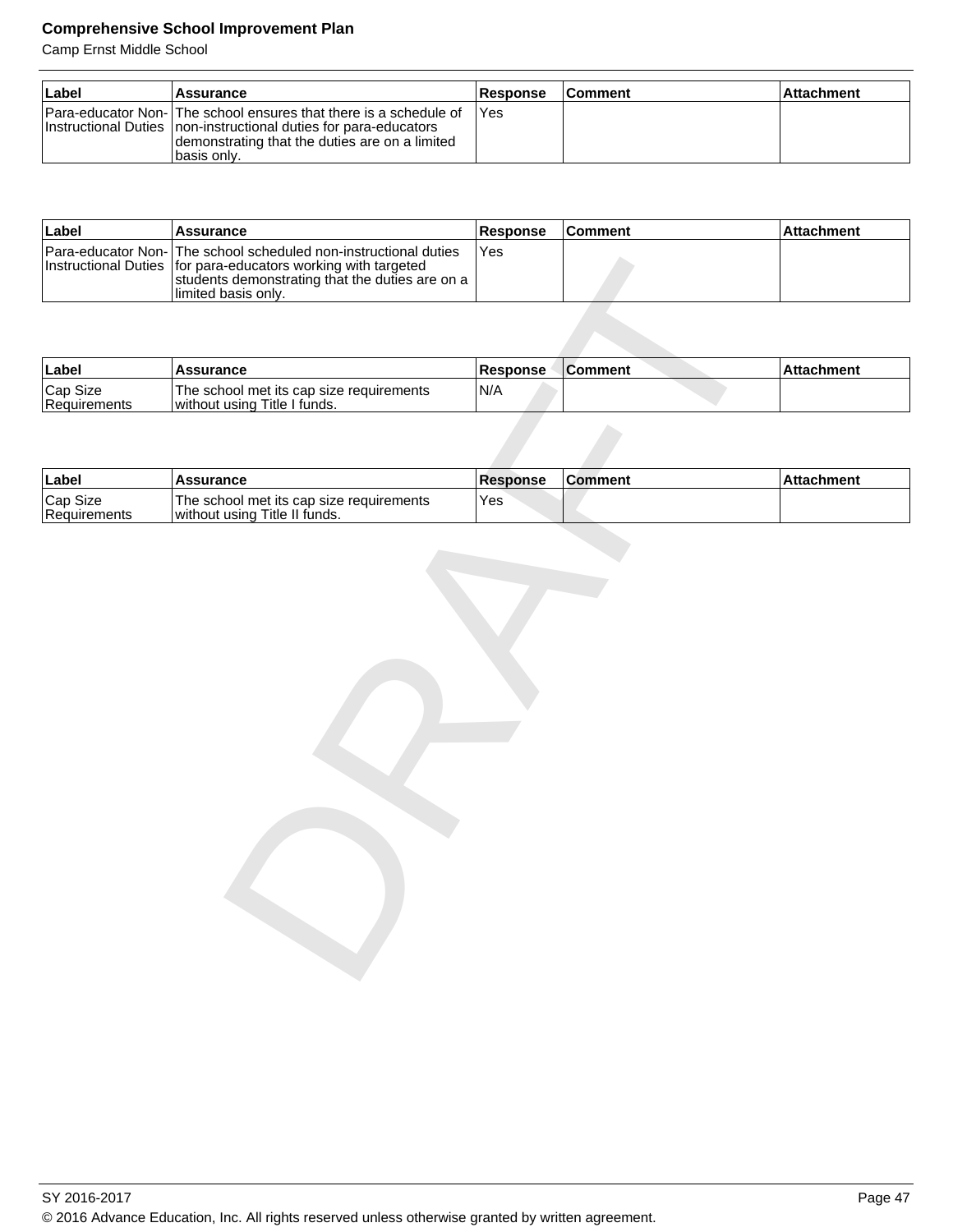# KDE Compliance and Accountabi<br>Schools<br>
Property of the Schools **Phase II - KDE Compliance and Accountability - Schools**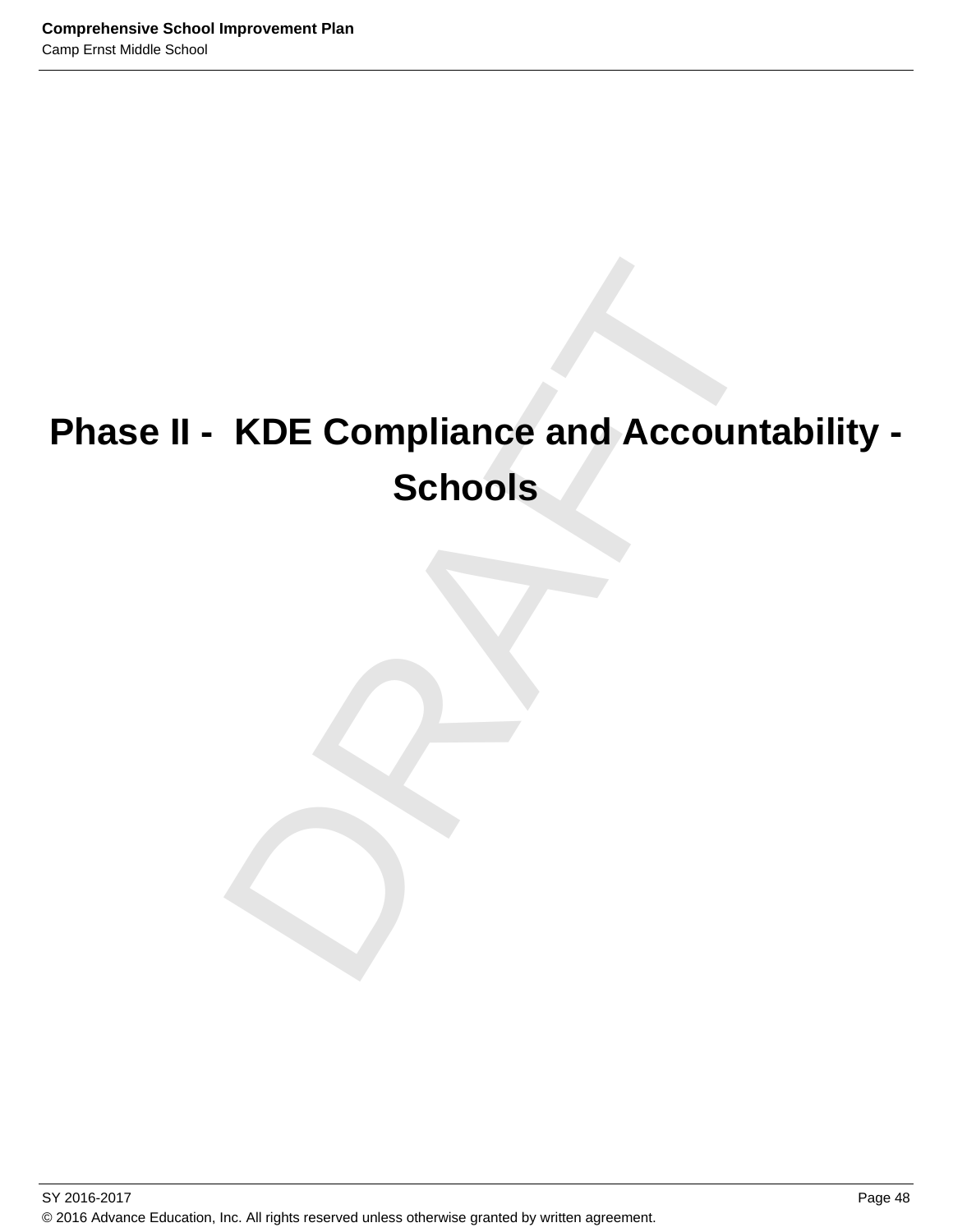# **Introduction**

The process of Improvement Planning in Kentucky is used as the means of determining how schools and districts will plan to ensure that students reach proficiency and beyond by 2015. The process focuses school and district improvement efforts on student needs by bringing together all stakeholders to plan for improvement, by focusing planning efforts on priority needs and closing achievement gaps between subgroups of students, by building upon school and district capacity for high quality planning, and by making connections between the funds that flow into the district and the priority needs in schools.

mont must be based on careful and honest analysis of data, address all content areas, and clear<br>wement must be based on careful and honest analysis of data, Your school's plans for improvement must be based on careful and honest analysis of data, address all content areas, and clearly address gaps in student achievement.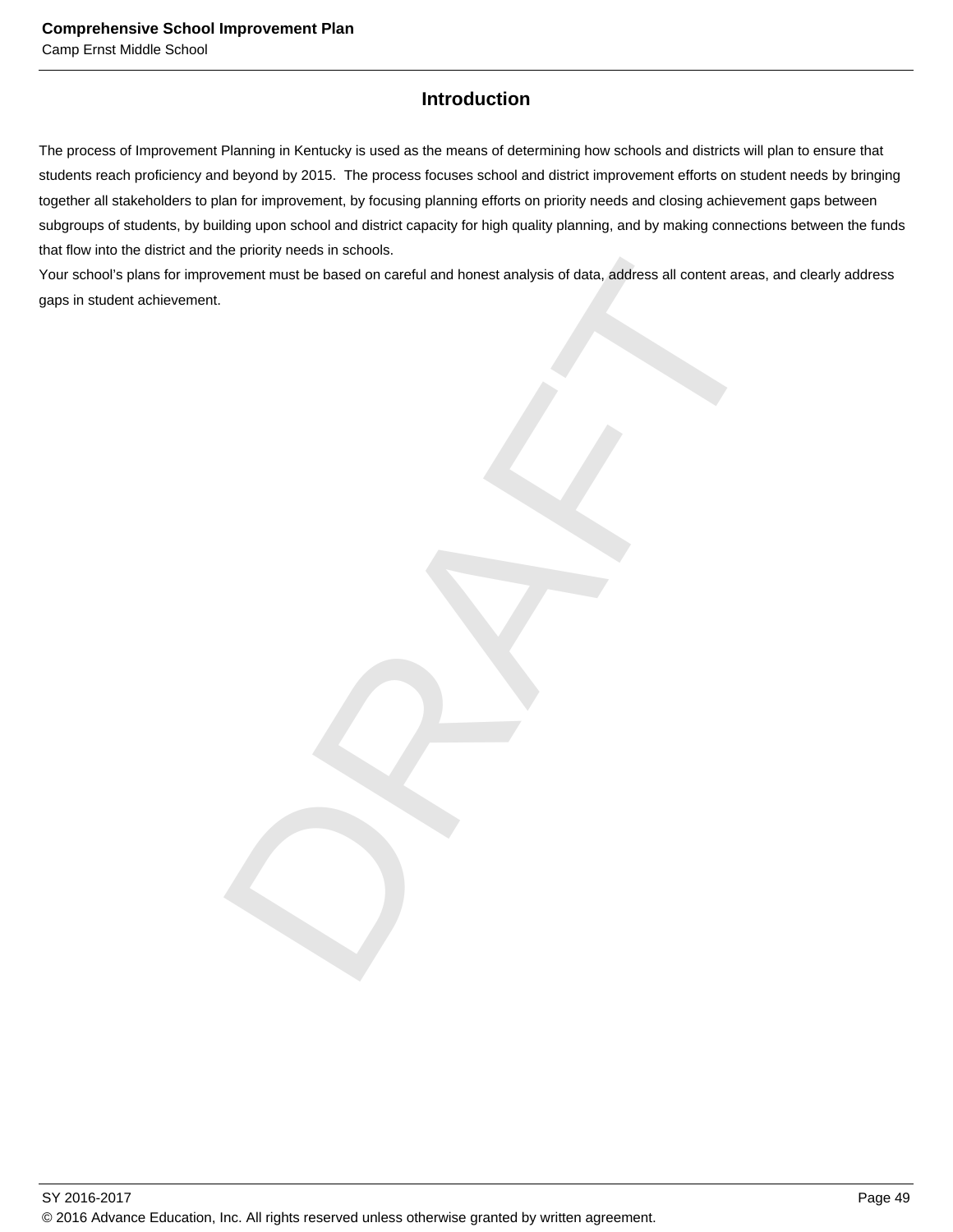# **Planning and Accountability Requirements**

# **The school has identified specific strategies to address areas for improvement identified in the TELLKY Survey results.**

# **Goal 1:**

Decrease novice in combined reading and math by 50% in 2019 from 32.2% to 15%

# **Measurable Objective 1:**

ding and math by 50% in 2019 from 32.2% to 15%<br>
and Eighth grade Black or African-American, Asian, Bottom 25%, Bottom 30%, While, Economically<br>
and Eighth grade Black or African-American, Asian, Bottom 25%, Bottom 30%, Whi A total of 15 Sixth, Seventh and Eighth grade Black or African-American, Asian, Bottom 25%, Bottom 30%, White, Economically Disadvantaged, Free/Reduced Lunch, Gifted and Talented, Hispanic or Latino, Improvement from 10th to 12th Grade, Improvement from 8th to 10th Grade, Students with Disabilities, English Learners, Two or More Races, American Indian or Alaska Native, Native Hawaiian or Other Pacific Islander and Top 75% students will demonstrate a proficiency in math in English Language Arts by 06/30/2017 as measured by K-Prep results.

# **Strategy1:**

Response to Intervention - All students that are below the 40th percentile and/or novice will receive RtI

Category: Continuous Improvement

Research Cited:

| <b>Activity - Progress Monitoring</b>                                             | <b>Activity</b><br><b>Type</b>   | Begin Date End Date |            | <b>Funding Amount</b><br>8. Source | <b>Staff Responsible</b> |
|-----------------------------------------------------------------------------------|----------------------------------|---------------------|------------|------------------------------------|--------------------------|
| Students receiving RtI will be progress<br>monitored bi-monthly to ensure growth. | l Academic<br>Support<br>Program | 07/01/2016          | 06/30/2017 | S0 - District<br>Fundina           | Stephanie Hagerty        |

# **Strategy2:**

TELL Deep Dive Team - TELL Team has created a behavior flow chart for teachers to utilize in their classrooms to determine a fair and consistent consequence for student misbehavior, a leveled discipline matrix for administrators for consistency.

Category: Professional Learning & Support

Research Cited:

| <b>Activity - Teacher Training</b>                                       | <b>Activity</b><br>Type          | Begin Date   End Date |            | <b>Funding Amount</b><br><b>&amp; Source</b> | <b>Staff Responsible</b> |
|--------------------------------------------------------------------------|----------------------------------|-----------------------|------------|----------------------------------------------|--------------------------|
| TELL Team teachers specifically trained in<br>change management systems. | Behavioral<br>Support<br>Program | 07/01/2016            | 06/30/2017 | S0 - Other                                   | Stephanie Hagerty        |

# **Strategy3:**

PBIS - CEMS will continue to update and improve positive behavior support systems to reach fidelity within PBIS. We will self-audit to maintain current fidelity status.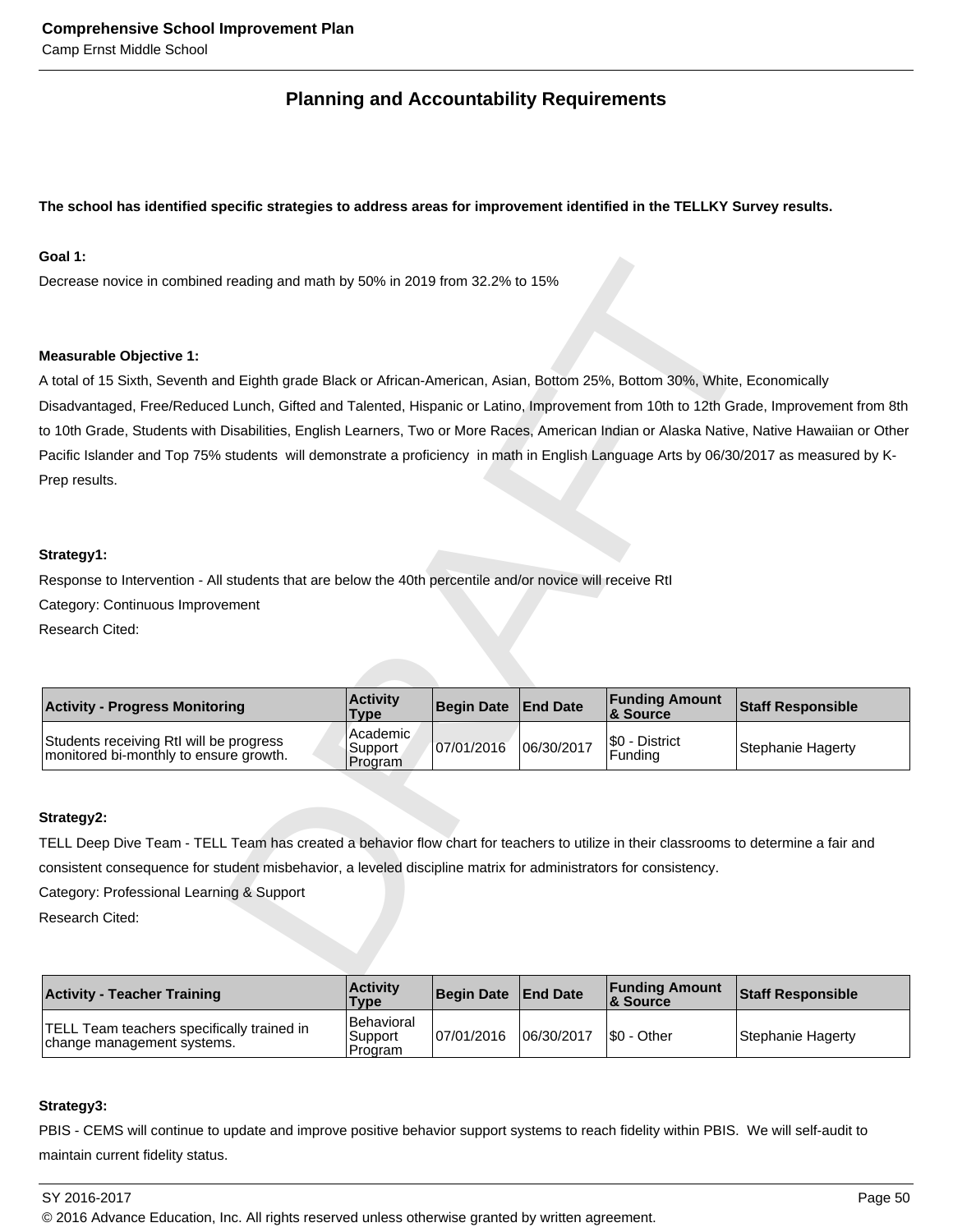Camp Ernst Middle School

## Category: Other - Positive Behavior Support

Research Cited:

| <b>Activity - Tier I and Tier II Interventions</b>                                                                     | <b>Activity</b><br><b>Type</b>    | Begin Date End Date |                        | <b>Funding Amount</b><br>& Source | <b>Staff Responsible</b> |
|------------------------------------------------------------------------------------------------------------------------|-----------------------------------|---------------------|------------------------|-----------------------------------|--------------------------|
| Tier I and Tier II PBIS teams in place to review<br>behavior data to help reduce non-academic<br>barriers to learning. | Behavioral<br>'Support<br>Program | 09/01/2015          | 105/31/2016 S0 - Other |                                   | IJames Schroer           |

# **The school identified specific strategies to increase the average combined reading and math K-Prep proficiency scores.**

# **Goal 1:**

# **Measurable Objective 1:**

# **Strategy1:**

| barriers to learning.                                                                                                                                                                                                   | Program                        |                   |                 |                                   |                                                                                                                                                                                                   |
|-------------------------------------------------------------------------------------------------------------------------------------------------------------------------------------------------------------------------|--------------------------------|-------------------|-----------------|-----------------------------------|---------------------------------------------------------------------------------------------------------------------------------------------------------------------------------------------------|
| The school identified specific strategies to increase the average combined reading and math K-Prep proficiency scores.                                                                                                  |                                |                   |                 |                                   |                                                                                                                                                                                                   |
| Goal 1:                                                                                                                                                                                                                 |                                |                   |                 |                                   |                                                                                                                                                                                                   |
| Increase the average combined reading and math K-Prep scores for Camp Ernst Middle School students from 57.4% in 2013 to 78.7% in<br>2018                                                                               |                                |                   |                 |                                   |                                                                                                                                                                                                   |
| <b>Measurable Objective 1:</b>                                                                                                                                                                                          |                                |                   |                 |                                   |                                                                                                                                                                                                   |
| demonstrate a proficiency of 70.2% by 06/30/2017 as measured by KPREP.                                                                                                                                                  |                                |                   |                 |                                   |                                                                                                                                                                                                   |
|                                                                                                                                                                                                                         |                                |                   |                 |                                   |                                                                                                                                                                                                   |
| Strategy1:                                                                                                                                                                                                              |                                |                   |                 |                                   |                                                                                                                                                                                                   |
| Understanding by Design - CEMS is in the infancy stages of implementing the Understanding by Design curriculum framework in all of our                                                                                  |                                |                   |                 |                                   |                                                                                                                                                                                                   |
| core areas. We will begin implementation in the 2015-16 school year with a five year plan to completion.                                                                                                                |                                |                   |                 |                                   |                                                                                                                                                                                                   |
| Category: Continuous Improvement                                                                                                                                                                                        |                                |                   |                 |                                   |                                                                                                                                                                                                   |
| Research Cited:                                                                                                                                                                                                         |                                |                   |                 |                                   |                                                                                                                                                                                                   |
|                                                                                                                                                                                                                         |                                |                   |                 |                                   |                                                                                                                                                                                                   |
| <b>Activity - Process for Understanding by</b><br>Design                                                                                                                                                                | <b>Activity</b><br><b>Type</b> | <b>Begin Date</b> | <b>End Date</b> | <b>Funding Amount</b><br>& Source | <b>Staff Responsible</b>                                                                                                                                                                          |
| The 2015-16 school year will begin our<br>implementation of UbD in all core areas; math,<br>ELA, social studies, science. We will continue<br>implementation of UbD until its completion in<br>the 2019-20 school year. | Academic<br>Support<br>Program | 07/01/2016        | 06/30/2017      | \$0 - No Funding<br>Required      | Assistant Superintendent<br>of Learning Support<br>Services; Director of<br>Assessment; Program<br>Review Leads,<br>Instructional Coaches,<br>Principals, Teachers,<br><b>Guidance Counselors</b> |
|                                                                                                                                                                                                                         |                                |                   |                 |                                   |                                                                                                                                                                                                   |

# **Strategy2:**

Response to Intervention - Response to Intervention

Category: Continuous Improvement

Research Cited: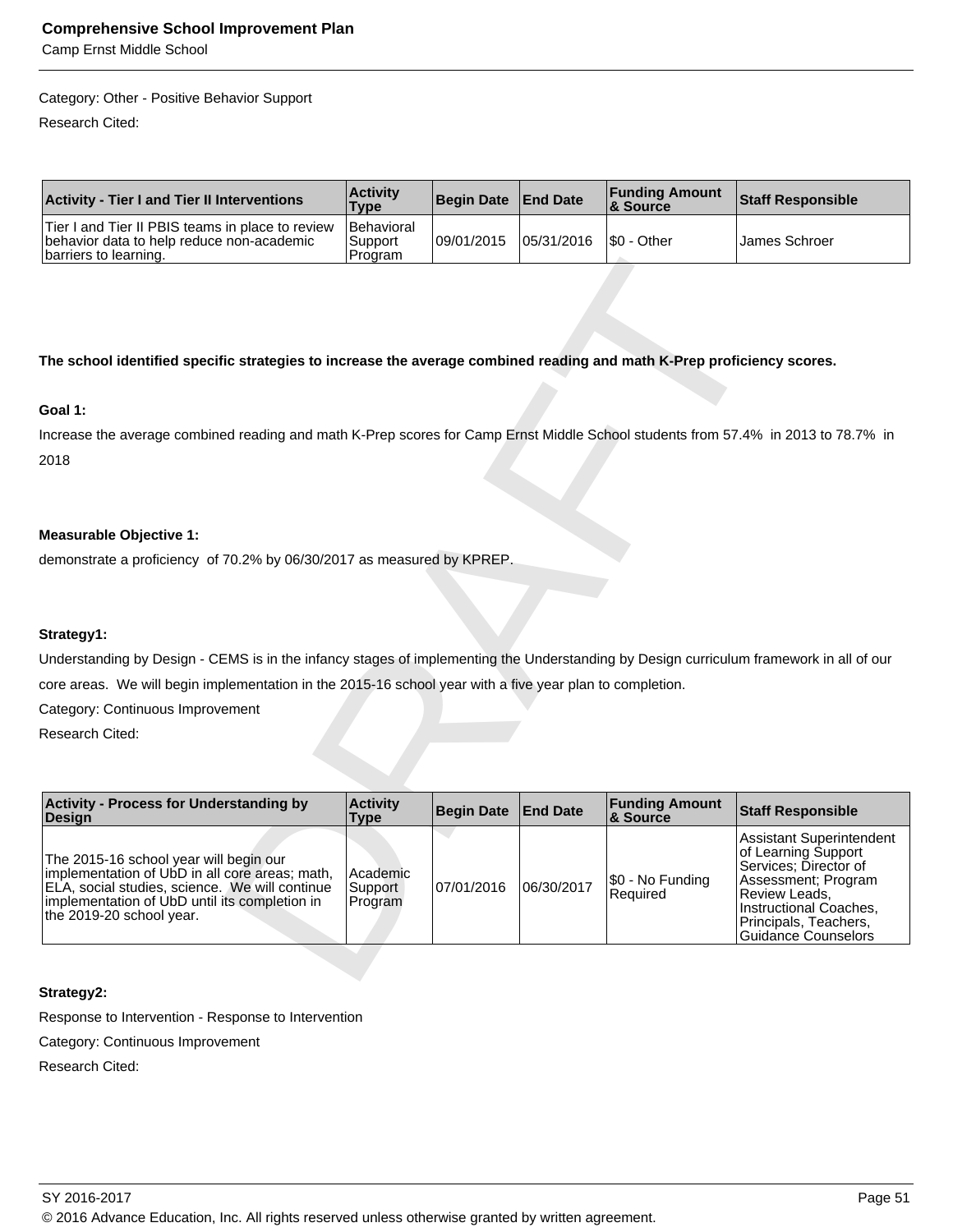Camp Ernst Middle School

| <b>Activity - Response to Intervention</b>                                                                                                                                                                                                                                                               | <b>Activity</b><br><b>Type</b> | Begin Date   End Date |            | <b>Funding Amount</b><br>∣& Source | <b>Staff Responsible</b>                                                                             |
|----------------------------------------------------------------------------------------------------------------------------------------------------------------------------------------------------------------------------------------------------------------------------------------------------------|--------------------------------|-----------------------|------------|------------------------------------|------------------------------------------------------------------------------------------------------|
| Support the RI tiered intervention process at all<br>grade levels for targeted students included in<br>sub-populations (LEP, disabilities, F/RL.<br>African-American, Hispanic) and monitor<br>progress of targeted students to ensure the<br>implementation and effectiveness of such<br>linterventions | Academic<br>Support<br>Program | 07/01/2016            | 06/30/2017 | $ \$0 - No Funding$<br>Required    | Directors of Teaching and<br>Learning and Technology,<br>Curriculum Coaches,<br>Principals, Teachers |

# **Strategy3:**

| Strategy3:                                                                                                                                                                                                                                                                                                                                                                |                                |                   |                 |                                   |                                                                                                                                                |
|---------------------------------------------------------------------------------------------------------------------------------------------------------------------------------------------------------------------------------------------------------------------------------------------------------------------------------------------------------------------------|--------------------------------|-------------------|-----------------|-----------------------------------|------------------------------------------------------------------------------------------------------------------------------------------------|
| Professional Learning Communities - Curriculum and Assessment Alignment                                                                                                                                                                                                                                                                                                   |                                |                   |                 |                                   |                                                                                                                                                |
| Category: Learning Systems                                                                                                                                                                                                                                                                                                                                                |                                |                   |                 |                                   |                                                                                                                                                |
| Research Cited:                                                                                                                                                                                                                                                                                                                                                           |                                |                   |                 |                                   |                                                                                                                                                |
|                                                                                                                                                                                                                                                                                                                                                                           |                                |                   |                 |                                   |                                                                                                                                                |
|                                                                                                                                                                                                                                                                                                                                                                           |                                |                   |                 |                                   |                                                                                                                                                |
| <b>Activity - Building Teacher Leaders</b>                                                                                                                                                                                                                                                                                                                                | <b>Activity</b><br><b>Type</b> | <b>Begin Date</b> | <b>End Date</b> | <b>Funding Amount</b><br>& Source | <b>Staff Responsible</b>                                                                                                                       |
| Identify classroom teachers who exhibit<br>knowledge in content and skills in instruction to<br>build teacher leaders in all content areas.<br>Content teacher leaders participate in book<br>studies reading leadership books by John<br>Maxwell and Learning by Doing by Richard<br>DuFours to execute professional learning<br>communities within their content areas. | Other                          | 07/01/2016        | 06/30/2017      | \$0 - No Funding<br>Required      | <b>Instructional Coaches;</b><br>Directors of Teaching and<br>Learning, Assessment,<br>Special Education, and<br>Technology, and<br>Principals |
|                                                                                                                                                                                                                                                                                                                                                                           |                                |                   |                 |                                   |                                                                                                                                                |
| Activity - Demonstrate Knowledge of<br><b>Students</b>                                                                                                                                                                                                                                                                                                                    | <b>Activity</b><br><b>Type</b> | <b>Begin Date</b> | <b>End Date</b> | <b>Funding Amount</b><br>& Source | <b>Staff Responsible</b>                                                                                                                       |
| Knowledge of child and Adolescent; Knowledge<br>of the Learning Process; Knowledge of<br>Student's Skills, and Language Proficiency;<br>Knowledge of student's interest and Cultural<br>Heritage; Knowledge of Student's Special<br><b>Needs</b>                                                                                                                          | Other                          | 07/01/2016        | 06/30/2017      | \$0 - No Funding<br>Required      | <b>Assistant Superintendent</b><br>of Learning Support<br>Services; Program Review<br>Leads, Instructional<br>Coach, Principals,<br>Teachers.  |
|                                                                                                                                                                                                                                                                                                                                                                           |                                |                   |                 |                                   |                                                                                                                                                |
| <b>Activity - Science Standards</b>                                                                                                                                                                                                                                                                                                                                       | <b>Activity</b><br><b>Type</b> | <b>Begin Date</b> | <b>End Date</b> | <b>Funding Amount</b><br>& Source | <b>Staff Responsible</b>                                                                                                                       |
| Support and facilitate the understanding and<br>implementation of the Next Generation Science<br>Standards through study, model lessons, and<br>embedded PD on collaboration with NKU and<br>CINSAM at various grades and transition points<br>for successful implementation of the Next Gen.<br>Science Standards.                                                       | Professional<br>Learning       | 07/01/2016        | 06/30/2017      | \$0 - Title II Part D             | <b>Assistant Superintendent</b><br>of LSS; Director of<br>Secondary Teaching and<br>Learning; Instructional<br>Coaches, Science<br>Teachers    |
|                                                                                                                                                                                                                                                                                                                                                                           |                                |                   |                 |                                   |                                                                                                                                                |

| <b>Activity - Demonstrate Knowledge of</b><br>Students                                                                                                                                                                                      | <b>Activity</b><br>Type | <b>Begin Date</b> | <b>End Date</b> | <b>Funding Amount</b><br>∣& Source | Staff Responsible                                                                                                                      |
|---------------------------------------------------------------------------------------------------------------------------------------------------------------------------------------------------------------------------------------------|-------------------------|-------------------|-----------------|------------------------------------|----------------------------------------------------------------------------------------------------------------------------------------|
| Knowledge of child and Adolescent; Knowledge  <br>of the Learning Process; Knowledge of<br>Student's Skills, and Language Proficiency;<br>Knowledge of student's interest and Cultural<br>Heritage: Knowledge of Student's Special<br>Needs | Other                   | 107/01/2016       | 106/30/2017     | \$0 - No Funding<br>Required       | Assistant Superintendent<br>of Learning Support<br>Services; Program Review<br>Leads, Instructional<br>Coach, Principals,<br>Teachers. |

| <b>Activity - Science Standards</b>                                                                                                                                                                                                                                                                                 | <b>Activity</b><br>Type                       | Begin Date End Date |            | <b>Funding Amount</b><br>& Source | <b>Staff Responsible</b>                                                                                                             |
|---------------------------------------------------------------------------------------------------------------------------------------------------------------------------------------------------------------------------------------------------------------------------------------------------------------------|-----------------------------------------------|---------------------|------------|-----------------------------------|--------------------------------------------------------------------------------------------------------------------------------------|
| Support and facilitate the understanding and<br>implementation of the Next Generation Science<br>Standards through study, model lessons, and<br>embedded PD on collaboration with NKU and<br>CINSAM at various grades and transition points<br>for successful implementation of the Next Gen.<br>Science Standards. | $ $ Professional $ _{07/01/2016}$<br>Learning |                     | 06/30/2017 | S0 - Title II Part D              | Assistant Superintendent<br>of LSS; Director of<br>Secondary Teaching and<br>Learning; Instructional<br>Coaches, Science<br>Teachers |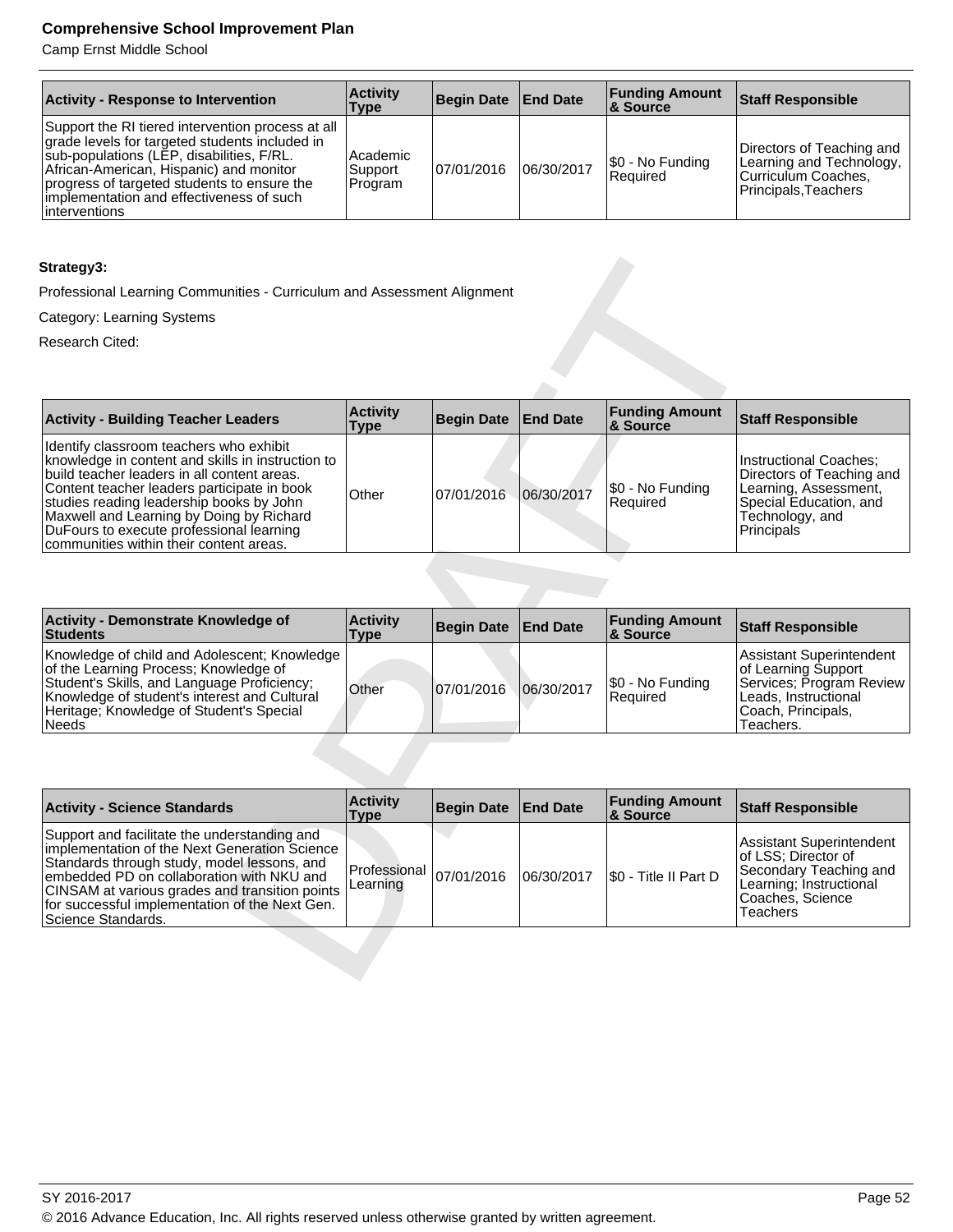Camp Ernst Middle School

| <b>Activity - High Achieving Students</b>                                                                                                                                                                                                                                                                                                                                                                                                                                                                                                                            | <b>Activity</b><br><b>Type</b> | Begin Date  | <b>End Date</b> | <b>Funding Amount</b><br><b>&amp; Source</b> | <b>Staff Responsible</b>                                                                                                   |
|----------------------------------------------------------------------------------------------------------------------------------------------------------------------------------------------------------------------------------------------------------------------------------------------------------------------------------------------------------------------------------------------------------------------------------------------------------------------------------------------------------------------------------------------------------------------|--------------------------------|-------------|-----------------|----------------------------------------------|----------------------------------------------------------------------------------------------------------------------------|
| Provide a framework to use vertical and<br>horizontal acceleration of content as<br>appropriate for students who have shown<br>mastery through formative assessments.<br>All targeted students growth/progress to be<br>monitored to ensure the implementation and<br>effectiveness of such<br>enrichments/interventions.<br>Framework to include:<br>Pyramid of interventions for high achieving and<br>formally identified gifted and talented;<br>Instructional strategies to enhance/accelerate<br>learning; resources for instruction as well as<br>lextensions | Academic<br>Support<br>Program | 109/01/2015 | 06/30/2016      | \$0 - No Funding<br>Required                 | Directors of Teaching and<br>Learning; Gifted<br>Coordinator: Instructional<br>Coaches, Principals,<br>Librarian, Teachers |

| Pyramid of interventions for high achieving and<br>formally identified gifted and talented;<br>Instructional strategies to enhance/accelerate<br>learning; resources for instruction as well as<br>extensions                                                                                                                                                                                                                                                                                                                                                                                                                                                                                                                                                                                             |                                |                   |                 |                                   |                                                                                                                                                                        |
|-----------------------------------------------------------------------------------------------------------------------------------------------------------------------------------------------------------------------------------------------------------------------------------------------------------------------------------------------------------------------------------------------------------------------------------------------------------------------------------------------------------------------------------------------------------------------------------------------------------------------------------------------------------------------------------------------------------------------------------------------------------------------------------------------------------|--------------------------------|-------------------|-----------------|-----------------------------------|------------------------------------------------------------------------------------------------------------------------------------------------------------------------|
|                                                                                                                                                                                                                                                                                                                                                                                                                                                                                                                                                                                                                                                                                                                                                                                                           |                                |                   |                 |                                   |                                                                                                                                                                        |
| <b>Activity - Curriculum Alignment</b>                                                                                                                                                                                                                                                                                                                                                                                                                                                                                                                                                                                                                                                                                                                                                                    | <b>Activity</b><br><b>Type</b> | <b>Begin Date</b> | <b>End Date</b> | <b>Funding Amount</b><br>& Source | <b>Staff Responsible</b>                                                                                                                                               |
| Continue the development and refinement, as<br>well as implementation, of district curriculum,<br>maps, and standards based units of instruction<br>aligned to KCAS, Quality Core and College<br>Readiness Standards and secure SBDM<br>support.<br>Include in the planning and instructional<br>process a clear focus of 21st century skills to<br>include intentional instruction in critical and<br>creative thinking skills, collaboration strategies,<br>and written. spoken communication skills<br>purposeful opportunities for students to use<br>critical thinking, identify and investigate real<br>world problems and possible solutions using<br>creative thinking skills; work collaboratively with<br>peers and teachers to become responsible,<br>creative, independent lifelong learners. | Other                          | 07/01/2016        | 06/30/2017      | \$0 - No Funding<br>Required      | Directors of Teaching and<br>Learning; Directors of<br>Technology; Gifted and<br>Talented Coordinator;<br>Instructional Coaches,<br>Principals, Librarian,<br>Teachers |
|                                                                                                                                                                                                                                                                                                                                                                                                                                                                                                                                                                                                                                                                                                                                                                                                           |                                |                   |                 |                                   |                                                                                                                                                                        |
| <b>Activity - Use of Data</b>                                                                                                                                                                                                                                                                                                                                                                                                                                                                                                                                                                                                                                                                                                                                                                             | <b>Activity</b><br><b>Type</b> | <b>Begin Date</b> | <b>End Date</b> | <b>Funding Amount</b><br>& Source | <b>Staff Responsible</b>                                                                                                                                               |
| College and Career Readiness Standards are<br>to be used as interventions and counseling<br>points; support teacher teams in using results<br>from EPAS, KPREP, common formative and<br>summative assessments, interim assessments,<br>and progress monitoring to drive instructional<br>practice. Monitor implementation.                                                                                                                                                                                                                                                                                                                                                                                                                                                                                | Academic<br>Support<br>Program | 07/01/2016        | 06/30/2017      | \$0 - No Funding<br>Required      | Directors of Teaching and<br>Learning and Assessment<br>Support, Principals,<br>Guidance<br>Counselors, Teachers                                                       |
|                                                                                                                                                                                                                                                                                                                                                                                                                                                                                                                                                                                                                                                                                                                                                                                                           |                                |                   |                 |                                   |                                                                                                                                                                        |
| <b>Activity - Common Assessments</b>                                                                                                                                                                                                                                                                                                                                                                                                                                                                                                                                                                                                                                                                                                                                                                      | <b>Activity</b><br><b>Type</b> | <b>Begin Date</b> | <b>End Date</b> | <b>Funding Amount</b><br>& Source | <b>Staff Responsible</b>                                                                                                                                               |
| Facilitate the development of common<br>assessments across all grade levels for all<br>content areas and secure SBDM support.                                                                                                                                                                                                                                                                                                                                                                                                                                                                                                                                                                                                                                                                             | Academic<br>Support            | 07/01/2016        | 06/30/2017      | \$0 - Title II Part A             | Director of Assessment;<br>Directors of Teaching and<br>Learning, Curriculum                                                                                           |

| <b>Activity - Use of Data</b>                                                                                                                                                                                                                                                                                              | <b>Activity</b><br>Type        | Begin Date   End Date |            | <b>Funding Amount</b><br><b>8 Source</b> | <b>Staff Responsible</b>                                                                                           |
|----------------------------------------------------------------------------------------------------------------------------------------------------------------------------------------------------------------------------------------------------------------------------------------------------------------------------|--------------------------------|-----------------------|------------|------------------------------------------|--------------------------------------------------------------------------------------------------------------------|
| College and Career Readiness Standards are<br>to be used as interventions and counseling<br>points; support teacher teams in using results<br>from EPAS, KPREP, common formative and<br>summative assessments, interim assessments,<br>and progress monitoring to drive instructional<br>practice. Monitor implementation. | Academic<br>Support<br>Program | 07/01/2016            | 06/30/2017 | \$0 - No Funding<br>Required             | Directors of Teaching and<br>Learning and Assessment<br>Support, Principals,<br>l Guidance<br>Counselors. Teachers |

| <b>Activity - Common Assessments</b>                                                                                                                                                                                          | <b>Activity</b><br>Type        | Begin Date   End Date |            | <b>Funding Amount</b><br>8 Source | Staff Responsible                                                                                              |
|-------------------------------------------------------------------------------------------------------------------------------------------------------------------------------------------------------------------------------|--------------------------------|-----------------------|------------|-----------------------------------|----------------------------------------------------------------------------------------------------------------|
| Facilitate the development of common<br>assessments across all grade levels for all<br>content areas and secure SBDM support.<br>Ensure assessments align with EPAS, KCAS,<br>and Quality Core, focusing on critical thinking | Academic<br>Support<br>Program | 07/01/2016            | 06/30/2017 | S0 - Title II Part A              | Director of Assessment:<br>Directors of Teaching and<br>Learning, Curriculum<br>Coach, Principals,<br>Teachers |

# **All children-were screened for kindergarten readiness. If yes, name the assessment.**

N/A (this question does not apply)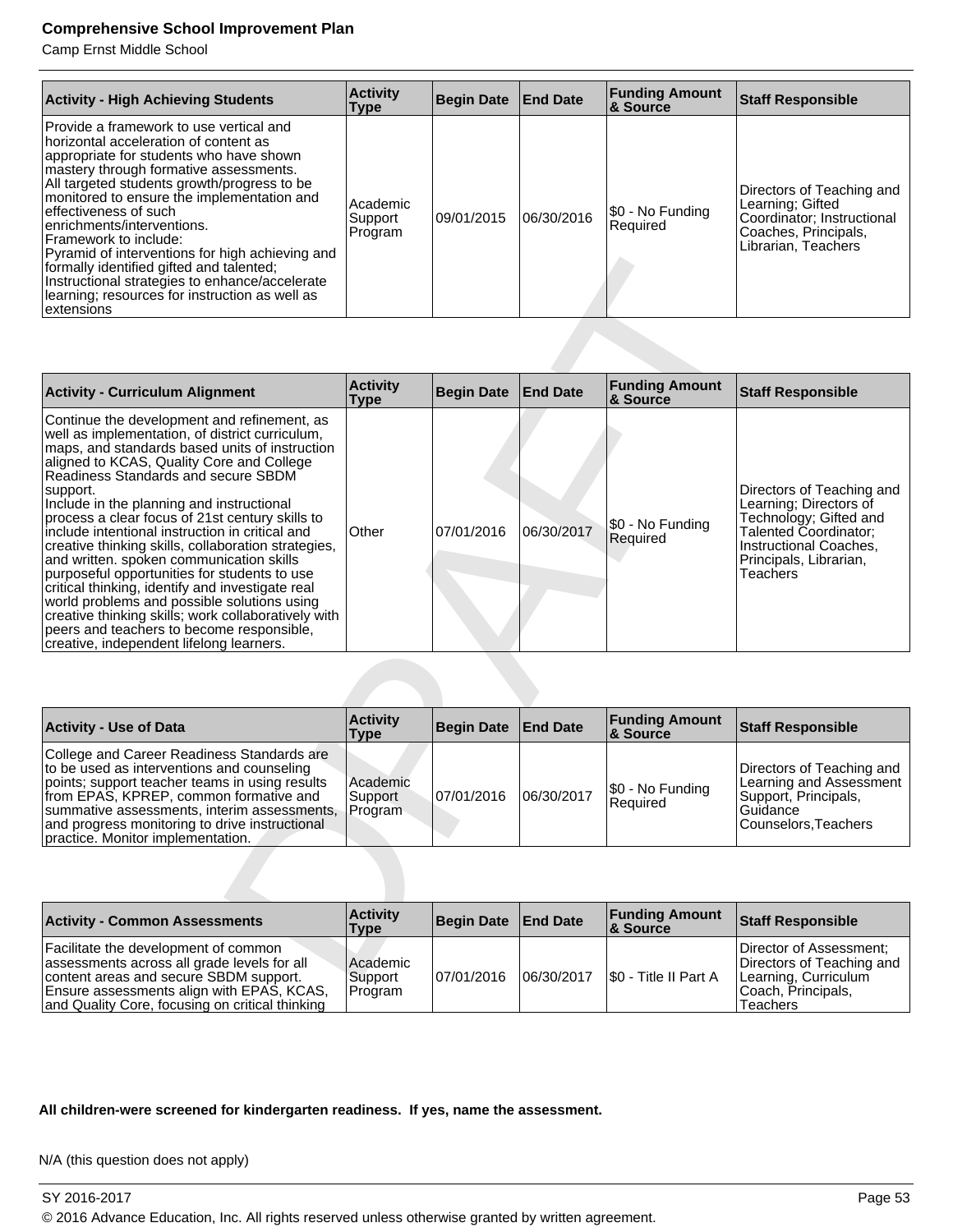Camp Ernst Middle School

# **The school identified specific strategies to increase the percentage of students who are Kindergarten ready.**

N/A (this question does not apply)

**The school identified specific K-3 strategies to increase the average 3rd grade math and reading combined K-Prep proficiency scores.** 

## **Goal 1:**

## **Measurable Objective 1:**

# **Strategy1:**

| N/A (this question does not apply)                                                                                                                                                                                                                                                                                                                         |                                |                   |                 |                              |                                      |
|------------------------------------------------------------------------------------------------------------------------------------------------------------------------------------------------------------------------------------------------------------------------------------------------------------------------------------------------------------|--------------------------------|-------------------|-----------------|------------------------------|--------------------------------------|
| The school identified specific strategies to address subgroup achievement gaps.                                                                                                                                                                                                                                                                            |                                |                   |                 |                              |                                      |
| Goal 1:                                                                                                                                                                                                                                                                                                                                                    |                                |                   |                 |                              |                                      |
| Increase achievment for all students at Camp Ernst Middle School so that the achievement gap increases from 38.1% PD in 2013 to 69.1%                                                                                                                                                                                                                      |                                |                   |                 |                              |                                      |
| PD in 2018 as measured by Camp Ernst achievement data.                                                                                                                                                                                                                                                                                                     |                                |                   |                 |                              |                                      |
|                                                                                                                                                                                                                                                                                                                                                            |                                |                   |                 |                              |                                      |
|                                                                                                                                                                                                                                                                                                                                                            |                                |                   |                 |                              |                                      |
| <b>Measurable Objective 1:</b>                                                                                                                                                                                                                                                                                                                             |                                |                   |                 |                              |                                      |
| demonstrate a proficiency of 56.7% PD by 06/30/2017 as measured by Overall Achievment Gap on K-PREP.                                                                                                                                                                                                                                                       |                                |                   |                 |                              |                                      |
|                                                                                                                                                                                                                                                                                                                                                            |                                |                   |                 |                              |                                      |
|                                                                                                                                                                                                                                                                                                                                                            |                                |                   |                 |                              |                                      |
| Strategy1:                                                                                                                                                                                                                                                                                                                                                 |                                |                   |                 |                              |                                      |
| Best practice; progress monitoring - Best practice; progress monitoring                                                                                                                                                                                                                                                                                    |                                |                   |                 |                              |                                      |
| Category: Continuous Improvement                                                                                                                                                                                                                                                                                                                           |                                |                   |                 |                              |                                      |
| Research Cited: Best practice; progress monitoring                                                                                                                                                                                                                                                                                                         |                                |                   |                 |                              |                                      |
|                                                                                                                                                                                                                                                                                                                                                            |                                |                   |                 |                              |                                      |
|                                                                                                                                                                                                                                                                                                                                                            | <b>Activity</b>                |                   |                 | <b>Funding Amount</b>        |                                      |
| <b>Activity - Progress monitoring</b>                                                                                                                                                                                                                                                                                                                      | <b>Type</b>                    | <b>Begin Date</b> | <b>End Date</b> | & Source                     | <b>Staff Responsible</b>             |
| Use results of pre, formative, and common<br>assessments, to plan for personalized<br>instruction for students who have not achieved<br>content mastery and for underperforming<br>students. Personalization requires<br>collaboration among teachers to flexibly group<br>based on student needs and weekly/bi-weekly<br>assessments to monitor progress. | Academic<br>Support<br>Program | 07/01/2016        | 06/30/2017      | \$0 - No Funding<br>Required | Instructional Coaches;<br>Principals |
| Strategy2:                                                                                                                                                                                                                                                                                                                                                 |                                |                   |                 |                              |                                      |
| Equitable Access to Effective Educators - Boone County utilizes a disposition biring to recruit quality candidates. CEMS is very intentional                                                                                                                                                                                                               |                                |                   |                 |                              |                                      |

## **Strategy2:**

Equitable Access to Effective Educators - Boone County utilizes a disposition hiring to recruit quality candidates. CEMS is very intentional about teacher placement. We allow teacher's to request teaching assignments and do our best to meet their requests while keeping student achievement in the forefront. Category: Other - Human Resources

Research Cited: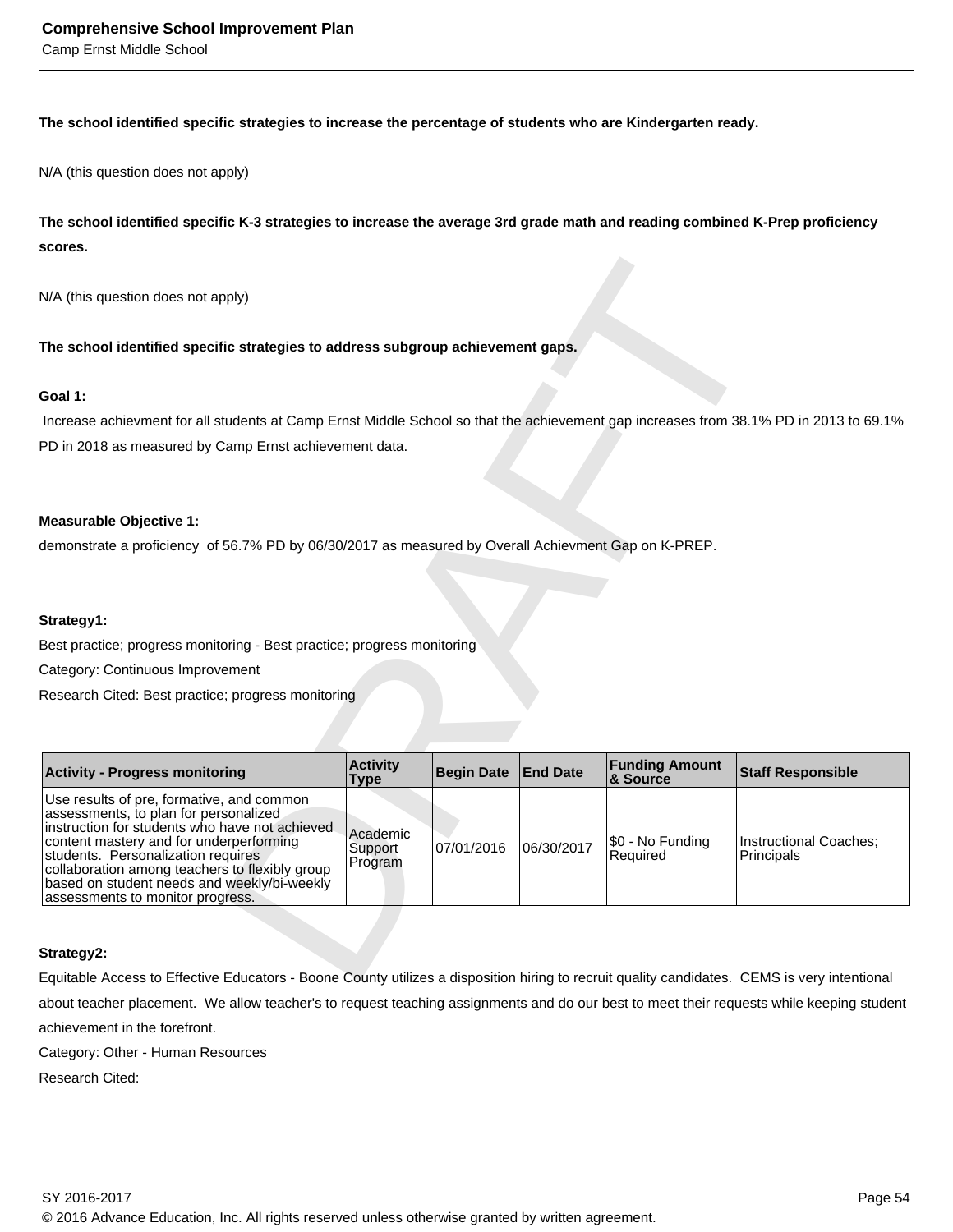Camp Ernst Middle School

| <b>Activity - Professional Development</b>                                                                                                                                            | <b>Activity</b><br>Type         | Begin Date   End Date |            | <b>Funding Amount</b><br><b>8 Source</b> | <b>Staff Responsible</b>       |
|---------------------------------------------------------------------------------------------------------------------------------------------------------------------------------------|---------------------------------|-----------------------|------------|------------------------------------------|--------------------------------|
| We provide professional development such as<br>book studies, conferences, workshops, district<br>professional development, peer collaboration<br>with other teachers in our district. | Recruitment<br>and<br>Retention | 07/01/2016            | 06/30/2017 | S0 - No Funding<br><b>Required</b>       | Teachers and<br>Administrators |

# **Strategy3:**

Data Analysis - Camp Ernst Middle School Special Education teachers work collaboratively in professional learning communities to analyze universal screening and progress monitoring data.

| Data Anarysis - Oamp Emst middle Ochool Opecial Education teachers work collaboratively in professional learning communities to anaryze                                                                                                                                                                                                                                                                                                                                                                                                                                                                                                                                                                                        |                                |                   |                 |                                   |                                       |  |
|--------------------------------------------------------------------------------------------------------------------------------------------------------------------------------------------------------------------------------------------------------------------------------------------------------------------------------------------------------------------------------------------------------------------------------------------------------------------------------------------------------------------------------------------------------------------------------------------------------------------------------------------------------------------------------------------------------------------------------|--------------------------------|-------------------|-----------------|-----------------------------------|---------------------------------------|--|
| universal screening and progress monitoring data.                                                                                                                                                                                                                                                                                                                                                                                                                                                                                                                                                                                                                                                                              |                                |                   |                 |                                   |                                       |  |
| Category: Continuous Improvement                                                                                                                                                                                                                                                                                                                                                                                                                                                                                                                                                                                                                                                                                               |                                |                   |                 |                                   |                                       |  |
| Research Cited: Progress Monitoring                                                                                                                                                                                                                                                                                                                                                                                                                                                                                                                                                                                                                                                                                            |                                |                   |                 |                                   |                                       |  |
|                                                                                                                                                                                                                                                                                                                                                                                                                                                                                                                                                                                                                                                                                                                                |                                |                   |                 |                                   |                                       |  |
|                                                                                                                                                                                                                                                                                                                                                                                                                                                                                                                                                                                                                                                                                                                                |                                |                   |                 |                                   |                                       |  |
| <b>Activity - RTI</b>                                                                                                                                                                                                                                                                                                                                                                                                                                                                                                                                                                                                                                                                                                          | <b>Activity</b><br><b>Type</b> | <b>Begin Date</b> | <b>End Date</b> | <b>Funding Amount</b><br>& Source | <b>Staff Responsible</b>              |  |
| Establish protocol and procedures to expand<br>the use of effective collaboration across the<br>school in all classrooms. Provide training and<br>support for regular and special education<br>teacher teams on effective collaboration<br>implementing a monitoring system to assess<br>continuous progress and inform instructional<br>decisions for student with disabilities, ELL<br>students, and Gifted students including but not<br>limited to:<br>Establish a baseline as to where the school is in<br>the use of effective collaboration; Identify the<br>barriers at the school to effective collaboration;<br>Provide training and support on collaboration to<br>meet individual needs of students at the school. | Academic<br>Support<br>Program | 07/01/2016        | 06/30/2017      | \$0 - No Funding<br>Required      | Instructional coaches,<br>Principals, |  |
| The school identified specific strategies to increase the average freshman graduation rate.                                                                                                                                                                                                                                                                                                                                                                                                                                                                                                                                                                                                                                    |                                |                   |                 |                                   |                                       |  |
| N/A (this question does not apply)                                                                                                                                                                                                                                                                                                                                                                                                                                                                                                                                                                                                                                                                                             |                                |                   |                 |                                   |                                       |  |
| The school identified specific strategies to increase the percentage of students who are college and career ready.                                                                                                                                                                                                                                                                                                                                                                                                                                                                                                                                                                                                             |                                |                   |                 |                                   |                                       |  |
| N/A (this question does not apply)                                                                                                                                                                                                                                                                                                                                                                                                                                                                                                                                                                                                                                                                                             |                                |                   |                 |                                   |                                       |  |
| The school identified specific strategies to increase the percentage of distinguished programs in the arts and humanities, PL/CS                                                                                                                                                                                                                                                                                                                                                                                                                                                                                                                                                                                               |                                |                   |                 |                                   |                                       |  |
| and writing.                                                                                                                                                                                                                                                                                                                                                                                                                                                                                                                                                                                                                                                                                                                   |                                |                   |                 |                                   |                                       |  |
|                                                                                                                                                                                                                                                                                                                                                                                                                                                                                                                                                                                                                                                                                                                                |                                |                   |                 |                                   |                                       |  |

# **Goal 1:**

 Increase achievment for all students at Camp Ernst Middle School so that the achievement gap increases from 38.1% PD in 2013 to 69.1% PD in 2018 as measured by Camp Ernst achievement data.

## **Measurable Objective 1:**

demonstrate a proficiency of 56.7% PD by 06/30/2017 as measured by Overall Achievment Gap on K-PREP.

SY 2016-2017 Page 55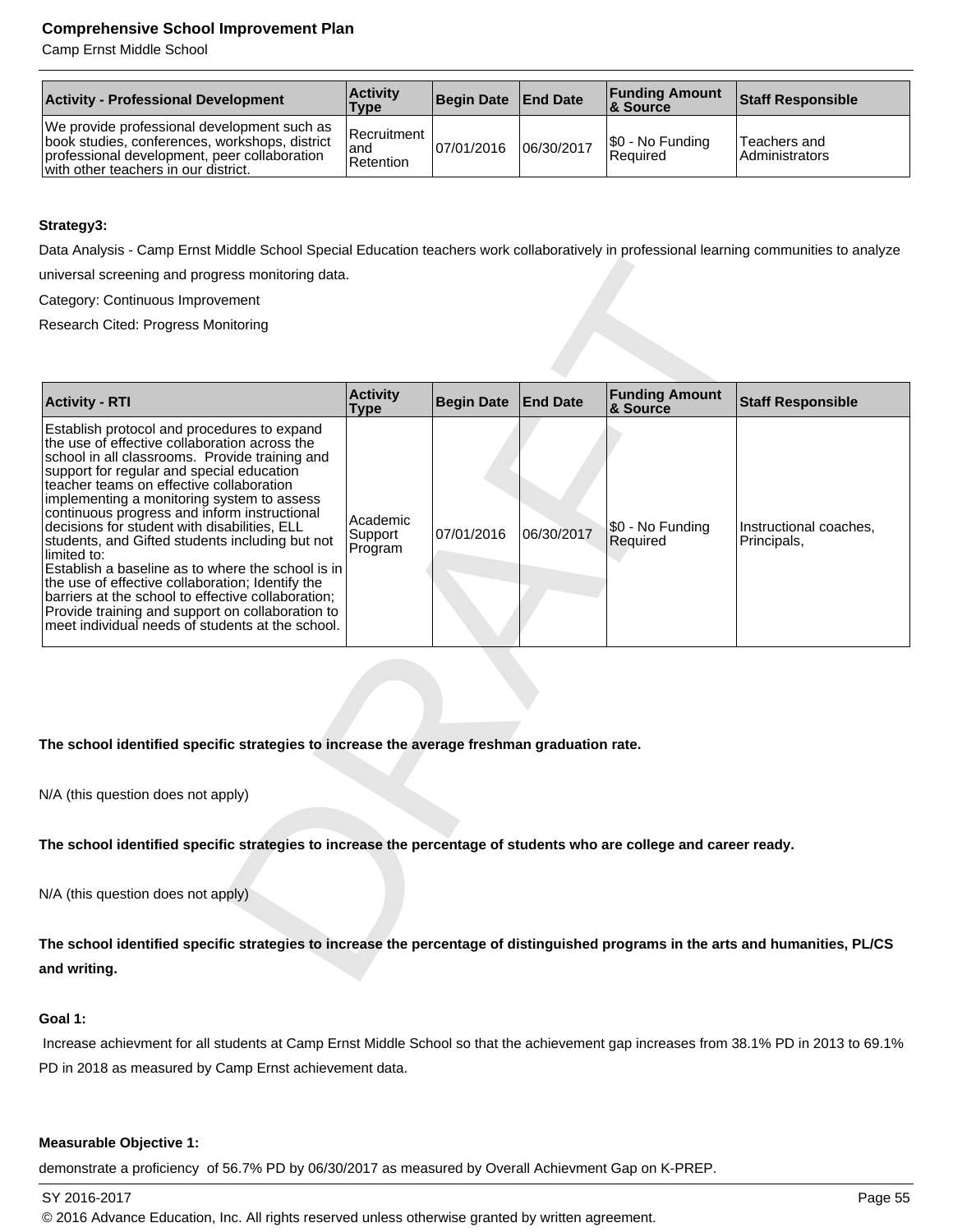Camp Ernst Middle School

# **Strategy1:**

Program Review - CEMS did a gallery walk utilizing the rubrics for program review.

Category: Other - Program Review

Research Cited:

| <b>Activity</b><br>Type<br><b>Funding Amount &amp; Source</b><br><b>Activity - Gallery Walk</b><br><b>Begin Date</b><br><b>End Date</b><br><b>Staff Responsible</b><br>All faculty participated in reviewing the program<br>review rubrics and supplying evidence for<br>demonstrators and characteristics.<br>Academic<br>Administrators, teachers<br>\$0 - No Funding<br>Required<br>06/30/2017<br>and program review<br>coordinator.<br>Support<br>07/01/2016<br>Program |  |  |  |
|-----------------------------------------------------------------------------------------------------------------------------------------------------------------------------------------------------------------------------------------------------------------------------------------------------------------------------------------------------------------------------------------------------------------------------------------------------------------------------|--|--|--|
|                                                                                                                                                                                                                                                                                                                                                                                                                                                                             |  |  |  |
|                                                                                                                                                                                                                                                                                                                                                                                                                                                                             |  |  |  |
|                                                                                                                                                                                                                                                                                                                                                                                                                                                                             |  |  |  |
|                                                                                                                                                                                                                                                                                                                                                                                                                                                                             |  |  |  |
|                                                                                                                                                                                                                                                                                                                                                                                                                                                                             |  |  |  |
|                                                                                                                                                                                                                                                                                                                                                                                                                                                                             |  |  |  |
|                                                                                                                                                                                                                                                                                                                                                                                                                                                                             |  |  |  |
|                                                                                                                                                                                                                                                                                                                                                                                                                                                                             |  |  |  |
|                                                                                                                                                                                                                                                                                                                                                                                                                                                                             |  |  |  |
|                                                                                                                                                                                                                                                                                                                                                                                                                                                                             |  |  |  |
|                                                                                                                                                                                                                                                                                                                                                                                                                                                                             |  |  |  |
|                                                                                                                                                                                                                                                                                                                                                                                                                                                                             |  |  |  |
|                                                                                                                                                                                                                                                                                                                                                                                                                                                                             |  |  |  |
|                                                                                                                                                                                                                                                                                                                                                                                                                                                                             |  |  |  |
|                                                                                                                                                                                                                                                                                                                                                                                                                                                                             |  |  |  |
|                                                                                                                                                                                                                                                                                                                                                                                                                                                                             |  |  |  |
|                                                                                                                                                                                                                                                                                                                                                                                                                                                                             |  |  |  |
|                                                                                                                                                                                                                                                                                                                                                                                                                                                                             |  |  |  |
|                                                                                                                                                                                                                                                                                                                                                                                                                                                                             |  |  |  |
|                                                                                                                                                                                                                                                                                                                                                                                                                                                                             |  |  |  |
|                                                                                                                                                                                                                                                                                                                                                                                                                                                                             |  |  |  |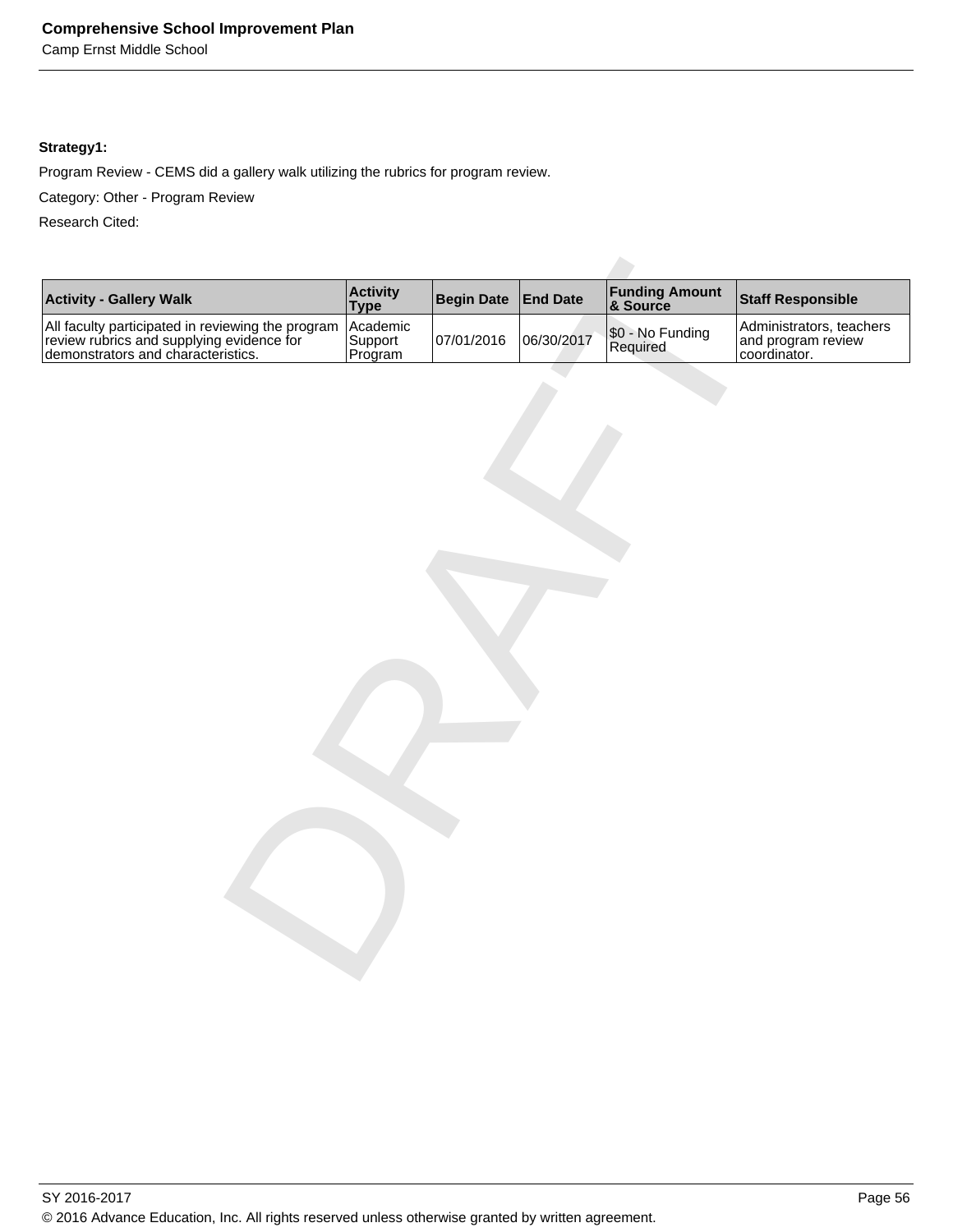# Executive Summary **Executive Summary**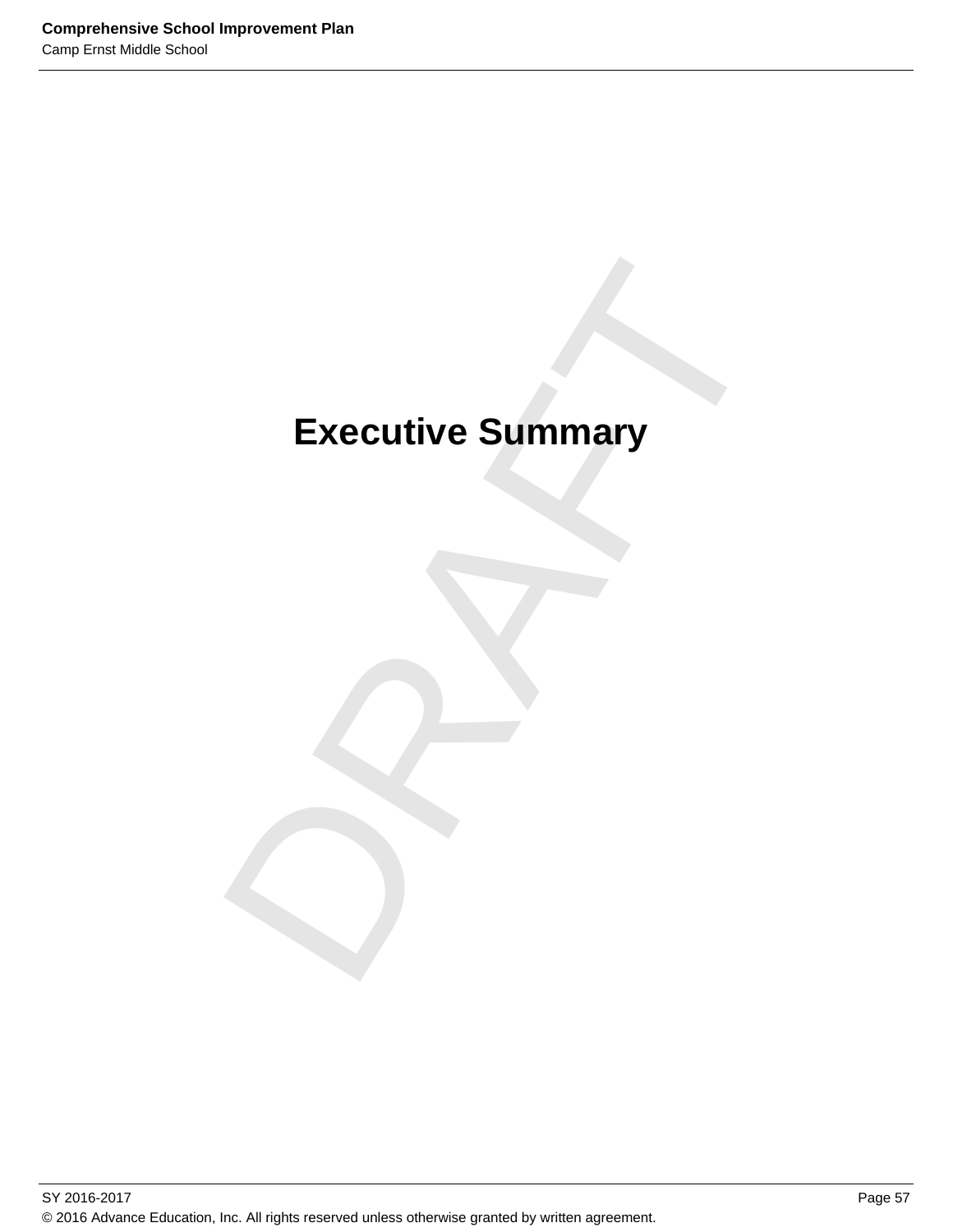# **Introduction**

Every school has its own story to tell. The context in which teaching and learning takes place influences the processes and procedures by which the school makes decisions around curriculum, instruction, and assessment. The context also impacts the way a school stays faithful to its vision. Many factors contribute to the overall narrative such as an identification of stakeholders, a description of stakeholder engagement, the trends and issues affecting the school, and the kinds of programs and services that a school implements to support student learning.

Summary (ES) is to provide a school with an opportunity to describe in narrative form the strength<br>doing so, the public and members of the school community will have a more complete picture of ht<br>iss of self-reflection for The purpose of the Executive Summary (ES) is to provide a school with an opportunity to describe in narrative form the strengths and challenges it encounters. By doing so, the public and members of the school community will have a more complete picture of how the school perceives itself and the process of self-reflection for continuous improvement. This summary is structured for the school to reflect on how it provides teaching and learning on a day to day basis.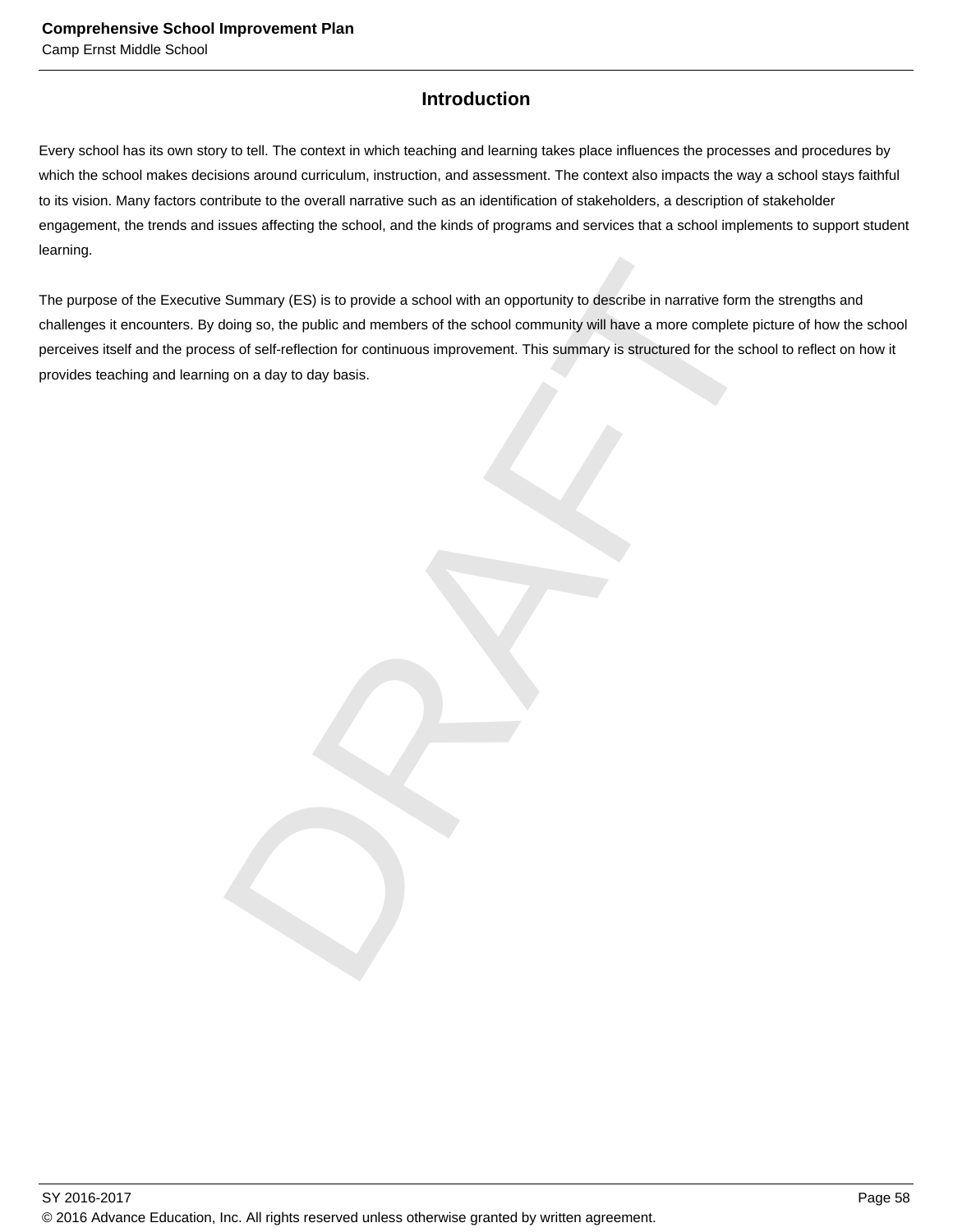# **Description of the School**

**Describe the school's size, community/communities, location, and changes it has experienced in the last three years. Include demographic information about the students, staff, and community at large. What unique features and challenges are associated with the community/communities the school serves?**

unities the school serves?<br>The school serves in the Boone County School system, Our school has grown<br>The school of the state counterpart of the School serves and the challenging curriculum. This year we have in<br>This educat Camp Ernst Middle School serves sixth, seventh and eight graders in the Boone County School system. Our school has grown to servicing over a 1000 students of many races and ethnicity. The CEMS curriculum, daily schedule and school climate are designed to provide a secure setting in which the students can be successful in meeting the requirements of the challenging curriculum. This year we have implemented the Summit learning program. This educational platform provides personalized learning, project time and differentiated learning Not all students participated in the program. Each staff member is attached to a teaching team and uses daily planning, pre/post testing to guide instruction and participates in a variety of professional development programs to enhance and reinforce best practice strategies utilized in the classroom. Students also have a broad diversity of unified arts classes to choose, this includes: Physical Movement, Health, Physical Education, Chorus, Band, Music Appreciation, Speech & Drama, Writing, Art, Technology Applications, Vocational Studies and Core Enrichment class. CEMS also has many leadership opportunities for students both as extracurricular and co-curricular programs.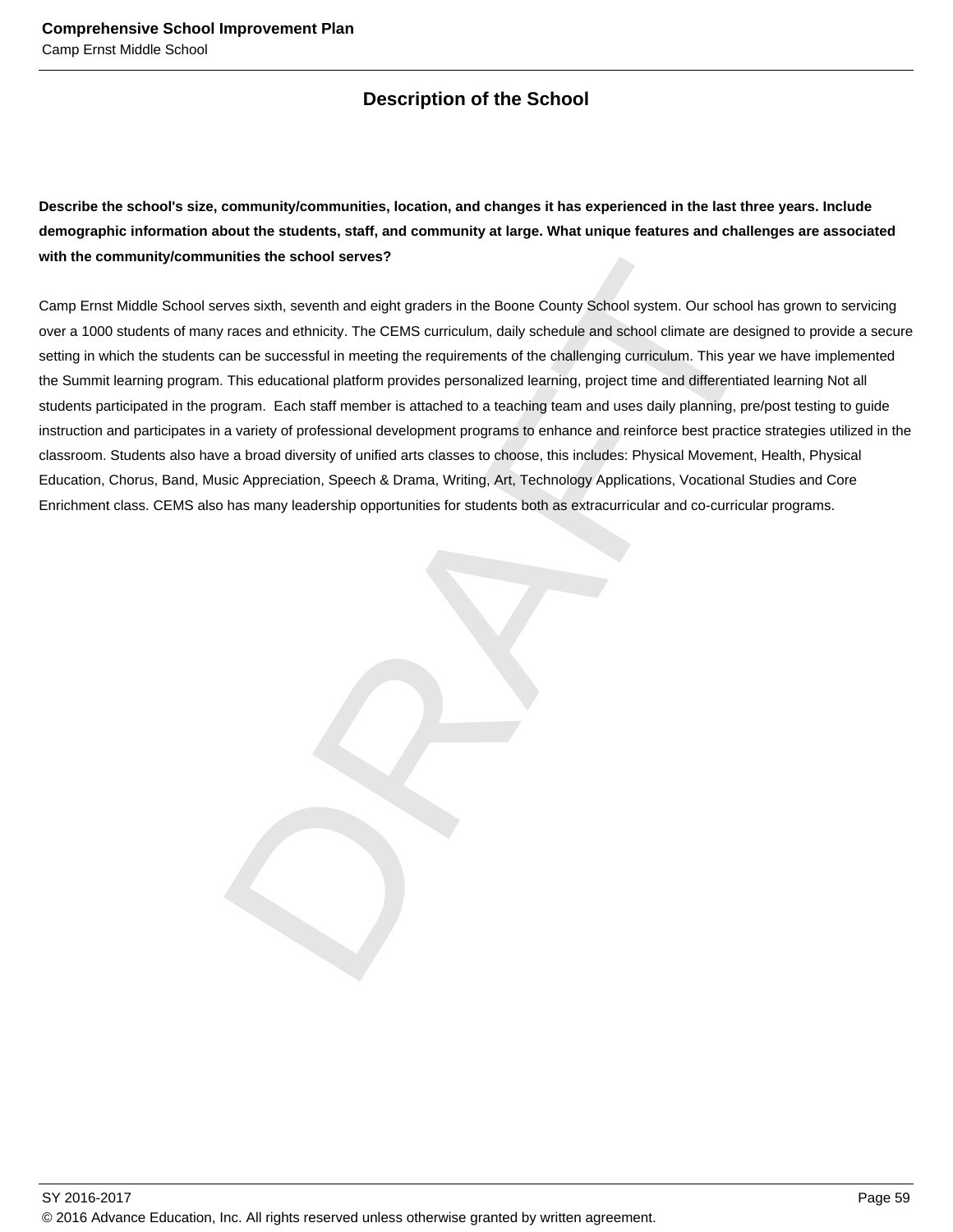# **School's Purpose**

# **Provide the school's purpose statement and ancillary content such as mission, vision, values, and/or beliefs. Describe how the school embodies its purpose through its program offerings and expectations for students.**

rives to meet the needs of all students by implementing curriculum such as pre-algebra in the seve.<br>We work with the high schools for placement and credit opportunities in math courses. We have<br>direct instruction along wit Camp Ernst Middle School strives to meet the needs of all students by implementing curriculum such as pre-algebra in the seventh grade and algebra in the eight grade. We work with the high schools for placement and credit opportunities in math courses. We have incorporated intervention programs, using direct instruction along with computer programs such as Compass Odyssey, Fast Forward, Read 180. Our students work on Career Cruising to help inform them about possible career and college choices. Our master schedule allows for students to rotate to a variety of curriculum. Additional academic assistance for students is offered through after school tutoring by using small groups, one on one and computer assisted remediation. Gifted students' needs are met through extensions, leadership opportunities and guided learning sessions with the district coordinator.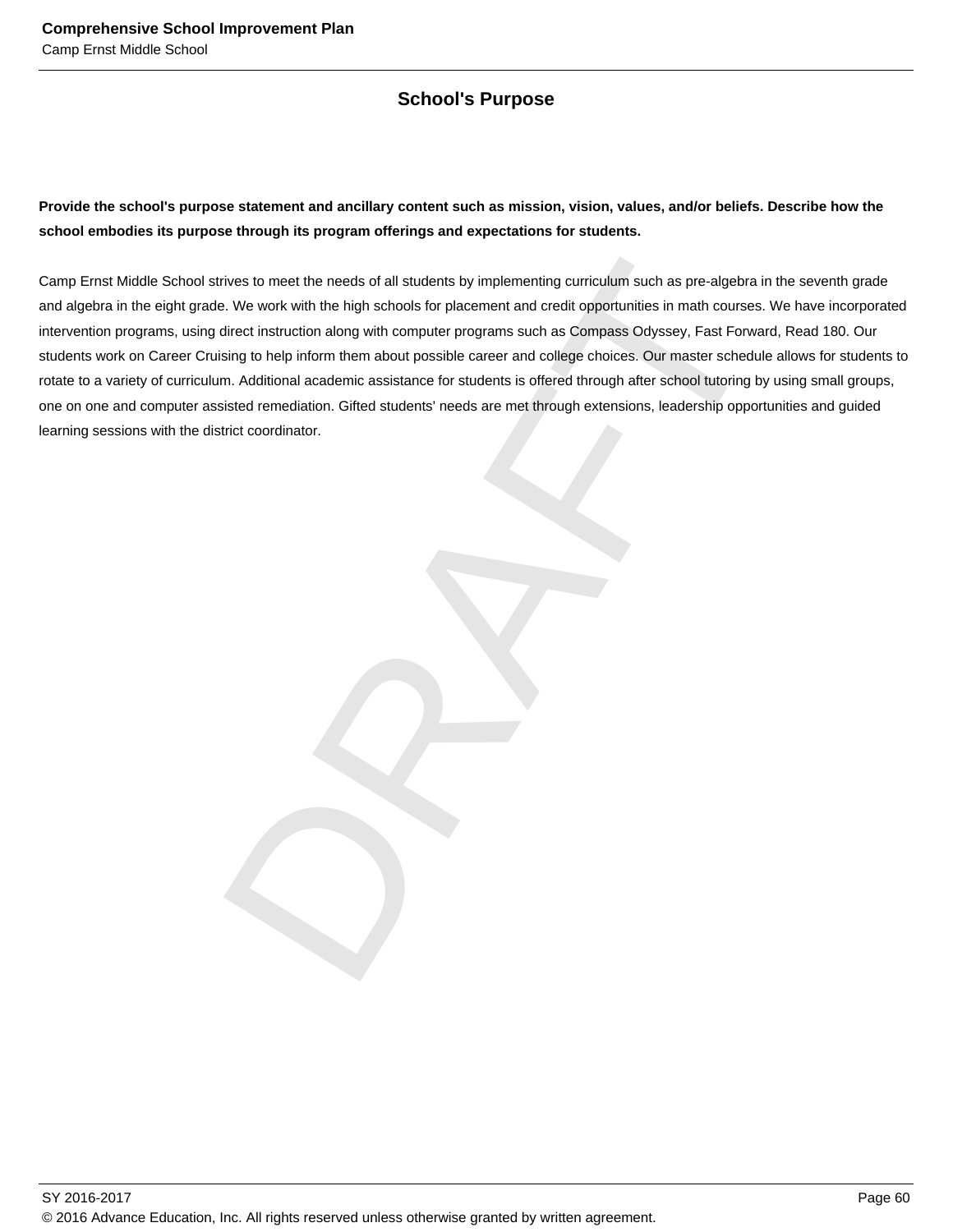# **Notable Achievements and Areas of Improvement**

**Describe the school's notable achievements and areas of improvement in the last three years. Additionally, describe areas for improvement that the school is striving to achieve in the next three years.**

proficient and distinguished scores are above the state average. Our goal for the future is to keep<br>vernent gaps and prepare our students to enter high school for college and career readiness. In K-Prep, our social studies proficient and distinguished scores are above the state average. Our goal for the future is to keep striving to improve, to reduce our achievement gaps and prepare our students to enter high school for college and career readiness.